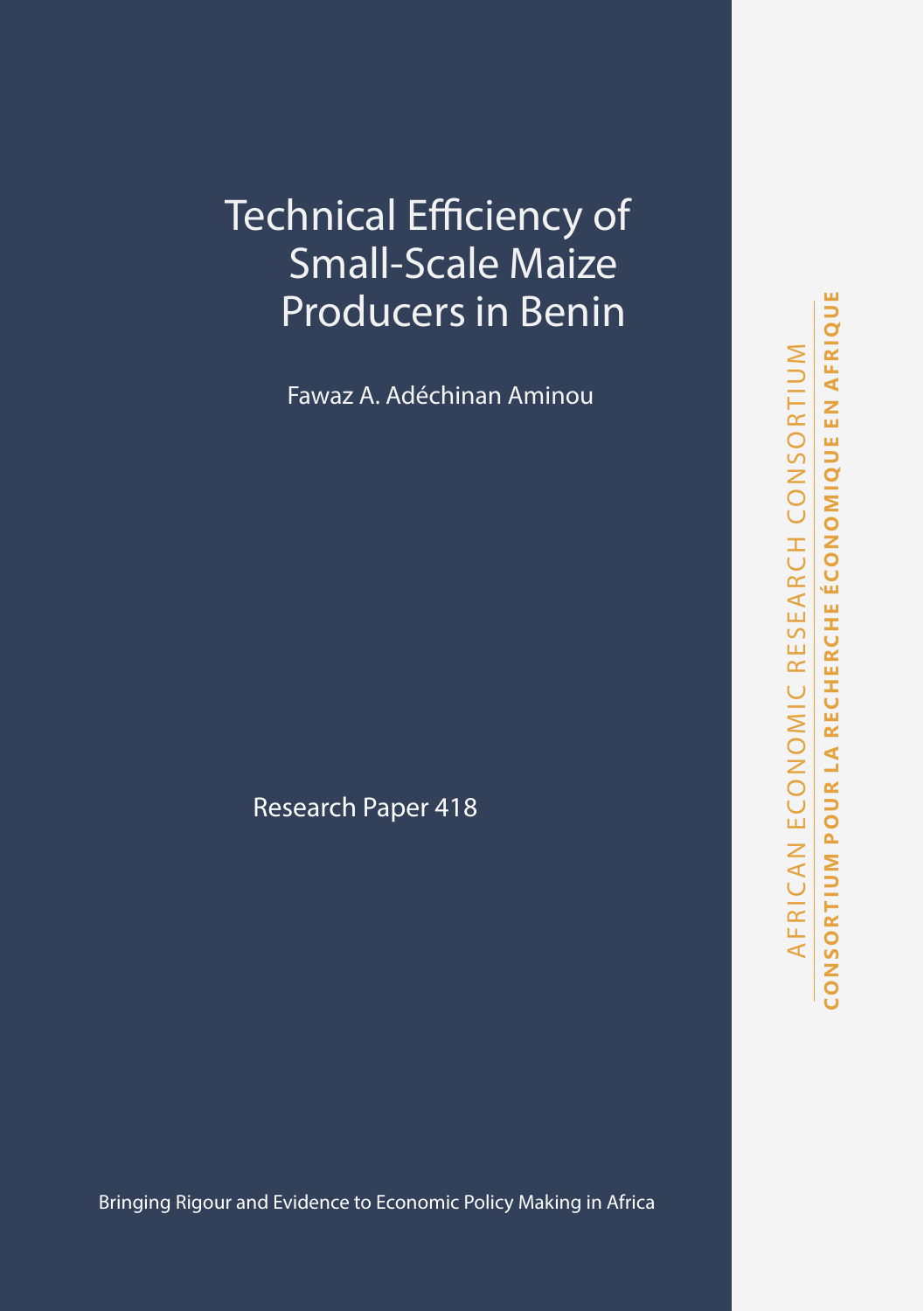# Technical Efficiency of Small-Scale Maize Producers in Benin

By

Fawaz A. Adéchinan Aminou Faculty of Economics and Management Science Université d'Abomey-Calavi Cotonou, Bénin

AERC Research Paper 418 African Economic Research Consortium, Nairobi March 2021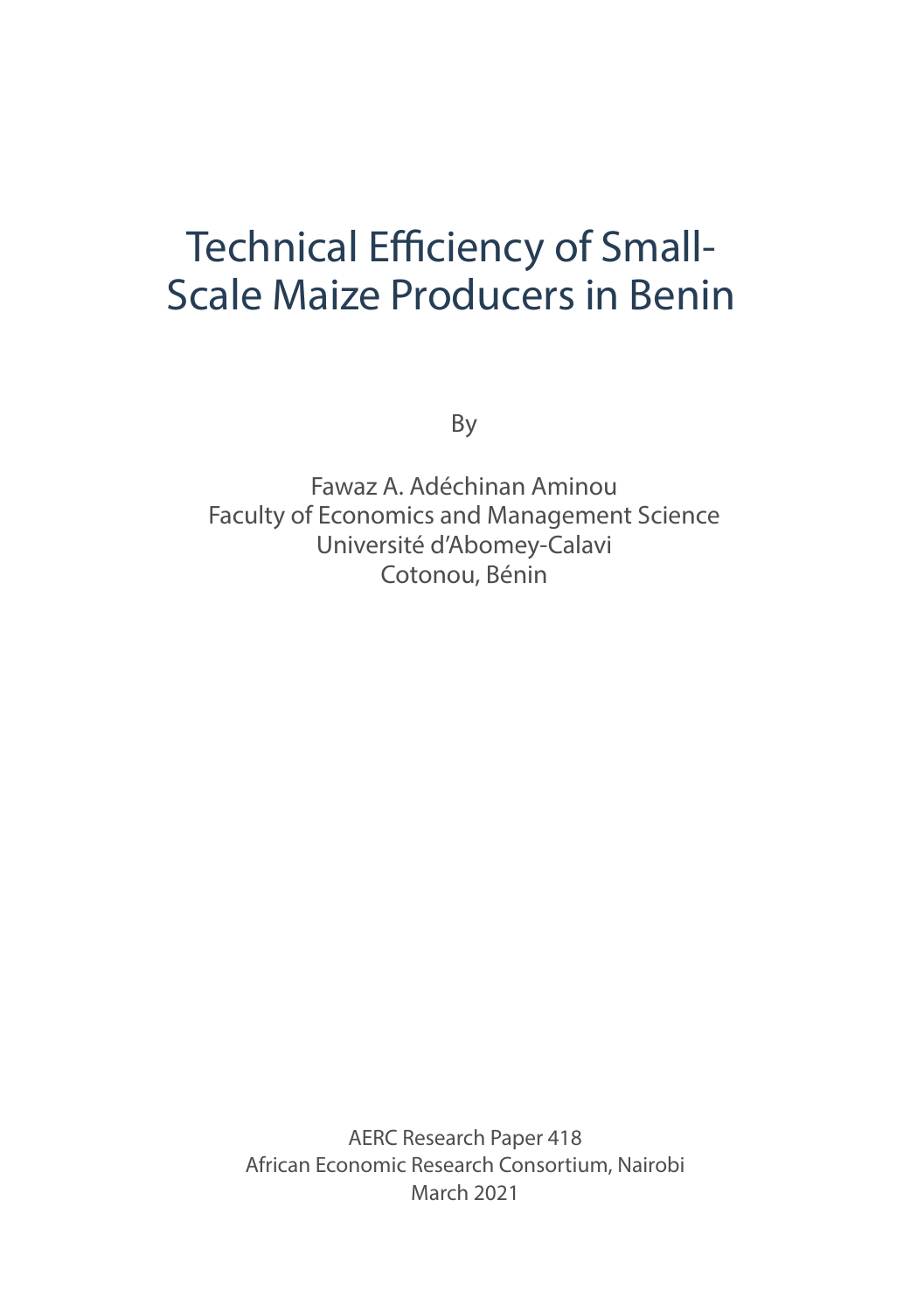THIS RESEARCH STUDY was supported by a grant from the African Economic Research Consortium. The findings, opinions and recommendations are those of the author, however, and do not necessarily reflect the views of the Consortium, its individual members or the AERC Secretariat.

Published by: The African Economic Research Consortium P.O. Box 62882 - City Square Nairobi 00200, Kenya

ISBN 978-9966-61-116-1

© 2021, African Economic Research Consortium.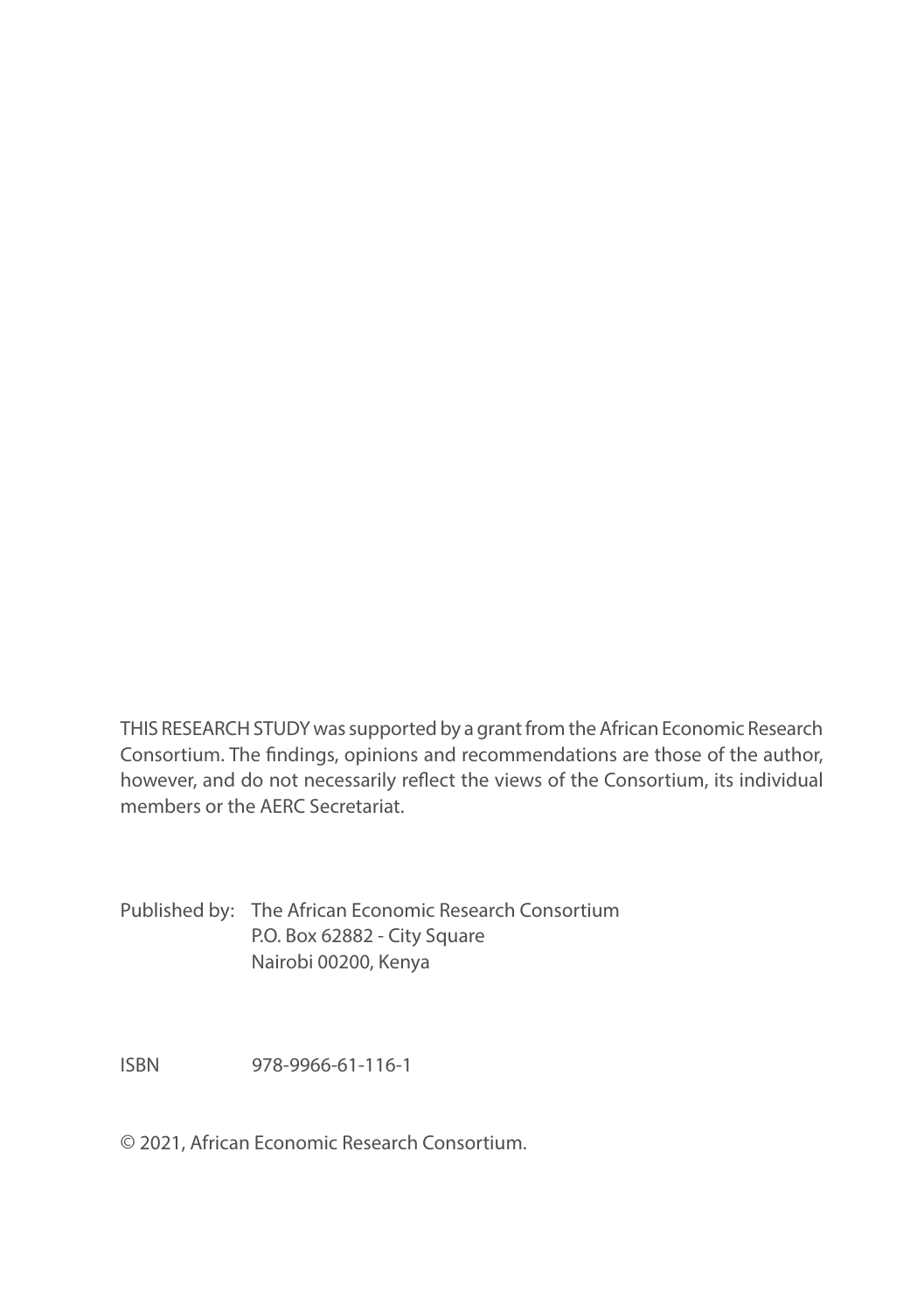## **Contents**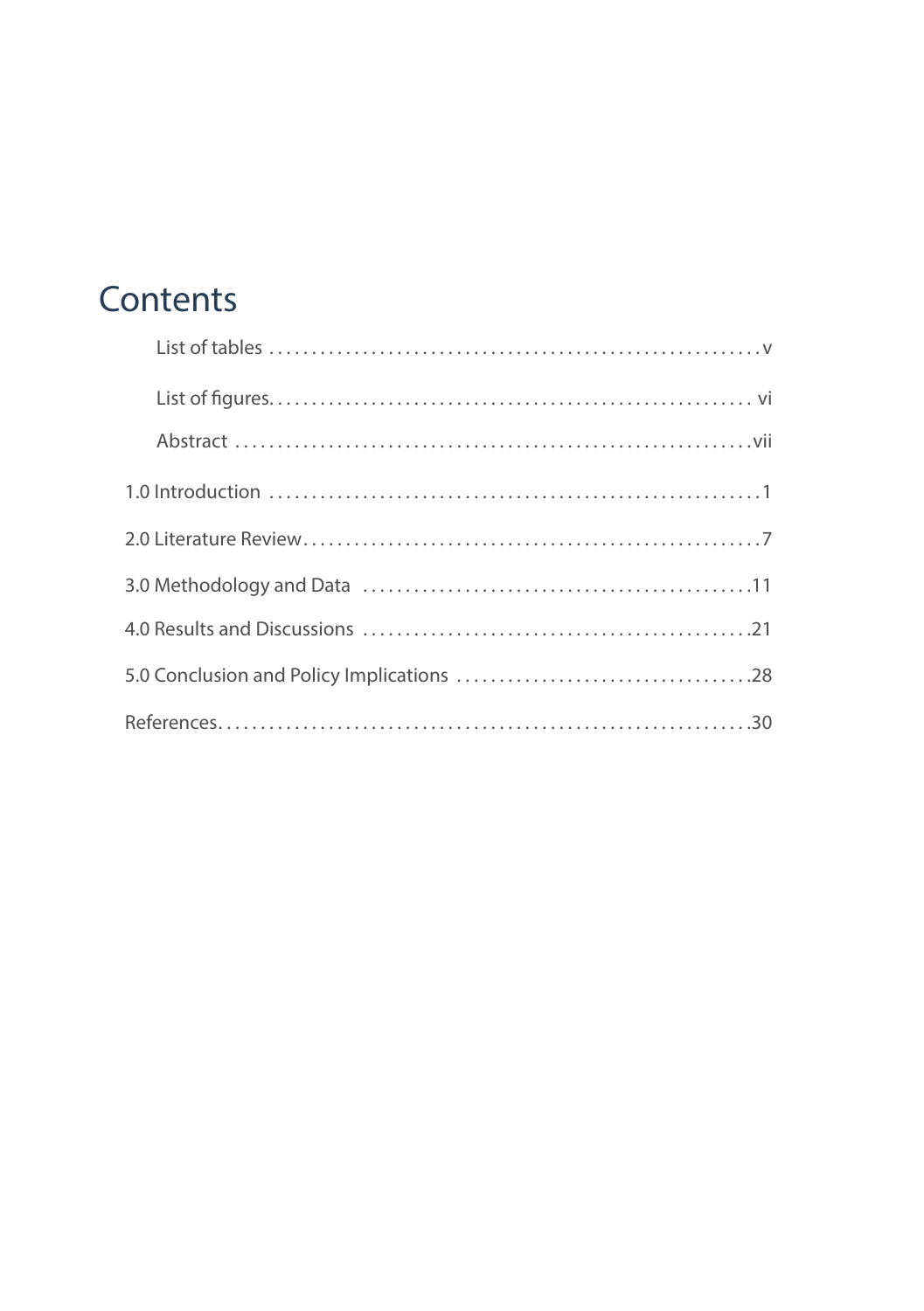# List of tables

| Table 1: Definition of the variables that are used in our models 19          |
|------------------------------------------------------------------------------|
| Table 2: Descriptive statistics on the variables used in the                 |
|                                                                              |
|                                                                              |
| Table 4: Distribution of the frequency of technical efficiency of farmers 23 |
| Table 5: Occurrence of technical efficiency among farmers in                 |
|                                                                              |
| Table 6: Breakdown of efficiency scores according to the                     |
|                                                                              |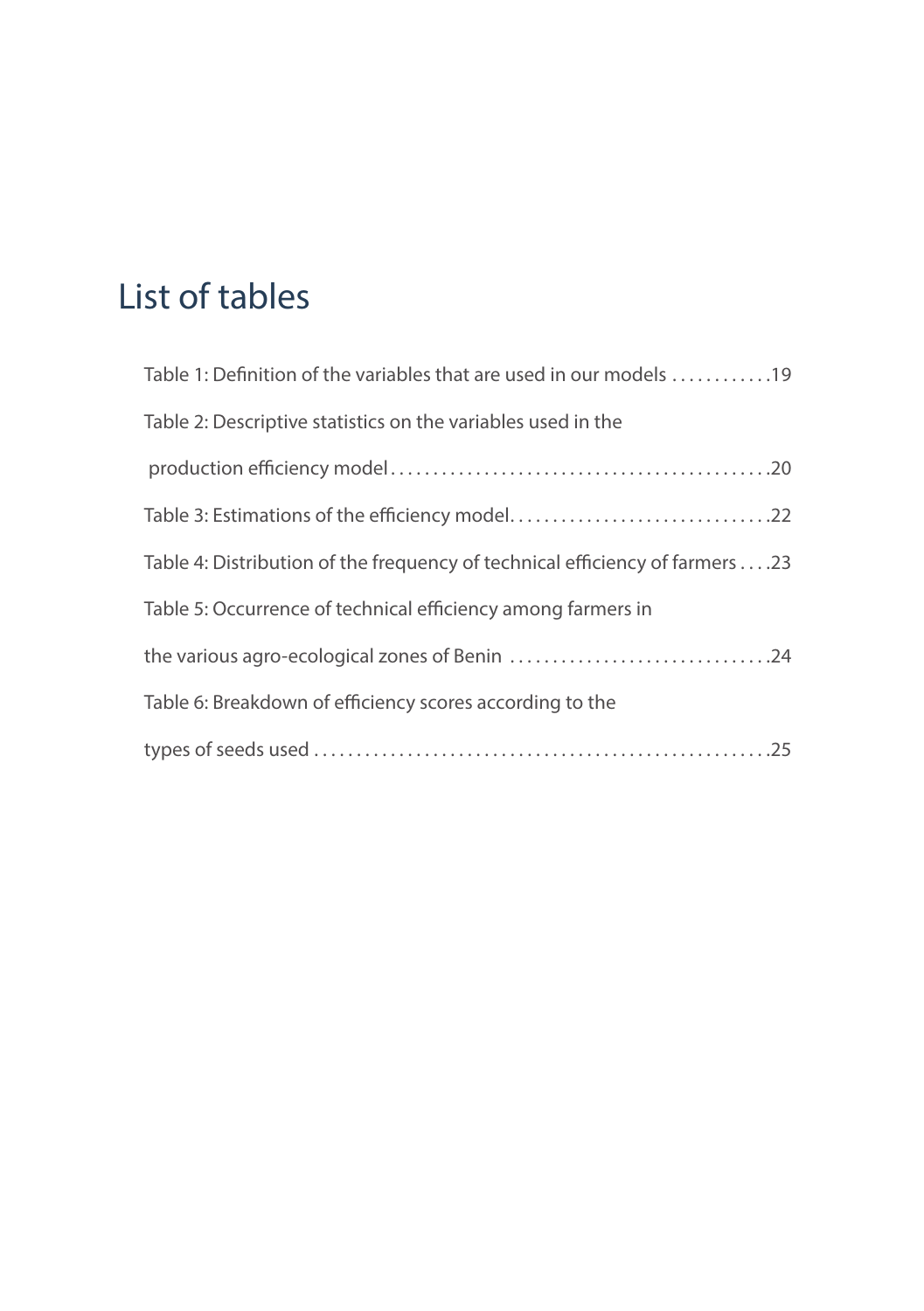# List of figures

| Figure 1: Evolution of maize production (in tonnes) per region from |
|---------------------------------------------------------------------|
|                                                                     |
| Figure 2: Comparative evolution of maize, rice paddy and            |
|                                                                     |
| Figure 3: Comparative evolution of maize yields in Benin and        |
|                                                                     |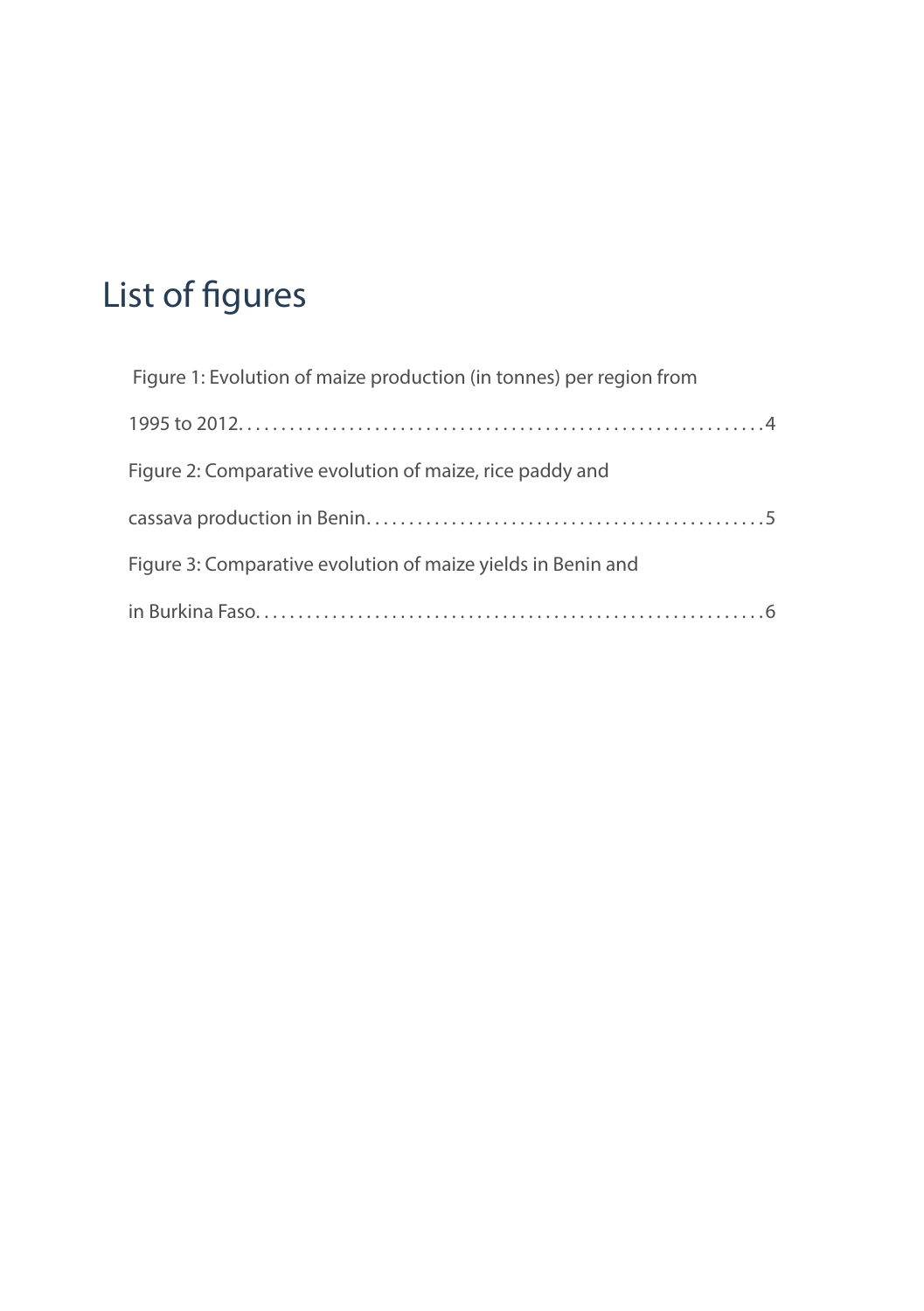## **Abstract**

Given the importance of maize as a food crop in Benin and the objectives of the country regarding this product in terms of food security and exports, a study on maize production is of primary importance. This study aims to analyze the way small-scale maize producers allocate their production factors and to identify the elements that are inherent to an efficient maize farming operation. The Cobb-Douglas Stochastic Frontier approach is used to estimate the level of technical efficiency of maize growers. The mean score in technical efficiency in maize production in the sample used is estimated at 65.40%, with a minimum of 20.47% and a maximum of 93.46%. The results indicate that the sex of the farmer, use of enhanced seeds, selling price of maize, percentage share of non-agricultural income, contact with an NGO, access to finance, and production zone play a positive and significant role in the attainment of a production frontier. The results lead us to recommend that the government reduces its expenditure on agricultural extension services and instead emphasize the policy on distribution of improved seeds. Equally, constraints in the capital and labour markets contribute to the low efficiency of agricultural households.

JEL classification codes D24, O13, Q12.

Key Words: Technical efficiency, maize, Benin, Stochastic frontier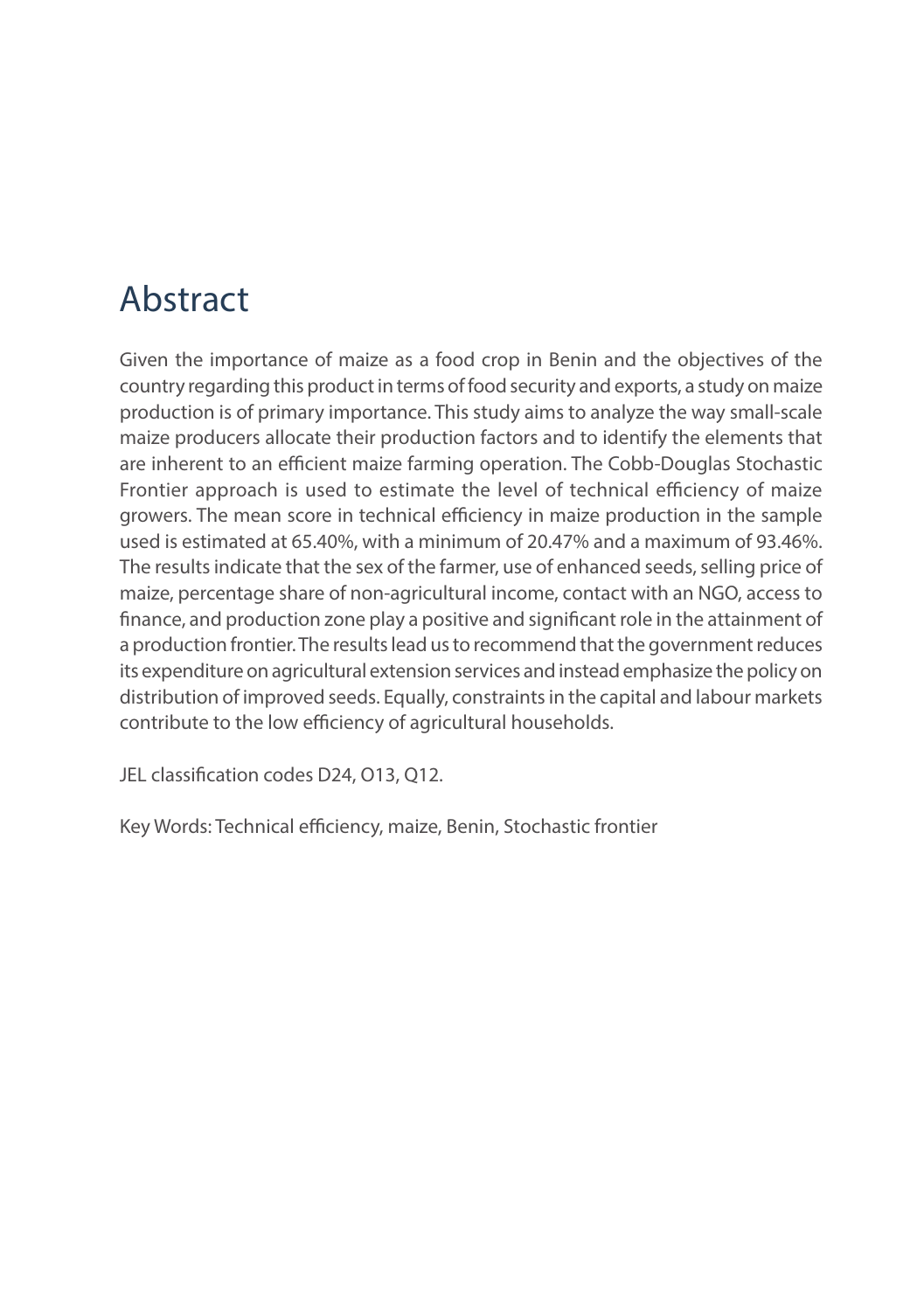## 1.0 Introduction

#### 1.1 Overview

Benin is heavily dependent on its agricultural sector, which contributes to 32.4% of the Gross Domestic Product (GDP) and 80% of the official export revenues (World Bank, 2010). However, the sector is lagging in terms of modernization and diversification. Indeed, Benin's agricultural sector is dominated by the cotton sector, which represents between 25.0% and 40.0% of total exports and 34.7% of official export revenue (World Bank, 2010). These strong indicators in the sector are, however, undermined by problems of organization, climatic variations and the continued use of outdated production tools. The crisis in the cotton sector has become quite evident since the campaign of 1999-2000, and has exposed the fragility of Benin's economy, as it relies on the export of a single commodity (PPAB<sup>1</sup>, 2001). This fragility has been exacerbated by the various food and economic crises experienced by developing countries and especially the food crisis of 2006-2008.

Therefore, agricultural diversification and food production have become a priority for development actors in the agricultural sector. Benin is now promoting other promising sectors, such as that of maize production. Indeed, maize is currently the leading food product in Benin, way ahead of rice and sorghum (EMICoV<sup>2</sup>, 2011). This demonstrates the importance of this particular crop in terms of food security. The government has seen it as an important component in its Strategy for Growth and Poverty Reduction. In the policy document, the government clearly established an objective to increase maize production from 841,000 tonnes produced in 2005 to 1,100,000 tonnes, to attain a food balance sheet of at least 250,000 tonnes by the year 2011. Maize production is also an important aspect in the revitalization of the agricultural sector, whereby it is envisaged that by 2015, Benin will produce an average of 1,900,000 tonnes of maize per year, and the country will have sustainable engagements in terms of trade exchanges in the countries of the sub-region and further afield (SCRP<sup>3</sup>, 2007).

Programmes for an increase in productivity and agricultural production have been put in place through distribution of fertilizer, making seeds available to farmers,

<sup>1</sup> Programme for the promotion of professionalism in the agricultural sector of Benin

<sup>2</sup> An Integrated Modular Survey on the Living Conditions of Households

<sup>3</sup> Strategy for Growth and Poverty Reduction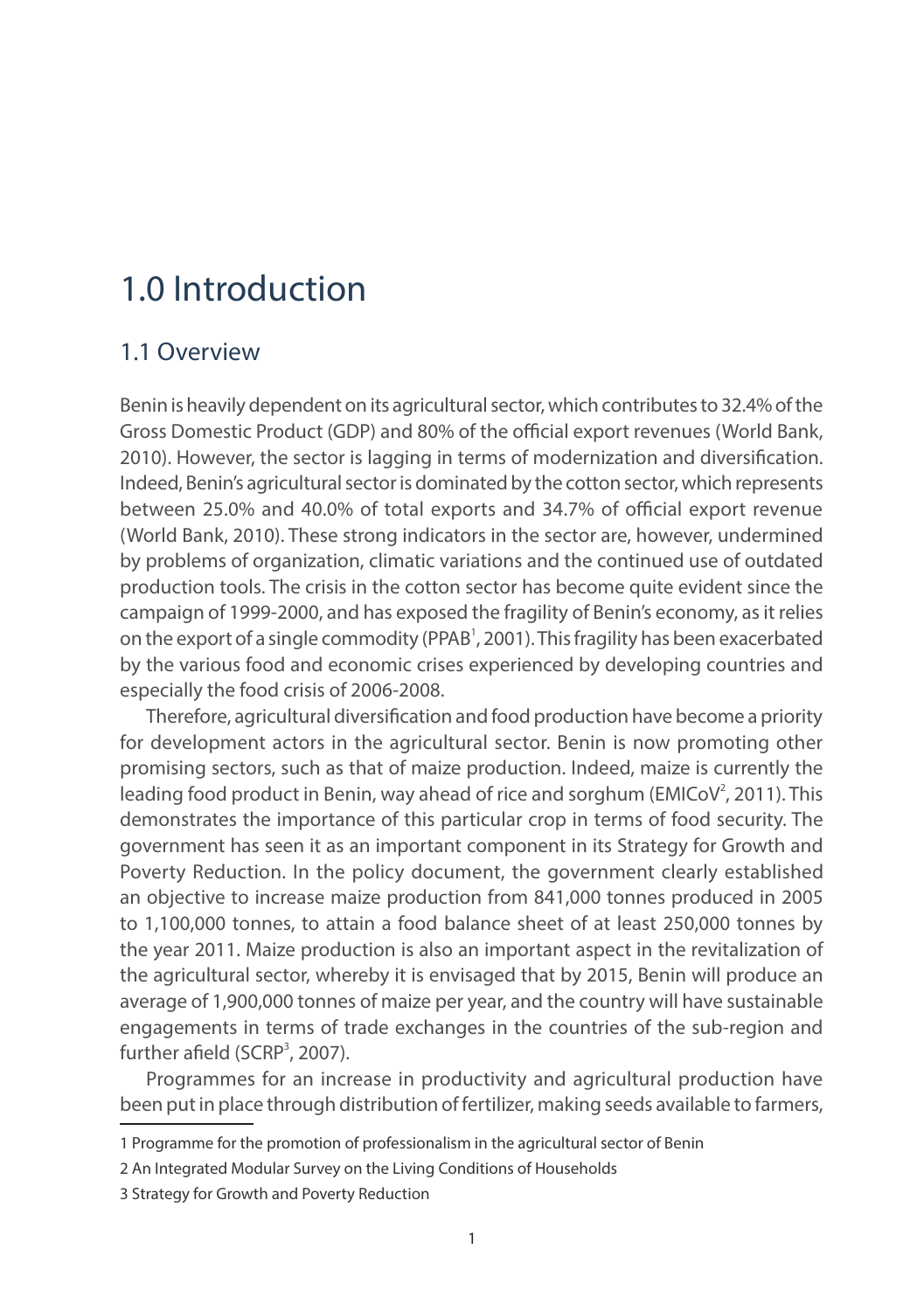and allocating land to farmers. However, these diverse policies have had a limited reach because by the end of the period 2011-2015, Benin's objective in regard to an increase in maize production had not been attained since maize production was at 1,438,918 kilogrammes in 2015 (ONASA<sup>4</sup>, 2016) and most of the economic potential of the sector had not yet been exploited. Indeed, just like production, the yields of maize have experienced an increase from 600 kg/ha on average in 1970 to 1,400 kg/ ha in 2009 (ONS<sup>5</sup>, 2010), then 1,103 kg/ha in 2010; 1,422 kg/ha in 2011; 1,251 kg/ha in 2012; and 1,346 kg/ha in 2013 (FAOSTAT, 2015). The yield from maize plantations is still low compared to other regions in the world such as Burkina Faso where the maize yield was 1,434 kg/ha in 2010; 1,536 kg/ha in 2011; 1,839 kg/ha in 2012 then 1,799 kg/ha in 2013 (FAOSTAT, 2015) because farmers have poor control over the production costs. Despite this improvement in maize yields, it must be noted that this yield has been seesawing, which leads to fluctuations in the food balance sheet that are sometimes in worrying proportions. This leads to threats both in terms of food security and income of farmers, and by extension to higher poverty levels. To reduce poverty in Benin, the income of workers actively involved in agriculture has to increase by 70% (BAD et al. 2012). This is because any increase in agricultural productivity by 1% in Africa reduces poverty by 0.6%, and an increase in production by 1% leads to a decrease in the number of people living on less than one dollar a day by 6 million (Thirtle et al., 2003).

These mixed results in regard to the diverse programmes undertaken could be explained through the fact that the programmes are implemented in a general manner throughout the country without taking into account the specificities linked to each region in terms of constraints, and the conditions of production faced by the producers. Equally, production factors that are linked to sub-optimal agricultural practices could also partly contribute to the situation. Furthermore, maize is still cultivated under conditions linked to constant soil degradation, characterized by the persistence of traditional practices and lack of knowledge on the use of improved processing equipment, coupled with low education levels of actors in the sector (ONS, 2010). This situation translates into a weak valorization of the economic potential of this sector given the demand regarding poultry farming, brewing, and the production of infant cereals, which remain unsatisfied in relation to neighbouring countries.

Moreover, several countries on the continent, including Benin, are importers of food products, which include maize, at an import level of 1,058.3 tonnes and 1,272.55 tonnes in 2013 and 2014, respectively (INSAE, 2016). Thus, focusing on efficiency in the production of maize would have the potential of addressing questions not only about food security but also about the unreasonably high volume of importation of food products. It is, therefore, important to know whether the various production units of maize in Benin are efficient in their use of available resources. Indeed, an increase in the production volume through an increase in the productive resources

<sup>4</sup> National Bureau of Food Security

<sup>5</sup> National Farmer Income Support Bureau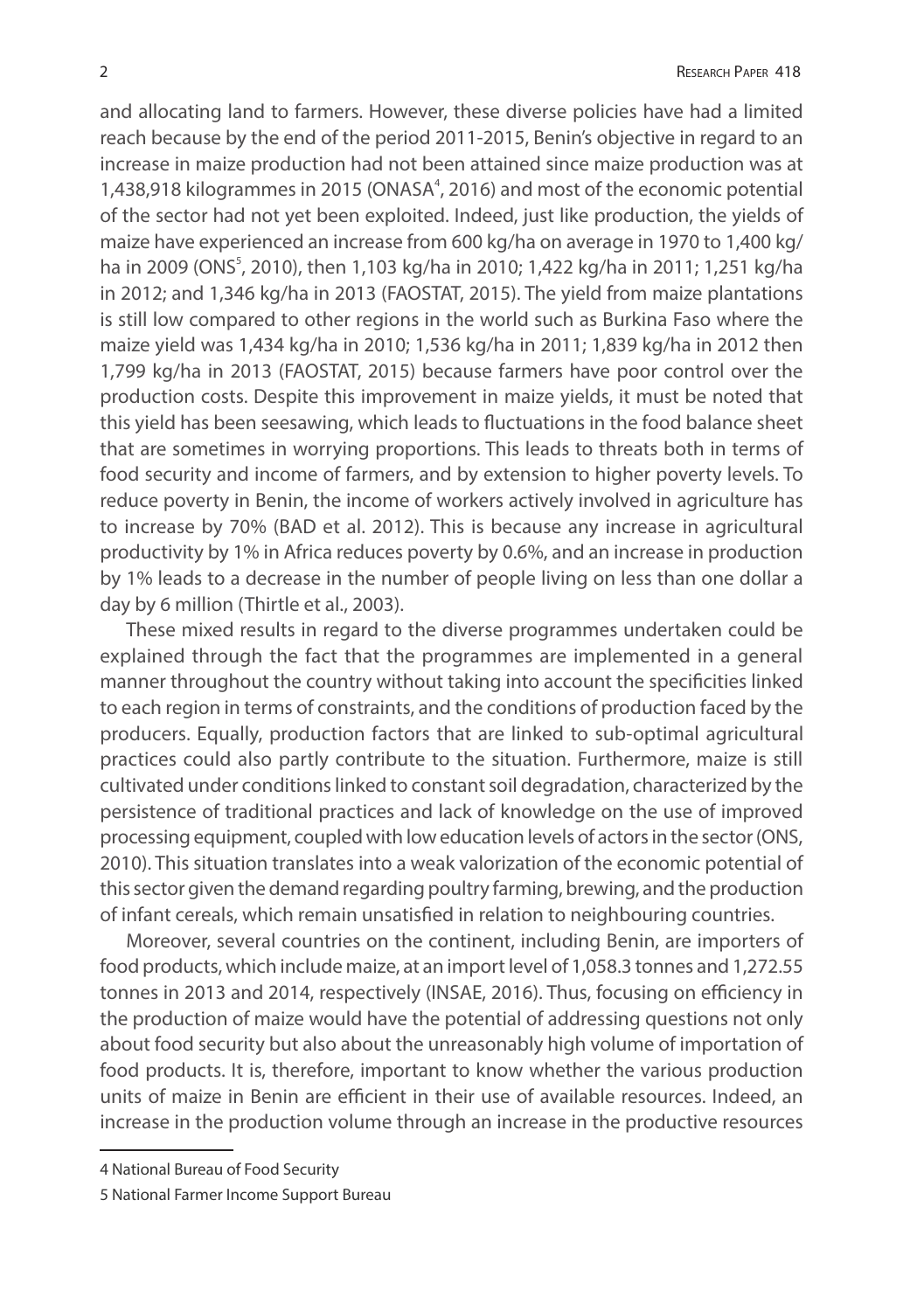(sown area in this case) is not a sustainable option. An increase in production does not necessarily suggest an overall increase in productive resources but could also arise from changes in the way existing resources are managed. This study will allow for the identification of elements that could improve production given the idiosyncrasies of each region, recommendations that will target farmers in the region, and the authorities responsible for implementation of agricultural policies.

### 1.2 Research Objectives and Hypotheses

This study proposes an analysis of the technical efficiency of small-scale maize farmers in Benin. More specifically, the study aims to: (1) Determine the level of technical efficiency of small-scale maize farmers; (2) Break down the levels of technical efficiency of maize farmers according to agro-ecological zones and the variety of seeds used; and (3) Identify socio-economic and technical variables that characterize efficient farms. The paper aims to test the following hypotheses: (i) Maize producers could increase their level of efficiency by changing their combinations of production factors; (ii) The degree of efficiency differs according to the agro-ecological zone and according to the seeds used; (iii) socio-economic and technical variables such as access to finance, age, education, contact with extension officers, use of enhanced seeds, the selling price of maize and climate determine the efficiency of producers.

The rest of the paper is divided into the following sections. The rest of this section presents statistics on maize production in Benin. Literature on the subject is presented in section 2. The methodology and the data used are the focus of section 3. The analysis of results is given in section 4. Finally, the conclusions and policy implications are presented in section 5.

#### 1.3 Statistics on Maize Production in Benin

In this section, we present data on the evolution of maize production in Benin per region. The illustration in Figure 1 allows us to observe that maize production at the regional level, just like production at the national level, has been seesawing over the period 1995 to 2012. Figure 1 shows that the regions which contribute by the highest mean to the national production of maize in Benin are Ouême, Alibori, and Atlantic, with an average contribution of 55.91% over the period 1995-2012. Their highest contribution was noted in 1997 with a percentage of 67.22% and their lowest contribution was in 2006 with a percentage of 37.82%. These performances can be justified through the fact that these regions are in a zone where the climate is Sudano-Guinean with two rainy seasons and with very fertile alluvial soil. Furthermore, the crop systems in these regions are dominated by maize.

The regions that contribute the least to national production of maize are Littoral and Donga with an average contribution of 2.13% over the period 1995-2012. The highest contribution from these regions was at 2.97% in 2011 and their lowest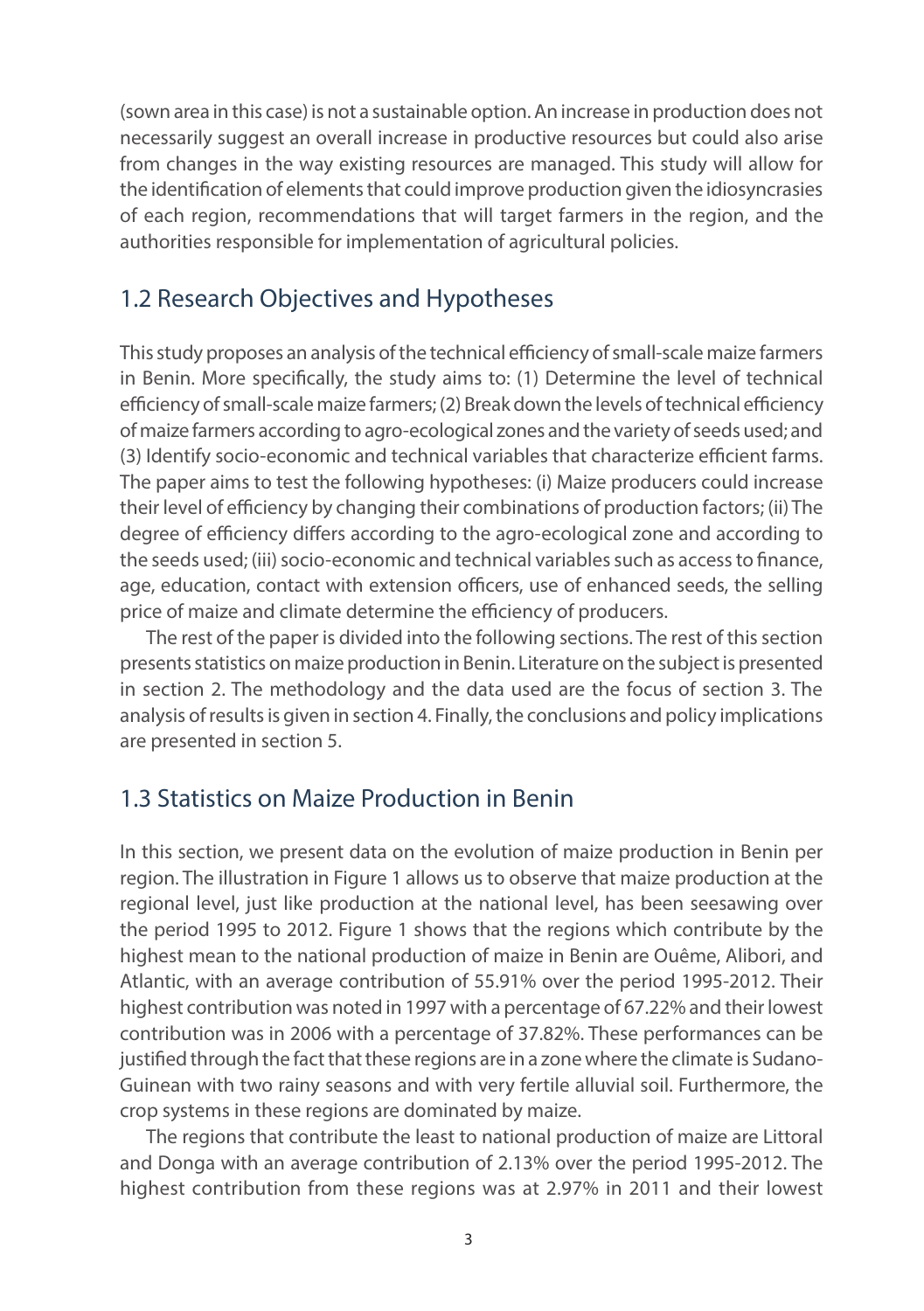contribution was 1.37% in 1997. This could be partly justified through the fact that Cotonou is part of the Littoral region and, therefore, land for agricultural use is practically inexistent, especially for maize growing. Furthermore, land in the region is not very fertile. In the Donga region, climate is of the Sudano type with a single rainy season and iron-rich tropical soils that are of variable fertility. The crop system in this region is dominated by sorghum and yams.





Source: Plotted by the author using data derived from ONASA (2016)

An analysis of the comparative evolution of maize production, rice/paddy and cassava in Benin between 2010 and 2013 (Figure 2) shows that production of maize experienced a regular increase over the period compared to other crops whose production experienced a seesaw evolution over the same period. This performance is due to the steps taken by the government through acquisition and implementation of agricultural inputs of sufficient quantities in good time, and through the hiring of new extension agents and the setting up of institutions at the grassroots level to improve the productivity of this crop, which is still the leading food crop in Benin. Nevertheless, the average growth rate of maize production between 2010 and 2013 is 10.15% against 23.32% and 2.79% for rice/paddy and cassava, respectively.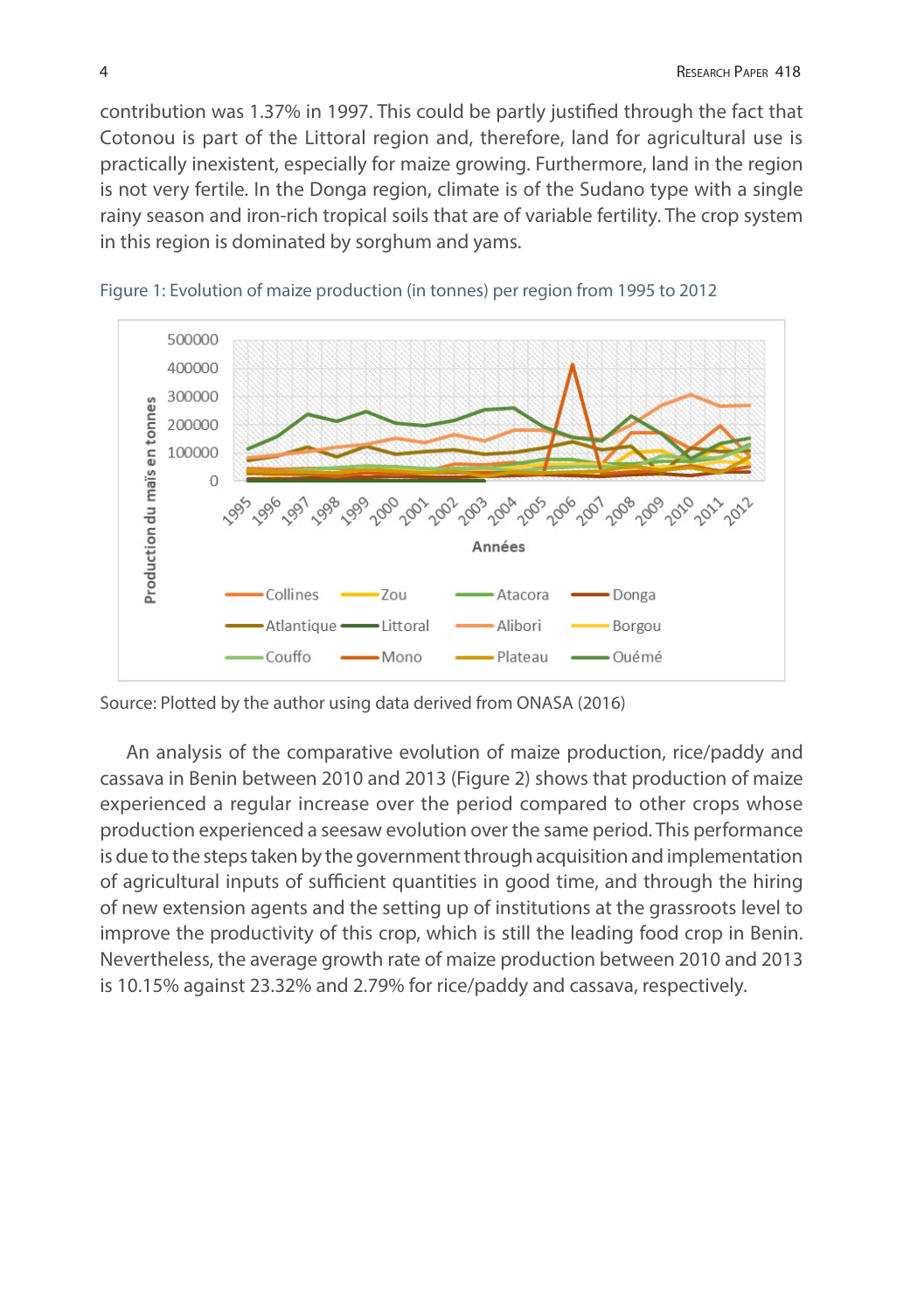

Figure 2: Comparative evolution of maize, rice paddy and cassava production in Benin

Source: Plotted by the author using data from FAOSTAT (2015)

By observing the evolution of maize yields in Benin compared to those of Burkina Faso between 2010 and 2013 (Figure 3), we note that maize yields in Burkina Faso experience a positive evolution over the period whereas those of Benin are seesawing, just like was the case in production. However, the average growth rate of maize yields in the two countries is practically similar over the period, with 8.16% for Benin and 8.21% for Burkina Faso. These trends are unacceptable in so far as the climatic and geographic conditions are more favourable towards production in Benin than in Burkina Faso. However, they could be explained through the fact that Burkina Faso has put in place strategies that allow farmers to overcome climatic and geographic constraints (for example the implementation of irrigation systems) unlike Benin. This allows growers to have good control over their production system and to have full-time production.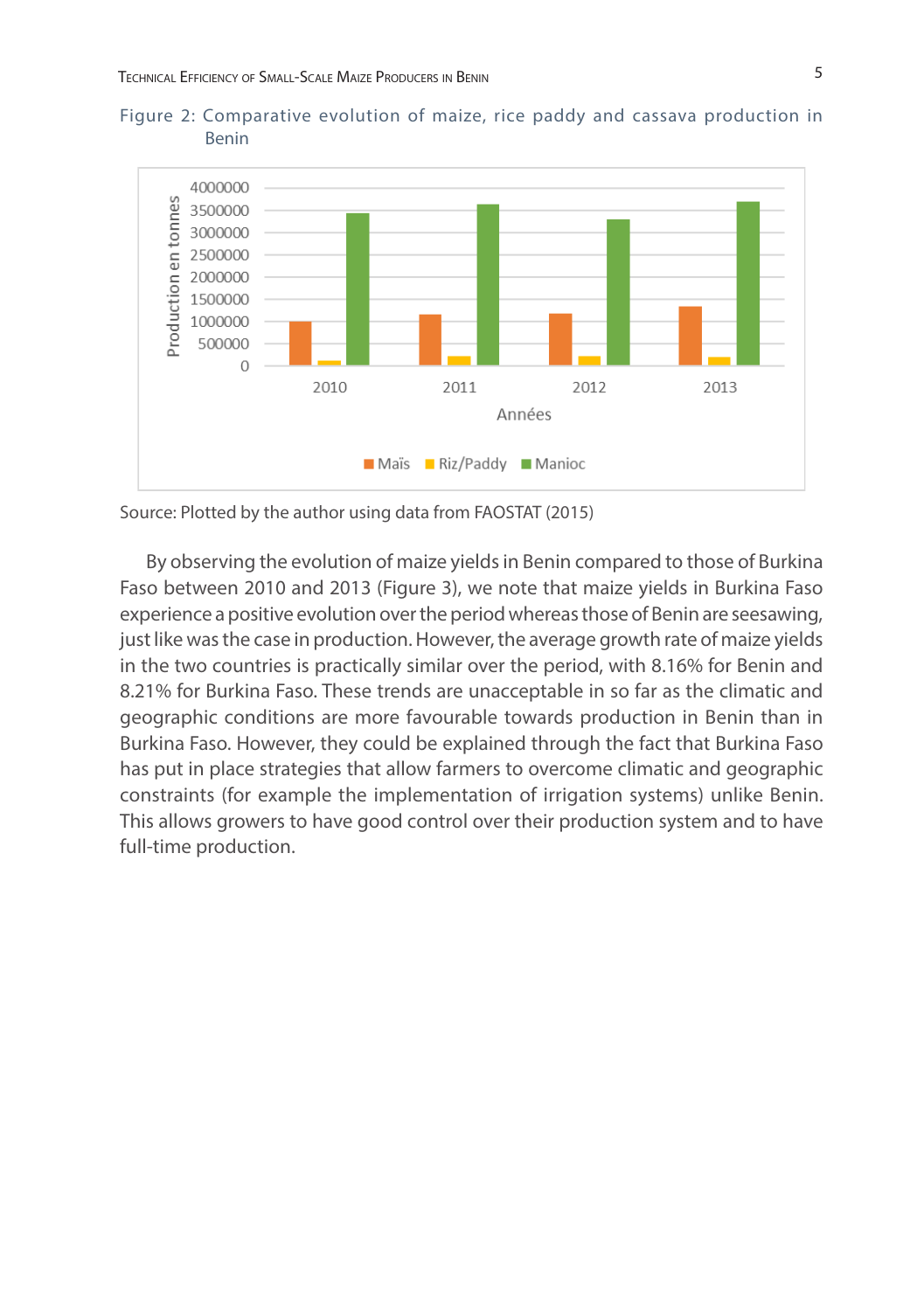

Figure 3: Comparative evolution of maize yields in Benin and in Burkina Faso

Source: Plotted by the author using data from FAOSTAT (2015)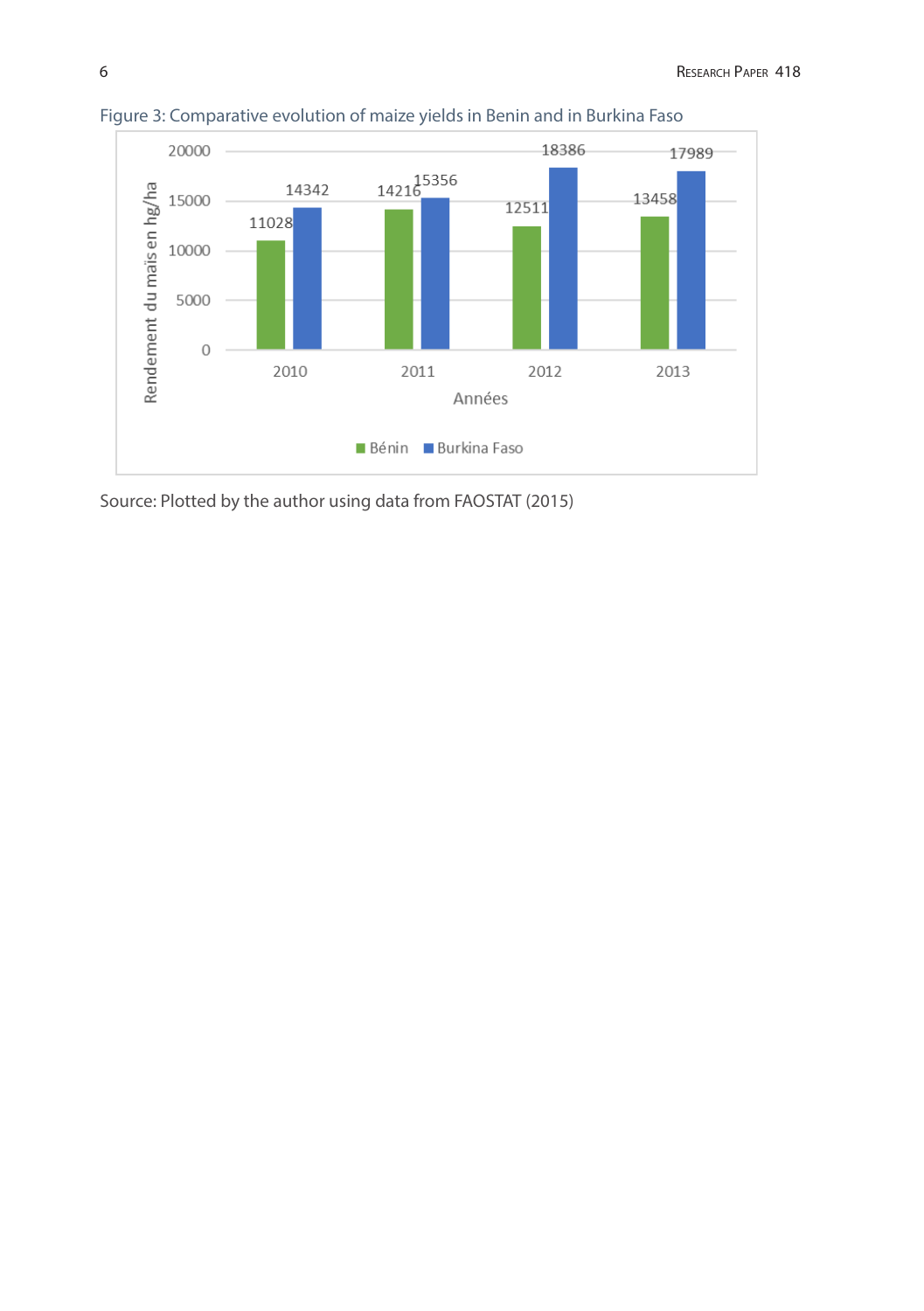## 2.0 Literature Review

Studies dealing with the efficiency of agricultural farms have a long history and are based on methods that are rapidly developing and on advances in Data Envelopment Analysis (DEA) and Stochastic Frontier Analysis (SFA) methods. In this section, we present the theoretical framework on the notion of efficiency and empirical studies on the efficiency of agricultural farms.

### 2.1 Theoretical Framework on the Concept of Efficiency

Efficiency covers vast and sometimes varied elements. It integrates a corpus of more precise notions on production, of cost, or of price, profit, etc. The frontier reflects the maximum quantity of output that could be attained for a given level of inputs (production frontier); the minimum production cost of the output for a given level of prices of inputs (cost frontier); or the maximum profit that could be attained for a given level of prices of outputs and inputs (profit frontier). In all these cases, technology and fixed factors are also considered. Leibenstein (1966) through the concept of "X-efficiency" considers the optimal non-systematic behaviour of farmers. In terms of comparative analysis, the frontier captures the best practices.

Economic literature identifies two types of efficiency, namely economic efficiency and scale efficiency. Economic efficiency comprises of technical efficiency and allocative efficiency. According to Koopmans (1951), a producer is technically efficient if an increase of whichever output necessitates the diminution of at least one other output or an increase by at least one input, and if a decrease in whichever input necessitates an increase of at least one other input or the diminution of at least one output. In other words, a technically efficient firm has to situate itself on the frontier of its entire production system.

Farrell (1957) defines efficiency in a more specific manner by disassociating what is technical from that which is as a result of poor choices regarding the price of inputs. Technical efficiency thus measures the manner through which a firm combines its production factors when their proportions of use are provided. There is technical efficiency when one can obtain the same level of outputs using less inputs. Cost efficiency measures the way a firm fixes the proportions of various inputs used for a productive combination based on their respective costs. This measurement gives a feel of the way firms allocate their productive resources regarding their production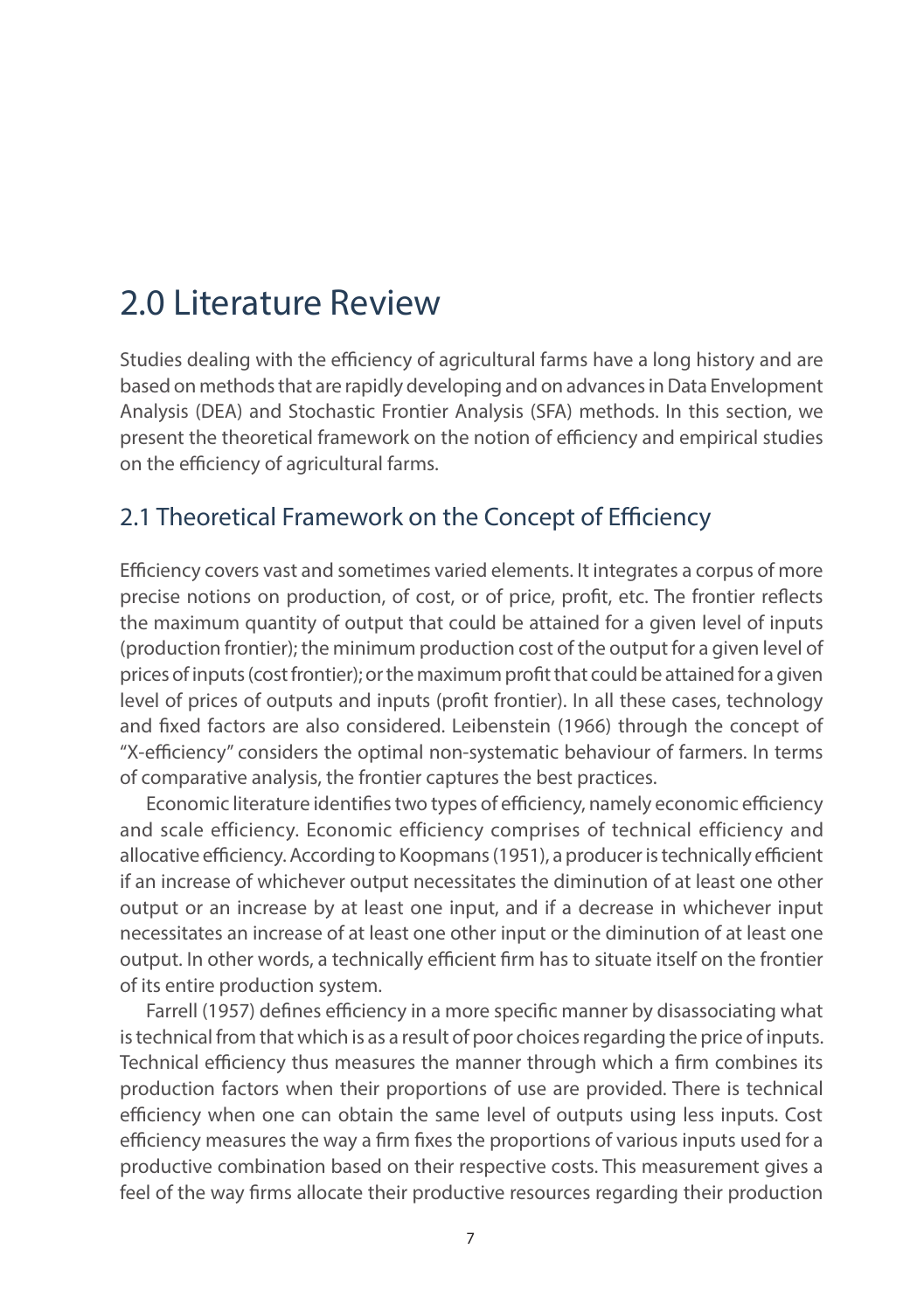objectives. Thus, the term "allocative efficiency" is often used in place of the term cost efficiency, which was used by Farrell (1957). In other words, allocative efficiency could be defined as the capacity of producers to choose inputs in optimal proportions.

A breakdown of economic efficiency into a technical component and an allocative component was proposed by Farrell (1957) through an illustrative example. Technical inefficiency corresponds to the use of a quantity of inputs that is higher than necessary for a given level of outputs. It is estimated through the deviation frontier established by the highest performing firms among those sampled. Allocative inefficiency measures the use of inputs in proportions that do not correspond to the optimal output as is established through the relative prices of inputs.

Obtaining technical and allocative efficiency simultaneously is a necessary and sufficient condition for economic efficiency. It is possible for a firm to be technically or allocatively efficient without being so economically. Economic efficiency, therefore, comes about as a result of technical efficiency combined with allocative efficiency, as exclusive and comprehensive components of economic efficiency (Adegbola et al., 2008). Scale efficiency, on the other hand, determines in what measure a production unit functions with increasing or decreasing returns to scale, which allows for a definition of the optimal size of a production unit.

Economic theory offers several approaches for the calculation of efficiency. Two techniques are most frequently used for frontier estimation. These are the Data Envelopment Analysis (DEA) and the Stochastic Frontier Analysis (SFA) methods.

Stochastic Frontier Analysis (SFA) is a method of economic modelling. It uses as its point of departure Stochastic Frontier methods that were simultaneously introduced by Aigner et al. (1977) and Meeusen and Van den Broeck (1977). The main differences between the DEA and SFA approaches are to be found specifically in the two characteristics of DEA that have been described above. Whereas the DEA method is deterministic and non-parametric, the SFA method assumes a Stochastic relationship between inputs and outputs, and it is a parametric approach. The main advantage of the SFA method is that it does not attribute all deviations related to the frontier specifically to efficiency. The distance between the input/output combinations observed can be partly attributed to inefficiency and partly to data error, resulting in an imprecise measurement of inputs and/or outputs. This characteristic exists at the expense of the necessity to impose a functional form to allow for the estimation parameters of the model. According to Coelli et al. (1998), the SFA method is the most appropriate for agricultural use, particularly in developing countries, given that agriculture strongly relies on random phenomena (climate). A major problem with SFA when applied to the agricultural data of developing countries is that it does not allow for zero inputs. This approach will be used in the study because it is often preferred in the analysis of efficiency in agriculture, because random non-observed factors could act on agricultural production, and the data at the level of agricultural holdings generally contains a considerable amount of errors (Nasim et al., 2014). Moreover, our data will facilitate our analysis.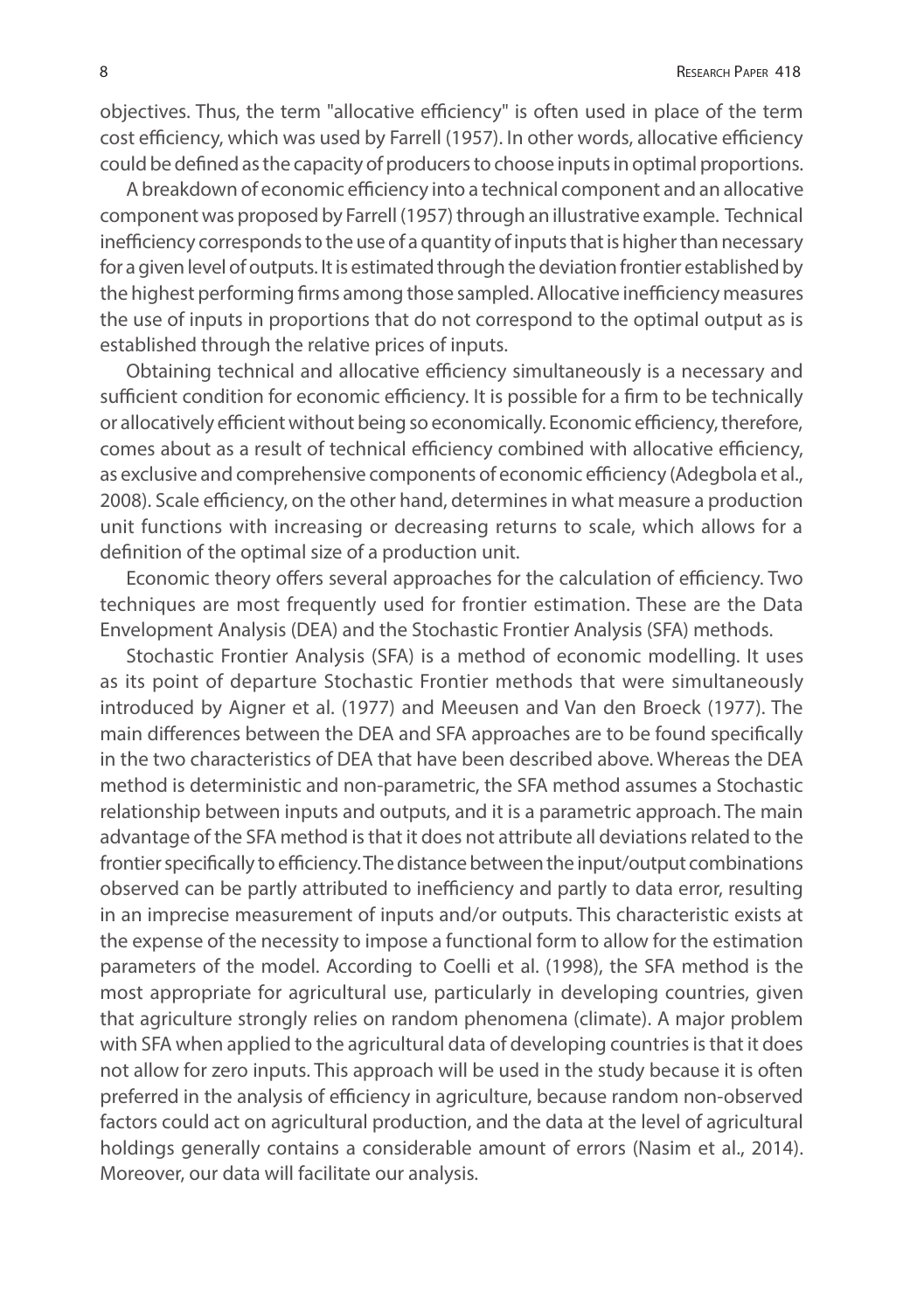### 2.2 Empirical Studies on the Effectiveness of Agricultural **Holdings**

Very few studies on agricultural efficiency use the DEA method (for example Dhungana et al., 2004; Djimasra, 2010; Ogundari, 2013). Most seminal texts in the area apply the SFA method. Studies by Alene and Hassan (2006), Dinar et al. (2007), de Magalhães et al. (2011), Chen et al. (2009), Idiong (2007), Abdulai and Tietje (2007), Liu and Myers (2009) and Nasim et al. (2014) use the same method for agriculture.

For example, by using the Stochastic Frontier function and a Cobb-Douglas production function in a study on the technical efficiency of specific inputs for each district of India, Venkataramani et al. (2006) found that an improvement in health is associated with a significant improvement in technical efficiency. Similar results were obtained by Loureiro (2009) who found that differences in the health status of farm labourers explain the variance in production efficiency in Norway.

Furthermore, in a comparative study of poor and non-poor agricultural holdings, Ahmad (2003) demonstrated that elasticity of farm production is significantly higher in rich farms compared to farms belonging to poorer farmers. In addition to this, the average cost of the existence of technical inefficiencies was close to 43% in terms of production losses, with wide variations between the farms ranging from 17% to 62%. He also concluded that the less performing groups did not uniquely function below the frontier but were also to be found at the lower part of the production frontier. Consequently, an increase in access to inputs would likely increase productivity and reduce poverty. Moreover, Costa et al. (2013) studied the relationship between agricultural productivity and food security in households of the metropolitan areas of Brazil, considering other individual factors. They observed that productivity gains were associated with a higher level of household food security and, in a very small way, also attributable to the influences of characteristics such as education and income.

With a view to identifying the determinants of technical efficiency, Koirala et al. (2013) used the Cobb-Douglas function in studying rice farmers in the Philippines. The results demonstrated that fuel, fertilizer, land rent, planting season and size of the farmland were factors affecting productivity and the technical efficiency of rice production. They found an average score of technical efficiency of 0.54. A similar study was undertaken by Mohammed and Saghaian (2014) on rice production in South Korea. Their study demonstrates that it is possible to increase production efficiency and technical efficiency, and that site effect has a significant impact on production yield.

In the case of Benin, Adégbola et al. (2008) examined levels of technical, allocative and economic efficiency of rice production systems, which are located in the competitive areas of Centre and in the North East, using a Stochastic production function. The findings of the study show that rice growers were on the whole inefficient; 62% of the change in rice yield was especially due to technical inefficiency. However, the distribution of the efficiency indexes demonstrated that in regard to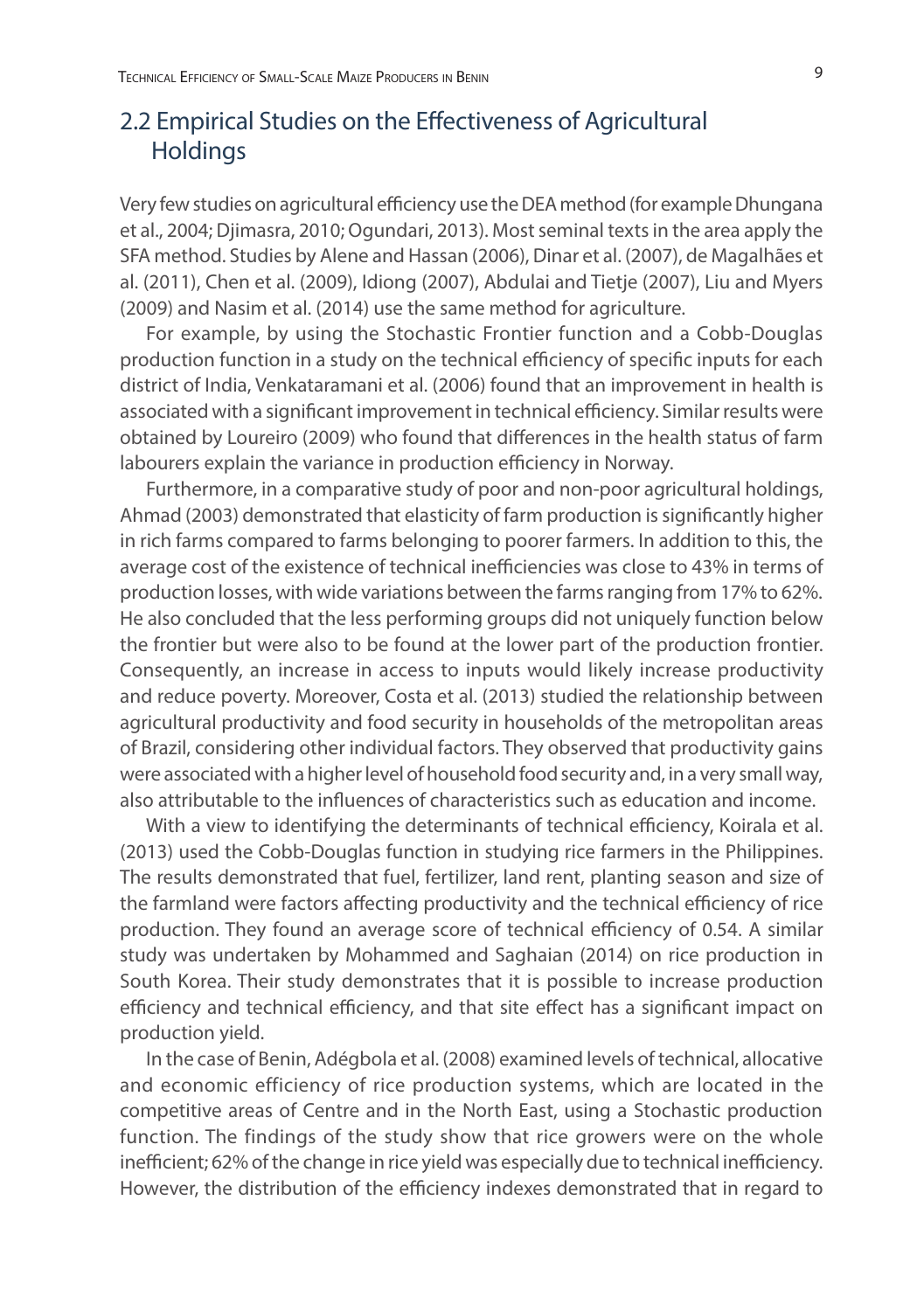technical efficiency, 77% of rice growers had an efficiency index that was above 50%, 97% of the rice farmers in terms of allocative efficiency and 50% for economic efficiency. The most efficient rice farmers were those who used herbicides, draught power and improved seed varieties on their small parcels of land. There was also, among these different classes of producers, production plants that were technically and economically inefficient, and the bigger farms were not more efficient than smaller ones.

The studies that we have examined above suggest that technical efficiency varies according to household characteristics, and the impact of these characteristics varies according to the various regions. In addition to this, they use the Tobit model in the second step to identify the determinants of inefficiency. This is econometrically biased because the Tobit model assumes a double censure on the level of efficiency scores, which is not the case because the scores are nothing but proportions that are naturally comprised between 0 and 1 (Baum, 2008; Ramalho et al., 2010)<sup>6</sup>. Thus, for our study, the Fractional Regression Model developed by Papke and Wooldridge (1996) will be used to estimate the second step of the SFA method.

<sup>6</sup> We will tackle this aspect in a more detailed manner while discussing methodology.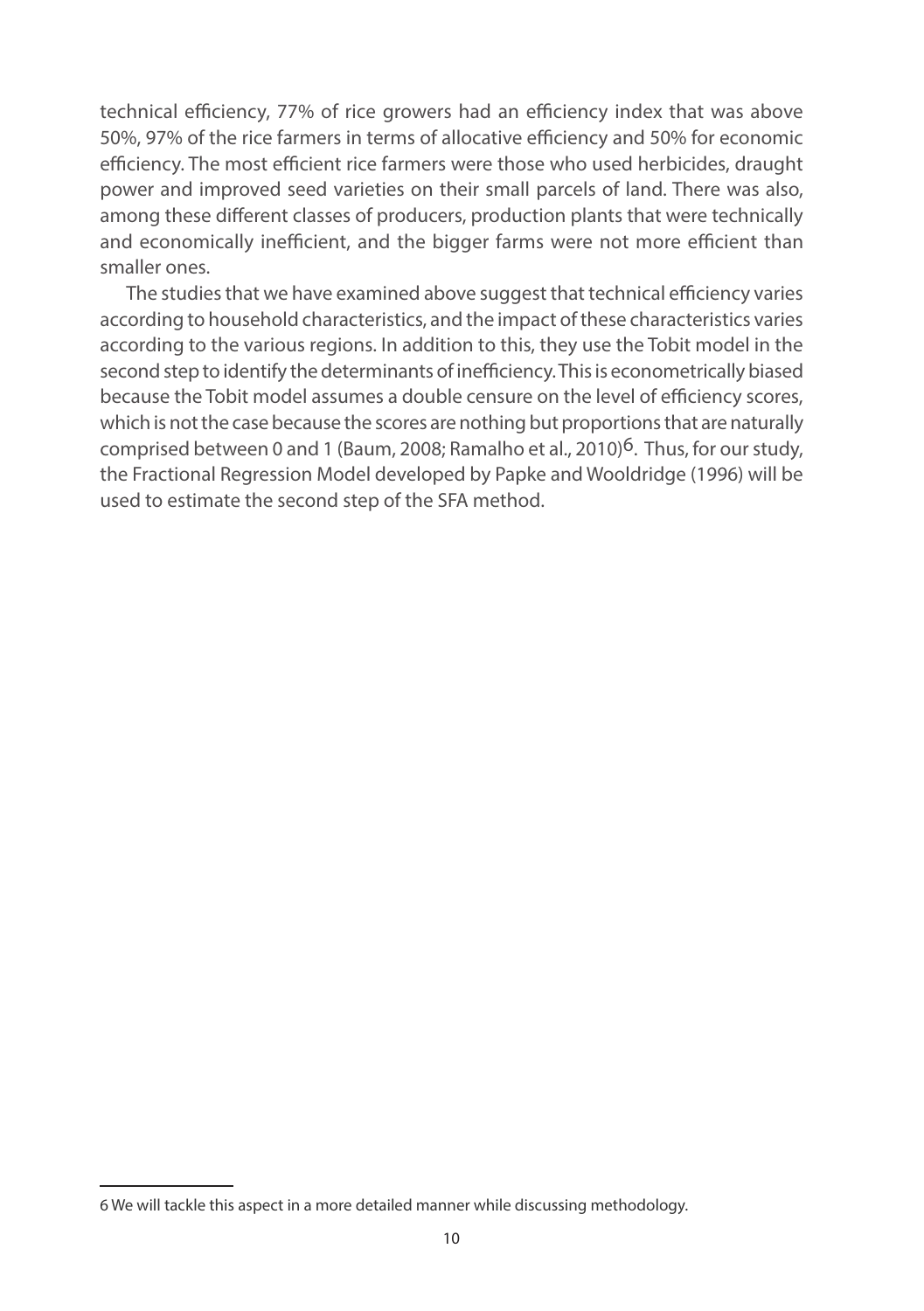### 3.0 Methodology and Data

In this section, we first of all tackle the agricultural household theoretical model, then follow that up with measures of production efficiency.

#### 3.1 Agricultural Household Model

The model that we present in this sub-section is drawn from studies undertaken by Singh et al. (1986) and Chavas et al. (2005). In the presence of rigidities in the labour market and/or common technology in agricultural and non-agricultural activities, the appropriate level of analysis is the household. A measure of productive efficiency at the farm level (rather than at the household level) would be invalid in the context presented below.

Let us consider an agricultural household  $m, m$  with family members making decisions on production, consumption and the allocation of labour during a specific period. Let  $F = (F_1, ..., F_m)$  the quantity of family labour used in agricultural work, whereby  $F_i$  is the amount of time used by the member.

The ho The household uses family labour  $\bf{F}$ , salaried workers,  $\bf{i}$ <sup>th</sup> and other  $i_0 i = 1, ..., m$  cluding the land) to produce a vector of agricultural  $H$  production  $y$ . The  $m$  family members can also spend their time on non-agricultural activities. Being  $L = (L_1, ..., L_m)$ , the quantity of labour used by the m family members for non-agricultural activities, generating non-agricultural revenue  $N$ . The technology which the family is faced with is represented by the feasible set  $X$  whereby  $(x, F, H, L, y, N) \in X$  signifies that the inputs  $(x, F, H, L)$  could produce outputs  $(Y, N)$ . The productivity of agricultural and non-agricultural labour could vary between family members. Let  $T$  be the total amount of time available for each family member over the period under study. The  $m$  family members could thus allocate their time between hobbies  $l = (l_1, ..., l_m)$ , farming activities, and non-agricultural activities  $F = (F_1, ..., F_m)$  submitted to the satisfaction of time constraints:

#### $l_i + F_i + L_i = T$ ,  $i = 1, ..., m$ ,  $i = 1, ..., m$  (1)

The agricultural household consumes goods  $z$  purchased at market price  $q$ . Let us assume for now that the household is faced with competitive markets<sup>7</sup>. Let us

<sup>7</sup> Competitive markets are necessary to establish the seperability results obtained below, which would not be obtained In the presence of market imperfections that constrain access to markets.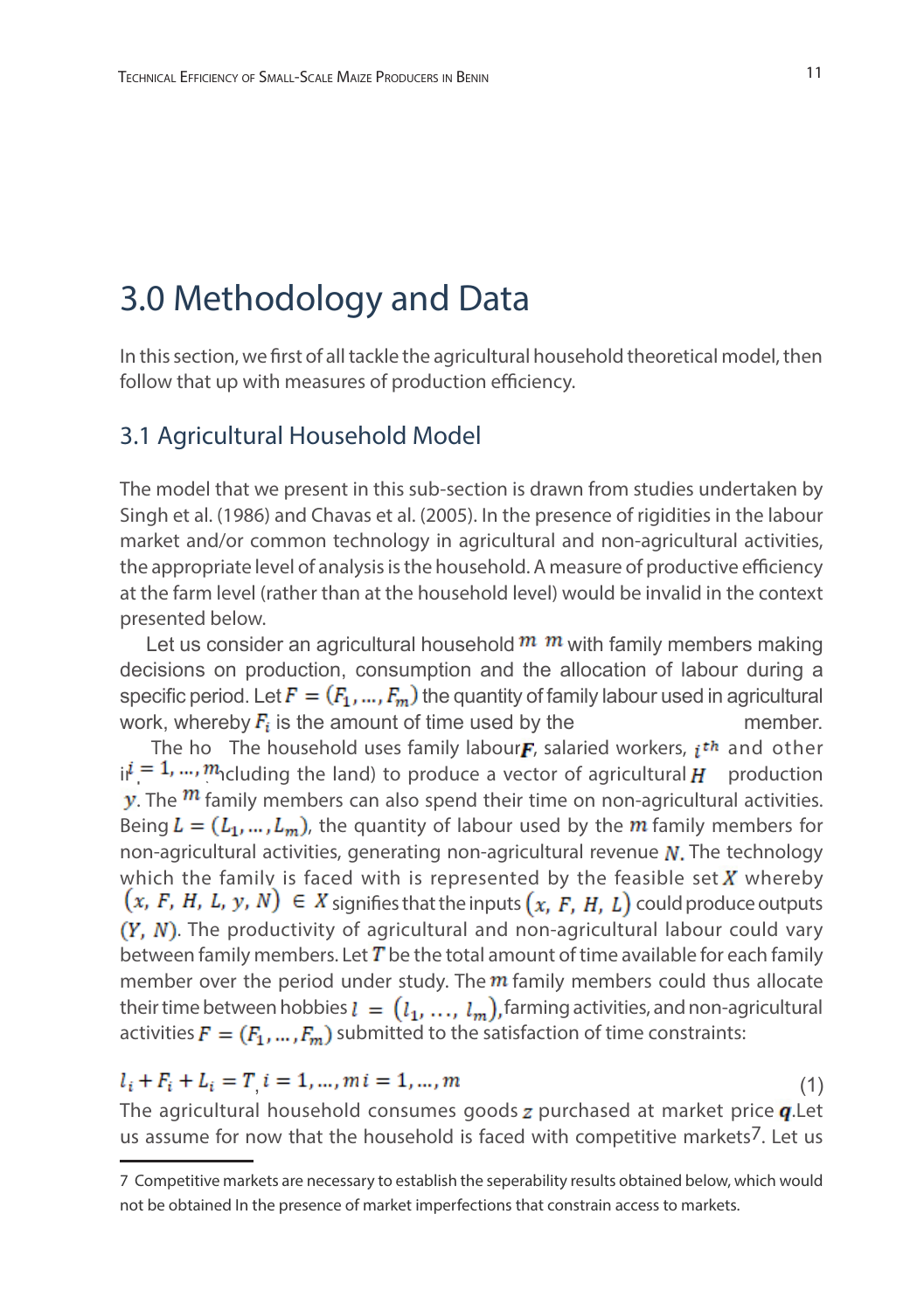designate by  $(p, r, w)$ , the market price, whereby p is the price vector of agricultural products  $y$ , r is the price vector of other inputs x and w is the wage rate of the salaried workers  $H$ . Consumption decisions are subjected to the following budget constraint:

$$
q'z \le p'y - r'x - wH + Nq'z \le p'y - r'x - wH + N \tag{2}
$$

Equation (2) indicates the expenditure on consumption  $(q'z)$ , which cannot surpass agricultural income  $(p'y)$ , less the cost of agricultural production  $(r'x + wH)$ ,  $(r'x + wH)$ , plus non-agricultural income(N).

Decisions on production, consumption and labour are undertaken by household members. Let us consider the case where such decisions are taken by the members of a household based on cooperative negotiations. Let us assume that the preferences of the household could be represented by a utility function for the household  $U(z, l)$ defined by  $(z, l) \ge 0$ , whereby  $U(z, l)$  is a "function of social utility" aggregating the preferences of members of the household and reflecting their power of negotiation. We will assume that the utility function  $U(z, l)$  is non-fulfilled and quasi-concave in  $(z, l)$ . Under the cooperative negotiations, the household decisions are arrived at based on the following optimization problem:

The utility maximization problem (3) represents the economic rationality of the

$$
\max_{x,F,H,L,y,N,z,l} \{U(\mathbf{z},\mathbf{l});\text{\'equations (1)et (2), (x, F, H, L, y, N) \in X}\}\tag{3}
$$

household, and

$$
x^{\dagger}(q,p,r,w),F^{\dagger}(q,p,r,w),H^{\dagger}(q,p,r,w),L^{\dagger}(q,p,r,w),y^{\dagger}(q,p,r,w),N^{\dagger}(q,p,r,w),
$$

designates the supply and demand functions resulting from the behaviour of utility maximization by the household.

In relation to the hypothesis of non-fulfilment of the utility function  $U(z, l)$ ,  $U(z, l)$ , budgetary constraint (2) is necessarily linked to the optimization problem (3) and can be broken down into two steps. First of all, one chooses  $(x, F, H, L, y, N)$  $(x, F, H, L, y, N)$ 

The first step of optimization takes into account that  $(x, F, H, L, y, N)$  can be written as:

$$
\pi(\mathbf{p}, \mathbf{r}, w, \mathbf{T} - \mathbf{I}) = \max_{x, \mathbf{F}, H, L, y, N} \left\{ \begin{aligned} & \mathbf{p}' \mathbf{y} - \mathbf{r}' x - wH + N : (x, \mathbf{F}, H, L, y, N) \in X; F_i + L_i = T - l_i, \\ & i = 1, ..., m \end{aligned} \right\}
$$

 $(4a)$ 

Whereby  $(T - l) \equiv (T - l_1, ..., T - l_m)$  is the time spent by members of the  $m$  family on agricultural and non-agricultural activities. The equation

 (4a) established profit maximization by taking into account the household choice  $(x, F, H, L, y, N)$  of the household with  $\pi(p, r, w, T - l)$  being the function of indirect conditional profit to  $(T - l)(T - l)$ . However, the empirical analysis presented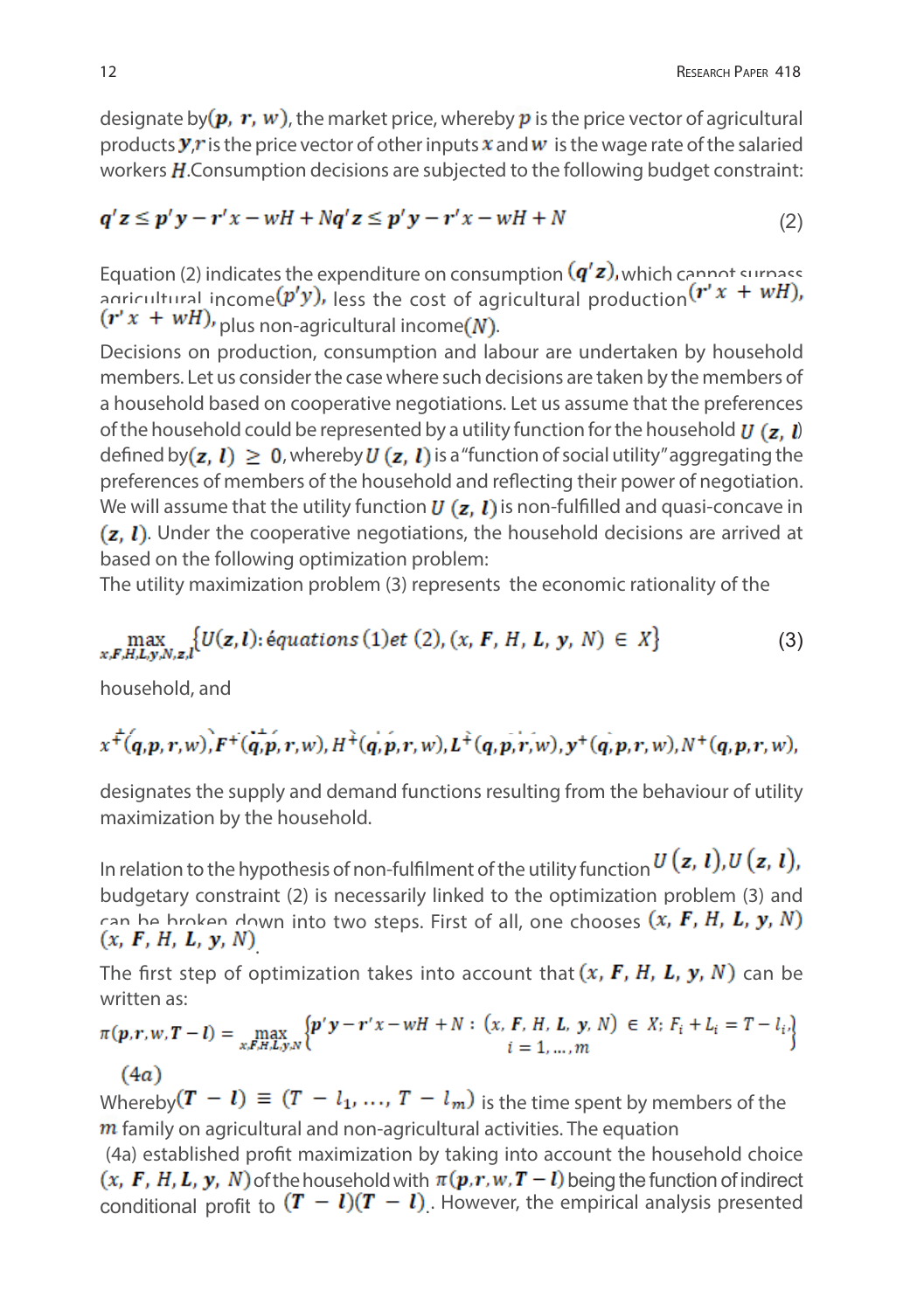below only needs a good working of the output market to be valid. Therefore, our approach and our research will remain viable even with the presence of imperfections in the market factors.

To observe that maximization of household utility  $(3)$  involves the maximization of profit (4a), it is important to note that, for  $\binom{r-1}{r}$ ,  $\binom{r-1}{r}$  given, an error in the maximization of profit would reduce household income, which would limit expenditure on consumption (equation (2). In relation to the hypothesis of non-fulfilment, this would leave the household worse off. Therefore, an error in the maximization of profit would be incompatible with the maximization of household utility, whereby the solution to  $x^*(p,r,w,T-l)$ ,  $F^*(p,r,w,T-l)$ ,  $H^*(p,r,w,T-l)$ ,  $L^*(p,r,w,T-l)$  $x^*(p,r,w,T-l)$ ,  $F^*(p,r,w,T-l)$ ,  $H^*(p,r,w,T-l)$ ,  $L^*(p,r,w,T-l)$ thequantities of inputs and of labour that maximize profit, and  $y^*(p,r,w,T-l)$  et  $N^*(p,r,w,T-l)$  $\mathbf{v}^*(\mathbf{p}, \mathbf{r}, w, \mathbf{T}-l)$  et  $N^*(\mathbf{p}, \mathbf{r}, w, \mathbf{T}-l)$  the production that maximizes profit. We also have to note that choices on the profit function  $\pi(p, r, w, T - l\pi(p, r, w, T - l))$ and on the related production function do not depend on  $z \overline{z}$  because those variables only appear in the utility function (in other words, they are not technological functions), which implies that the production decisions are "separable" from consumption decisions. However, the profit function  $\pi(\boldsymbol{p}, \boldsymbol{r}, w, \boldsymbol{T} - \boldsymbol{l}) \pi(\boldsymbol{p}, \boldsymbol{r}, w, \boldsymbol{T} - \boldsymbol{l})$  and the production choices depend on the amount of time allocated to labour  $(T - l)$  $(T - l)$ . The nature of this relationship is described below.

Given that utility maximization (3) entails maximization of profit (4a) as the first step in optimization, the choices of the second stage, which take  $(z, l)$  into account become:

#### $\max\{U(z, l): q'z \leq \pi(p, r, w, T - l)\}\max_{z \in I} \{U(z, l): q'z \leq \pi(p, r, w, T - l)\}\$  $(4b)(4b)$

Equation (4b) is a standard problem of utility maximization under household budgetary constraints. A combination of the two steps (4a) and (4b) is entirely compatible with the maximization of utility (3). Below, we are going to focus on profit maximization (4a) as the appropriate framework within which to analyze productivity efficiency at the household level. With the presence of market imperfections and/or poor management skills, it is possible that households may not respond to economic incentives. Therefore, an economic analysis based on (4a) could give us an overview of the nature and the causes of economic inefficiency.

It should be noted that equation (4a) comprises agricultural and non-agricultural activities, both in terms of labour allocation ((**F** et L)) and of income ( $p'$  y and N) at the household level. It involves general technology  $X$ , allowing for joint household choices on agricultural and non-agricultural activities, which allows for conjoined decisions by the household on agricultural and non-agricultural activities. For example, the know-how acquired from the non-agricultural activity that improves agricultural management and non-agricultural income reduces the harmful effects of imperfections in the financial markets on agricultural decisions.

In the studies cited above, the economic analysis of efficiency in agricultural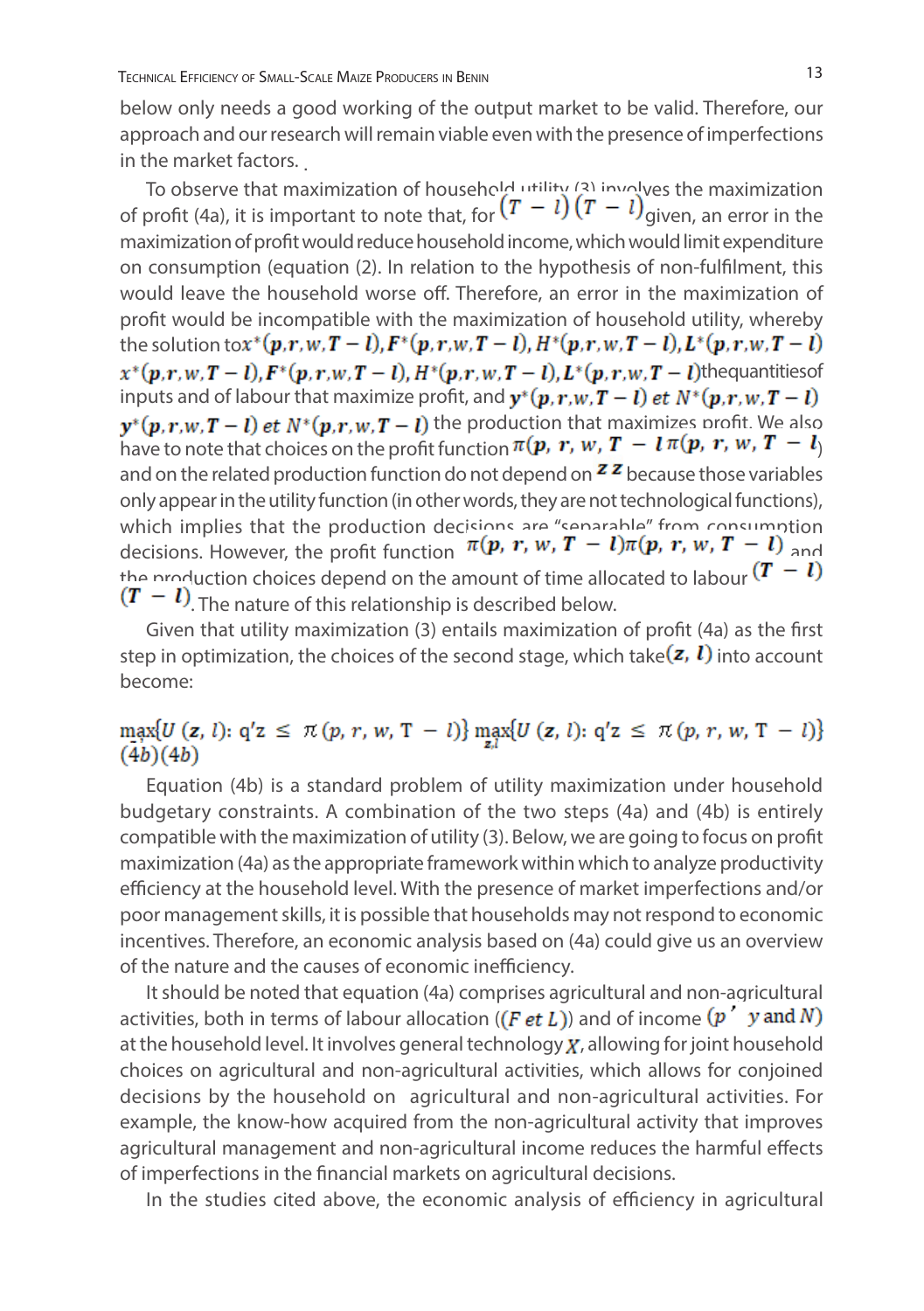production is mostly done at the farm level (and not at the household level). In which conditions is an approach that focuses on the farm appropriate? As we argue below, an analysis at the farm level could be appropriate if the technologies of agricultural and non-agricultural activities are conjoined. In the case of nonconjoined technologies, agricultural technology is represented by  $(x, F, H; y) \in X_f$ , whereas non-agricultural is  $(L, N) \in X_n$ . Then, general household technology is  $X = \{(x, F, H, L, y, N): (x, F, H, y) \in X_f; (L, N) \in X_n\}.$  This simply indicates that, with the exception of time constraints (1) household technology  $X_f$  et  $X_n$  could be wholly expressed in terms of distinct technology*.* 

Whereby the production frontier  $N = q(L)$  represents the limit of non-agricultural production or  $X_n = \{ (L, N): N \leq g(L), L \geq 0 \}$ . Under non-conjoined technology,

$$
\pi(\mathbf{p}, \mathbf{r}, w, \mathbf{T} - \mathbf{l}) = \max_{x, F, H, y} \{ p' y - r' x - w H + g (T - l - F) : (x, F, H, y) \in X_f \} \tag{4a'}
$$

hence  $(T - l - F) \equiv (T - l_1 - F_1, ..., T - l_m - F_m) = (L_1, ..., L_m)$  from the time constraint (1).Next, we consider the case whereby  $g\left(L\right)$  is linear in Lwhereby and  $w_{\textit{L}}$  could be interpreted as the wage rate received by the member of the family from a non-agricultural activity  $i = 1, ..., m$ . In this case, assuming that  $W_L = (W_{L_1},...,W_{L_m})$ , equation  $(4a')$  entails the following optimization problem at the farm level (rather than at the household level):  $i<sup>th</sup>$ 

 $\pi(p,r,w,W_L) = \max_{x,F,H,y} \{ p' y - r' x - w H - \sum_{i=1}^{m} w_{L_i} F_i : (x,F,H,y) \in X_f \}$  $(4a^n)$ 

Where  $\pi(p, r, w, W_L, T - l) = \pi_f(p, r, w, W_L) + \sum_{i=1}^m w_{Li} [T - l_i]$  and  $(\sum_{i=1}^m w_{Li} T)$  is the "total income", which measures the total value of household time. Equation shows that the salary rate  $w_{L_i}$ which measures the opportunity cost of agricultural labour  $L_i$  for each member of the family,  $i = 1, ..., m$  when the wage rate is isolated using  $w = w_{L_1} = \cdots = w_{L_{m'}}$  we obtain the standard model for an agricultural household (Singh et al., 1986). Equation  $(4a'')$  gives the inputs, agricultural labour and agricultural production which maximizes on profit, but at the level of the farm rather than that of the household. As demonstrated by Singh et al. (1986), these decisions at the farm level are separable both in terms of consumption and in engaging in non-agricultural activities. As shown in equation (4a), optimal production choices of  $x$ , **F**, H, and **y** in equation  $(4a'')$  do not depend on consumption choices z. However, contrary to equations  $\binom{4a}{1}$  or  $\binom{4a}{1}$  they no longer depend upon  $(T - 1)$ . This constitutes a significant difference between equations  $(4a)$  and  $(4a)$ .

Equation ( $4a''$ ) could constitute the basis of an analysis of efficiency at farm level, as is currently used by the aforementioned researchers. However, we have just demonstrated how two key hypotheses are necessary to render equation  $(4a')$ compatible with equation  $(4a'')$ : (a) The agricultural and non-agricultural technology have to be non-correlated; and (b) The wage rate  $W_L$  has to measure the opportunity cost of using family farm hands *. This signifies that the two hypotheses should be* proven to justify the standard approach for the analysis of agricultural efficiency at farm level. Indeed, in tandem with joint technology, neither equation  $(4a')$  nor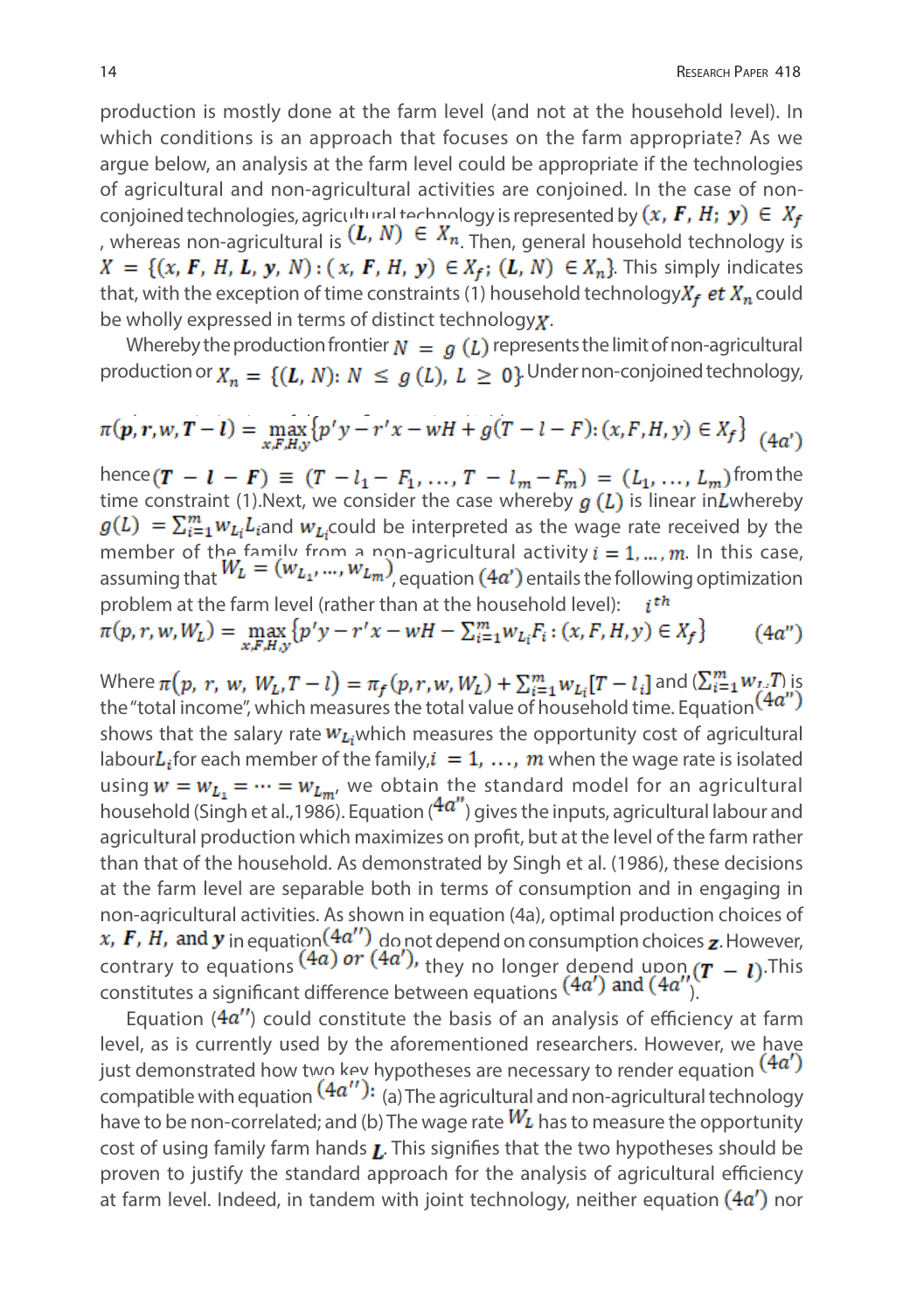equation  $(4a'')$  agrees with them. Therefore, analyses of technical, allocative and/ or scale efficiency must be conducted at the household level based on equation  $(4a -$ ) to capture the conjoined relationship between agricultural and non-agricultural activities. In the absence of non-correlated technology, the application of equation  $(4a')$  means that the analysis of technical efficiency can be undertaken at the farm level. However, this is not always enough to obtain equation  $(4a'')$ . Effectively, arriving at equation  $(4a')$  from equation  $(4a'')$  requires that the opportunity cost of family agricultural labour  $\boldsymbol{L}$  be the same as the wage rate  $W_{\boldsymbol{L}}$ . If this hypothesis is not verified, then the allocative efficiency (including the time allocation) should not be done on the basis of equation  $(4a'')$  : It should be based on equation  $(4a')$  under non-conjoined technology, or equation $(4a')$  under conjoined technology.

This demonstrates that if the opportunity cost of family labour is not at the wage rate  $W_L$  (for example due to rigidity in the labour market) and if agricultural and nonagricultural activities are part of conjoined technology, the measures produced in equation  $(4a')$  would be invalid. In this context, equation  $(4a'')$  would be the privileged approach. Furthermore, equation  $(4a'')$  provides an appropriate framework analysis of efficiency of the two agricultural and non-agricultural activities. The empirical implementation of equation  $(4a'')$  is discussed below.

### 3.2 Measures of Productive Efficiency

To estimate productive efficiency, a production function is used so that efficiency may be analyzed8. A non-optimal use of production factors that may be favoured by Benin farmers (huge constraints on the labour and finance markets) suggests technical inefficiency well known as X-inefficiency (Leibenstein, 1966). In considering that farmer *i* uses several inputs X to produce a single or several outputs  $Y$ , a production function could be written to represent a particular technology:  $Y_i = f(x_i)$  or  $f(x_i)$ as a production frontier. At the frontier, the producer produces a maximal output from a given group of inputs or uses a minimum amount of inputs to produce a given level of outputs. In macroeconomic theory, an absence of inefficiency in the economy signifies that all the production functions are optimal, and the firms are operating at the level of the production frontier. However, if the markets are imperfect, producers would still find themselves below the production frontier.

An output-oriented measurement of technical efficiency gives the technical efficiency of a farmer *i* as follows:

## $E_{i}(x, y) = [\max \phi : \phi y \le f(x_{i})]^{-1}$  (5)

Parameter  $\phi$  is the expansion of maximal output with a set of inputs  $x_i$ .

<sup>8</sup> Agricultural productivity can generally be broken down into two elements, one dynamic and the other static. The first element is linked to technical progress and the second to productive efficiency. To examine the first element, it is necessary to have a chronological series at our disposal. Our data will allow us to have a temporal dimension, thus only the productive efficiency of a farm can be examined.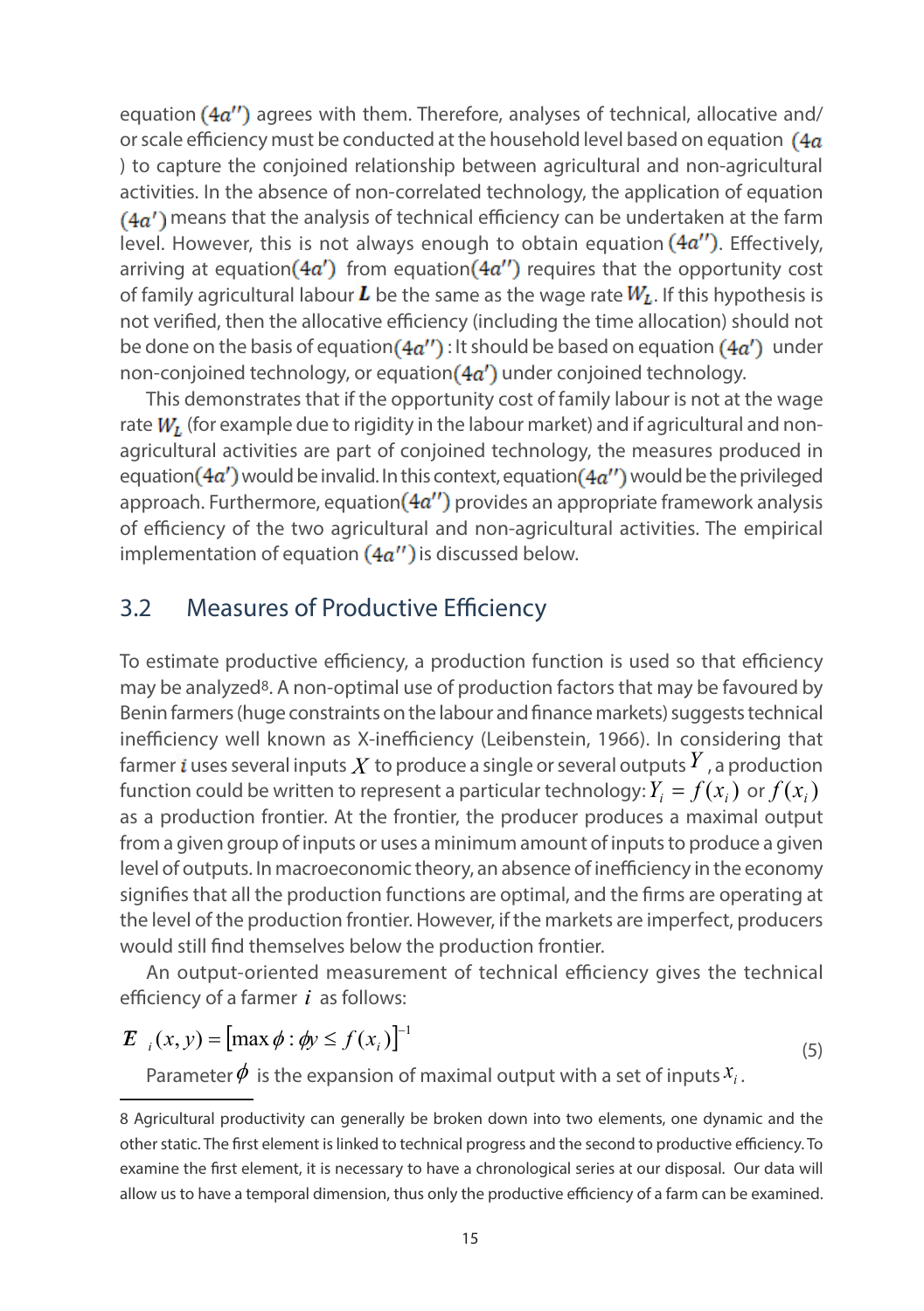Following Kumbhakar and Lovell (2000), equation 5, applied in an econometric model gives:

$$
Y_i = f(X_i, \beta) e^{-W_i}
$$
\n<sup>(6)</sup>

Whereby  $Y_i$  is the real scalar of output,  $X_i$  is a vector of inputs used by the producer  $i = 1, \ldots, N$  and  $f(X_i, \beta)$  is the production frontier $^{\circ}$  whereby  $\beta$  is a vector of the technological parameters to be estimated. $W_i$  is a random variable that is nonobservable and non-negative, associated with technical inefficiency in production, which follows an arbitrary distribution.<sup>10</sup>

According to Aigner et al. (1977), and Meeusen and Van den Broeck (1977), a Stochastic production frontier is used in a way that the error term has two parts: random shocks $V_i$  (which are non-attributable to the relationship between inputs and outputs) and inefficiency $U_i^{\scriptscriptstyle +1}$ . Consequently, equation 6 becomes:

$$
Y_i = f(X_i, \beta) e^{-U_i} . e^{V_i}
$$
\n
$$
(7)
$$

Whereby $V_i$  represents the random shocks that are assumed to be independent and identically distributed with a normal distribution and a mean of zero and with an unknown variance. Using this hypothesis, a farmer whose performance is below the frontier is not totally inefficient because such inefficiency could very well be as a result of random shocks (such as climatic effects).

Because  $E$ , is an output-oriented measurement of technical efficiency, a measurement of  $E$ , is given as:

$$
E_{i} = \frac{\mathbf{P} \ d_{obs}}{\mathbf{P} \ d_{max}} = \frac{f(X_{i}, \beta) e^{-U_{i}} e^{V_{i}}}{f(X_{i}, \beta) e^{V_{i}}} = e^{-U_{i}}
$$
\n(8)

Technical efficiency is thus estimated using the Stochastic frontier model given in equations 7 and 8.

The objective of the creation of the Stochastic frontier model is not only to determine the scores of technical efficiency but also to study the factors that characterize differences in efficiency. Drawing from Kumbhakar et al. (1991), Huang and Liu (1994), and Battese and Coelli (1995), the equation on production inefficiency in relation to these factors could be formulated as follows:

$$
U_i = Z_i \beta + \varepsilon_i \tag{9}
$$

Whereby  $Z_i$  is a vector of socio-demographic variables, including age, household size, membership of an association, use of enhanced seeds, the selling price of maize,

<sup>9</sup> The production frontier has the traditional parameters of monotoneity, continuity and concavity (Fuss and McFadden, 1978).

<sup>10</sup> We will choose half-normal and exponential distributions as alternatives.

<sup>11</sup> A deterministic frontier implies a singular error term, which is inefficiency. Frontier deviation is uniquely as a result of inefficiency. The frontier gap is solely due to inefficiency.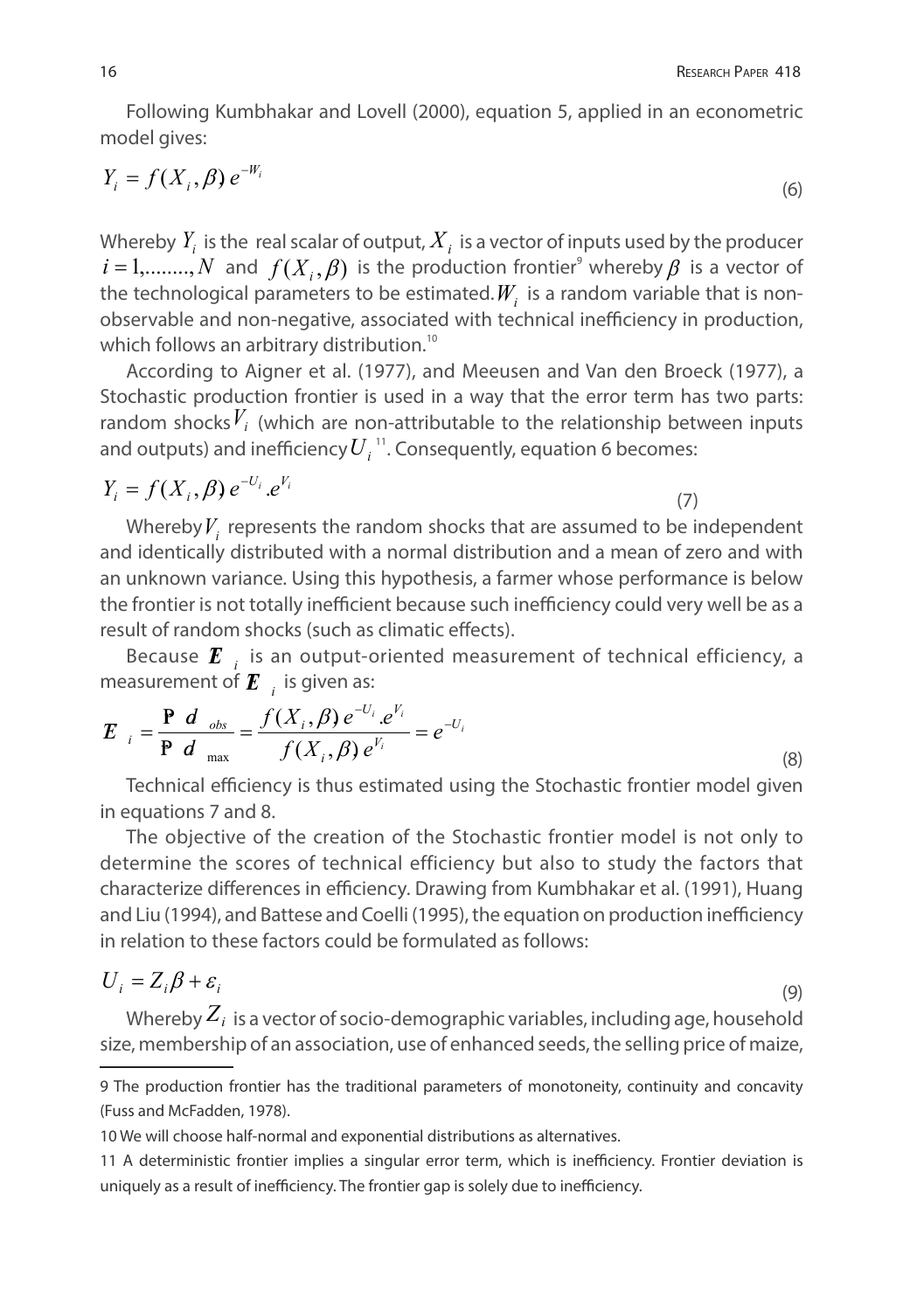access to markets, non-agricultural income, access to extension services, contact with an NGO, access to finance (formal or informal), literacy status, and the production zone.  $\beta$  is the vector of parameters to be estimated and  $\varepsilon$ , is the error term, which follows truncated normal distribution defined by  $\varepsilon_i \leq -Z_i\beta$ .

The estimation of the vector of parameters  $\beta$  has been the subject of debate in efficiency studies. The most utilized procedure consists in the first place of an estimation of efficiency indexes and, in the second stage, of proceedings to conduct a regression against the various factors suspected to be present. Nonetheless, when Ray (1988) and Kalirajan (1991) defended this two-step procedure, Kumbhakar et al. (1991) and Battese et al. (1996) criticised its use, arguing that it violates one of the primary hypotheses according to which "the effects of inefficiency are identical and independently distributed at the Stochastic frontier". Battese and Coelli (1995) proposed a one-step model in which the effects of inefficiency are a function of diverse observable variables such as age, education, access to extension services, types of seeds used, etc. Despite these criticisms, the two-step procedure remained popular in research on factors affecting efficiency indexes. This popularity is borne out of the fact that there is no exhaustive list of inefficiency determinants.

To estimate technical efficiency of farmers, the current study adopts the two-step procedure. Thus, the various efficiency indexes are in the first place determined with the use of a Stochastic frontier method and, secondly, the factors that affect these efficiency indexes will be examined. The choice of a regression model for the second part of the analysis is not an easy one. The standard approach that consists of the use of a doubly censored Tobit model (in 0 and 1) to model the scores is debatable. Indeed, the accumulation of observations of specific units is a natural consequence of the way in which efficiency scores are defined, rather than the results of censoring. Also, there is the question of whether the doubly censored Tobit model differs from that of scores as generally efficiency scores of 0 are never recorded. This difference is particularly pertinent because the application of the doubly censored Tobit model in this context brings us back to the estimation of a Tobit with a censored score pertaining to  $-\infty$ ;  $1-\infty$ ; 1 (Ramalho et al., 2009; Ramalho et al., 2010). Thus, the Fractional Regression Model developed by Papke and Wooldridge (1996) is used to estimate the second step because the efficiency scores are constitutive of the proportions.<sup>12</sup>.

The Stochastic frontier model requires a predetermined specification of a function that is generally in use, such as Cobb-Douglas and Translog. The Cobb-Douglas function is a particular form of the translog production function whereby the coefficient of the squared term and or interaction of the variables of the inputs of the translog function are assumed to be equal to zero. The translog frontier is susceptible to multicollinearity in as much as it may be the form that would be the most flexible (Thiam et al., 2001). The Cobb-Douglas production function is preferred despite its restrictive properties because its coefficients directly represent the effect of

<sup>12</sup> For more details, see Baum (2008), The Stata Journal, 8 Number 2, pp. 299-303 and Wooldridge (2010) pp. 748-755.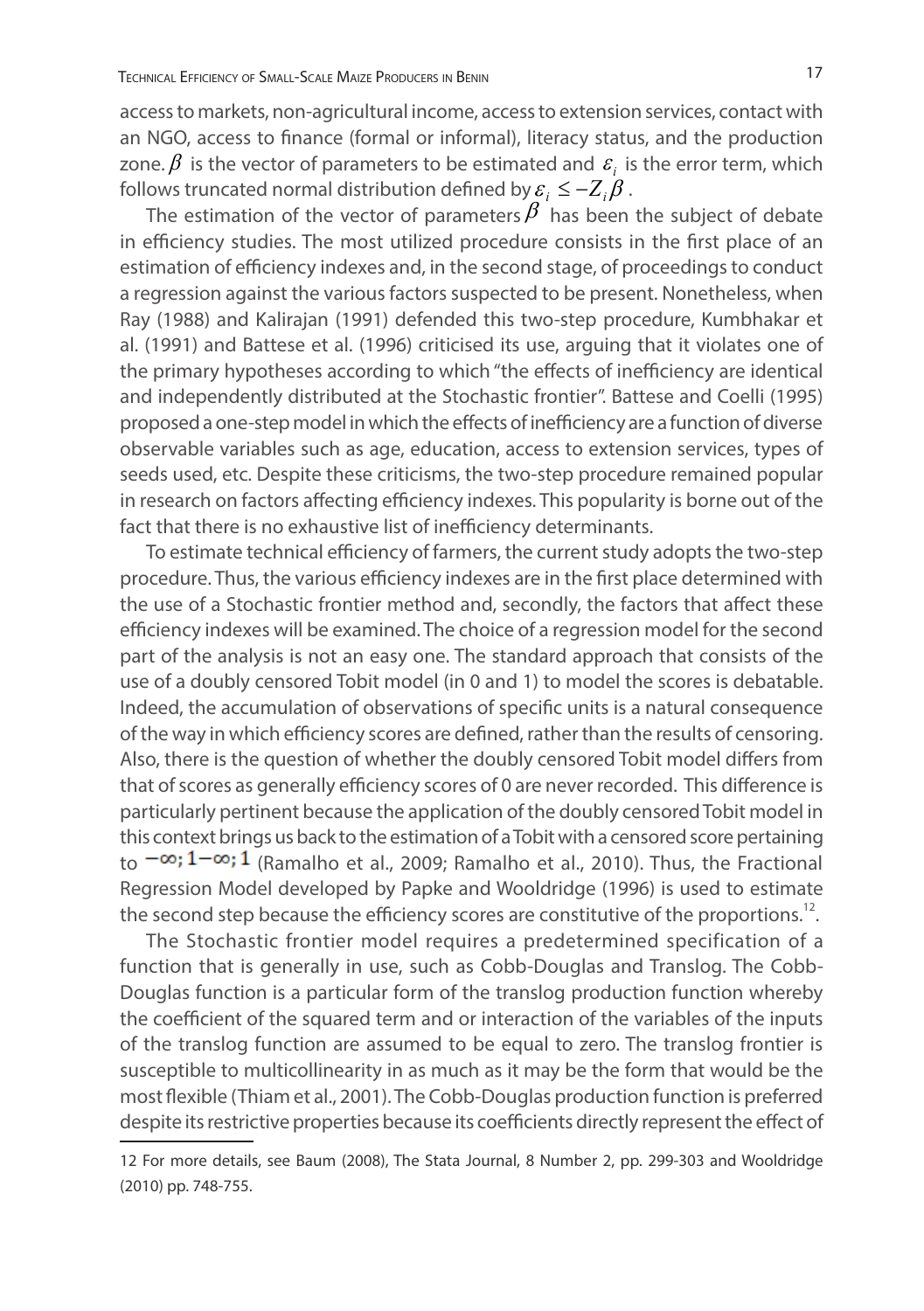a variation in the quantity of inputs on the output because they are easier to estimate and interpret than the translog frontier (Coelli and Battese, 1998). Thus the Cobb-Douglas frontier is the preferred model for this study.

The traditional Cobb-Douglas Stochastic production frontier model is used to estimate technical efficiency in the following general form (we use a negative sign to show that the term-*Ui* represents the difference between the most efficient firm on the frontier and the observed firm) (Christensen et al., 1971):

$$
\ln(Y_i) = \beta_0 + \sum_j \beta_j \ln(X_j) - U_i + V_i
$$
\n(10)

Whereby  $i = 1, 2, \ldots, N$  is the unit of observation of the farmer;  $j$ ;  $k = 1, \ldots, 9$ are the inputs used;  $\ln(Y_i)$  is the logarithm of output of the farmer  $i$ ;  $\ln(X_i)$  is the logarithm of inputs used by the *j* farmer; and  $\beta_0$ ;  $\beta_j$  are the parameters to be estimated. Furthermore, the production frontier necessitates monotonicity and concavity. These hypotheses must be verified retrospectively by using estimated parameters for each data point.

The final empirical model in this case is:

$$
\ln(Y_i) = \beta_0 + \beta_1 \ln(X_{i1}) + \beta_2 \ln(X_{i2}) + \beta_3 \ln(X_{i3}) + \beta_4 \ln(X_{i4}) + \beta_5 \ln(X_{i5}) + \beta_6 \ln(X_{i6})
$$
  
+  $\beta_7 \ln(X_{i7}) + \beta_8 \ln(X_{i8}) + \beta_9 \ln(X_{i9}) - U_i + V_i$  (11)

With  $Y_i$  being the maize yield for the producer (in kg/ha) for the producer  $i$  ,  $X_1$  = the quantity of manure used (in kg/ha),  $X<sub>2</sub> =$  the quantity of NPK fertilizer used (in kg/ ha),  $X_3$  = the quantity of seeds used (in kg/ha),  $X_4$  the quantity of labour used in manhour/day per hectare (in hj/ha),  $X_5$  = the quantity of pesticides used (in L/ha),  $X_6$  = the area cultivated (in ha),  $X_7$  = the amount of formal financing obtained (in FCFA),  $X_8$  = the amount of informal credit obtained (in FCFA) and  $X_9$  = the climate (the amount of rainfall).

We have used, for purposes of this study, secondary data that is mainly data on the cultivation of maize, rice and vegetables collected by PAPA-INRAB<sup>13</sup> in collaboration with the sub-regional programme of Integrated Production and Pest Management in 2012. These data give information on the characteristics, production practices, harvest and post-harvest practices of farm holdings that produce maize, rice and vegetables in six districts of Benin, namely: Collines, Couffo, Mono, Ouémé, Plateau and Zou. More precisely, the data focuses on 266 farmers and they provide economic data such as the price in FCFA of inputs and output, the quantity in kilogrammes of inputs (fertilizer, manure, labour, etc) and output, whether they are members of an association or not, whether or not they are in contact with an agricultural extension officer, etc. They also provide information on household characteristics such as the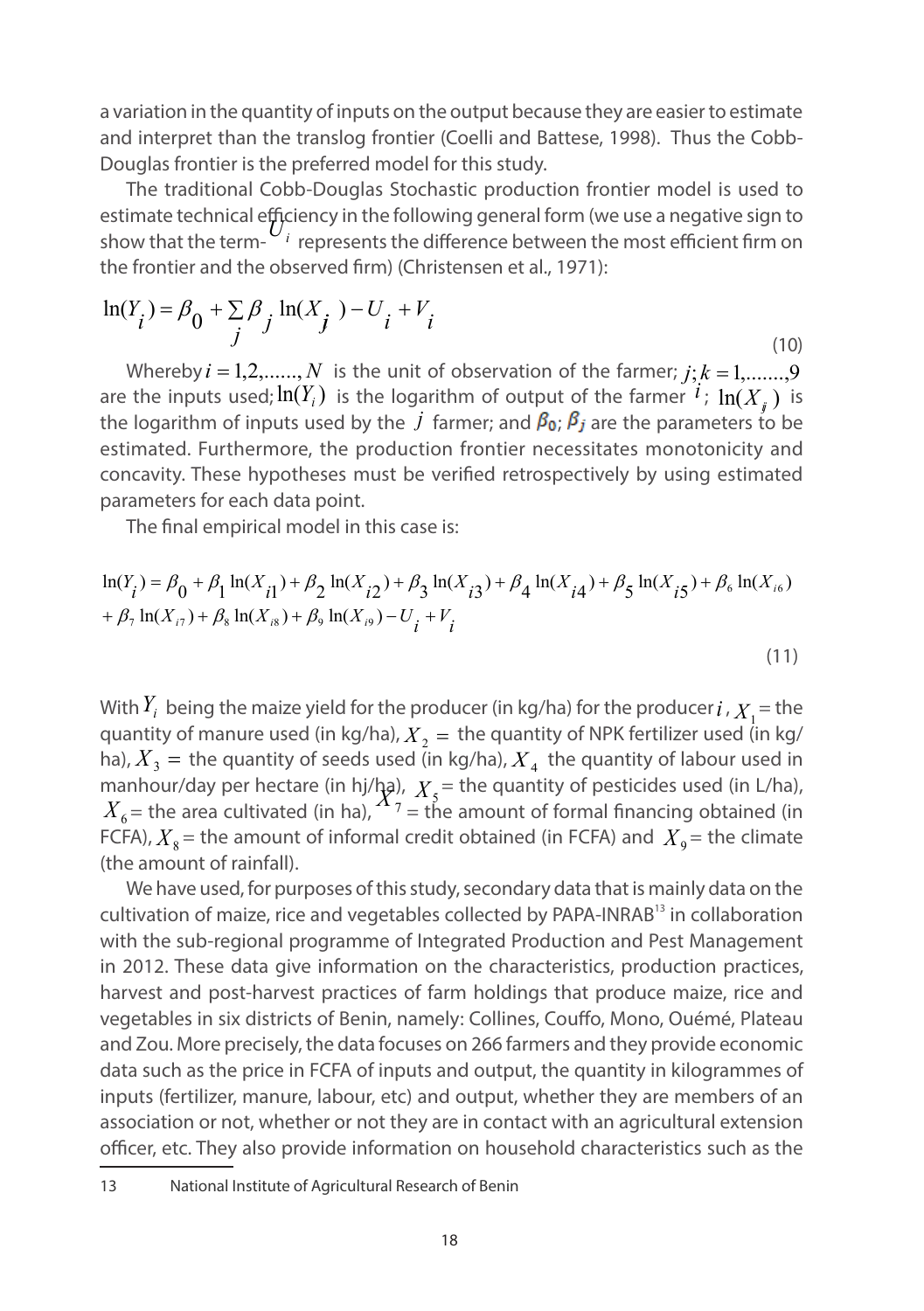members of a household, gender, level of education and the age of the head of a household, his/her status, the distance to the farm from their domicile, etc. Table 1 illustrates the definition of variables used in our models and Table 2 presents the main characteristics of the variables and the sample size.

| Variable                                        | Definition                                                                                          |
|-------------------------------------------------|-----------------------------------------------------------------------------------------------------|
| Gender of the farmer                            | 1 if the farmer is male; 0 if not                                                                   |
| Age of the farmer                               | Age of the farmer in years                                                                          |
| Age squared                                     | Squared age of the farmer                                                                           |
| Climate                                         | Measurement by rainfall                                                                             |
| Literacy                                        | 1 if the farmer is literate; 0 if not                                                               |
| Household size                                  | The number of living individuals in the household                                                   |
| Amount of formal credit                         | Amount of formal credit obtained for the agricultural season                                        |
| Amount of informal credit                       | Amount of informal credit obtained for the agricultural season                                      |
| Area cultivated                                 | Sown area in hectares (ha)                                                                          |
| Price of maize                                  | Selling price of maize                                                                              |
| Membership of a farmers'<br>association         | 1 if the farmer is a member of a farmers' association; 0 if not                                     |
| Use of enhanced seeds                           | 1 if the farmer uses enhanced seeds; 0 if not                                                       |
| Contact with an extension<br>officer            | 1 if the farmer uses the services of an extension officer, 0 if not                                 |
| Contact with an NGO                             | 1 if the farmer is in contact with an NGO that operates within the<br>agricultural domain; 0 if not |
| Literacy x contact with an<br>extension officer | 1 if the farmer is literate and uses extension services; 0 if not                                   |
| Literacy x contact with<br>an NGO               | 1 if the farmer is literate and in contact with an NGO; 0 if not                                    |
| Access to a farm                                | 1 if the farmer has access to their farm throughout the season in the<br>year; 0 if not             |
| Cotton growing zone of<br><b>Benin</b>          | 1 if the farmer is in the cotton growing zone of Benin; 0 if not                                    |
| Terres de barre zone                            | 1 if the farmer is in Terres de Barre area; 0 if not.                                               |
| La Dépression zone                              | 1 if the farmer is in the la Dépression zone; 0 if not.                                             |
| Pêcheries zone                                  | 1 if the farmer is in the Pêcheries zone, 0 if not.                                                 |
| Quantity produced                               | Quantity of maize produced in kg/ha                                                                 |
| Pesticide                                       | Quantity of pesticide used in L/ha                                                                  |
| <b>NPK</b>                                      | Quantity of NPK fertilizer used in kg/ha                                                            |
| Manure                                          | Quantity of manure used in kg/ha                                                                    |
| Seeds                                           | Quantity of seeds used in kg/ha                                                                     |
| Labour                                          | Quantity of manpower used in people/day                                                             |

Table 1: Definition of the variables that are used in our models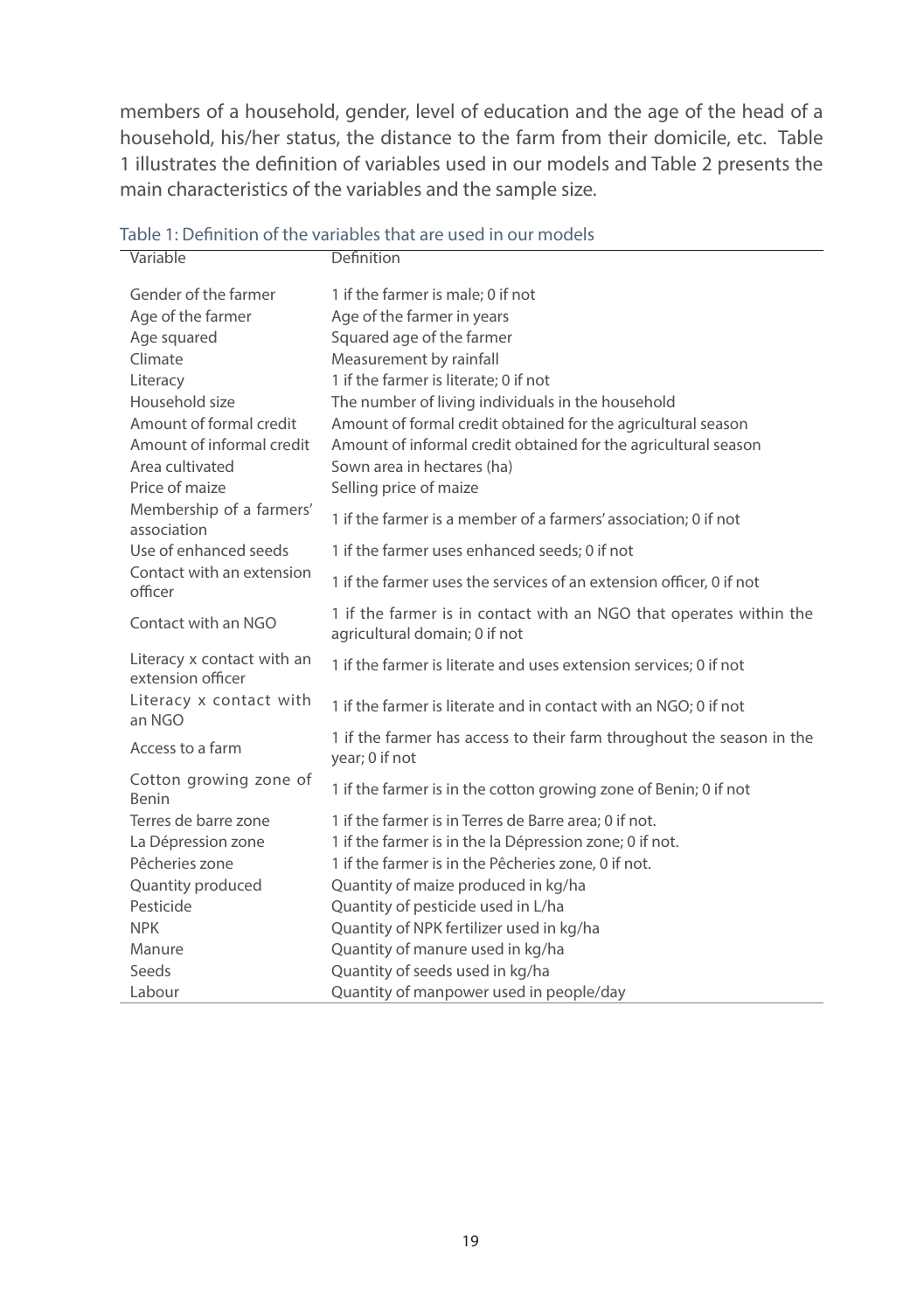| Gender                     | Occurence    | Percentage           | Literacy x contact<br>with an NGO | Occurence    | Percentage      |
|----------------------------|--------------|----------------------|-----------------------------------|--------------|-----------------|
|                            |              |                      |                                   |              |                 |
| Male<br>Female             | 177<br>26    | 87.19<br>12.81       | Yes<br>No.                        | 6<br>197     | 2.96<br>97.04   |
| Total                      | 203          | 100.00               | Total                             | 203          | 100.00          |
| Membership                 | Occurence    | Percentage           | Use of enhanced                   | Occurence    | Percentage      |
| of an                      |              |                      | seeds                             |              |                 |
| association                |              |                      |                                   |              |                 |
| Yes<br><b>No</b>           | 20<br>183    | 9.85<br>90.15        | Yes<br>No.                        | 30<br>173    | 14.78<br>85.22  |
| Total                      | 203          | 100.00               | Total                             | 203          | 100.00          |
| Access to                  | Occurence    | Percentage           | Literacy x contact                | Occurence    | Percentage      |
| markets                    |              |                      | with an extension                 |              |                 |
|                            |              |                      | officer                           |              |                 |
| Yes                        | 152          | 74.88                | Yes                               | 10           | 4.93            |
| <b>No</b><br>Total         | 51<br>203    | 25.12<br>100.00      | No<br>Total                       | 193<br>203   | 95.07<br>100.00 |
| Variable                   | Number of    | Average              | Standard                          | Minimum      | Maximum         |
|                            | observations |                      | deviation                         |              |                 |
| Age of the                 | 203          | 45.0689              | 13.9676                           | 17           | 89              |
| farmer                     |              |                      |                                   |              |                 |
| Age squared<br>Climate     | 203<br>203   | 2225.345<br>1112.041 | 1365.484<br>107.9223              | 289<br>963.7 | 7921<br>1288.9  |
| Household                  | 203          | 6.9655               | 3.8504                            | 1            | 25              |
| size                       |              |                      |                                   |              |                 |
| Area                       | 203          | 0.9249               | 1.0231                            | 0.03         | 5.5             |
| cultivated                 |              |                      |                                   |              |                 |
| Price of maize             | 203          | 173.7438             | 29.5682                           | 115          | 220             |
| Quantity                   | 203          | 1441.466             | 665.7349                          | 338          | 3250            |
| produced<br>Pesticide      |              |                      |                                   |              |                 |
| <b>NPK</b>                 | 203<br>203   | 53.8547<br>3.6287    | 19.7716<br>2.1456                 | 1<br>0.3333  | 65.5178<br>18   |
| Manure                     | 203          | 18.1301              | 45.5417                           | 2.7183       | 275             |
| Seeds                      | 203          | 31.3876              | 32.8388                           | 0.1667       | 137.5           |
| Amount of<br>formal credit | 203          | 21280.79             | 112524.3                          | 0            | 950000          |
| Amount of                  | 203          | 2561.586             | 11228.49                          | $\mathbf 0$  | 80000           |
| informal                   |              |                      |                                   |              |                 |
| credit                     |              |                      |                                   |              |                 |

#### Table 2: Descriptive statistics on the variables used in the production efficiency model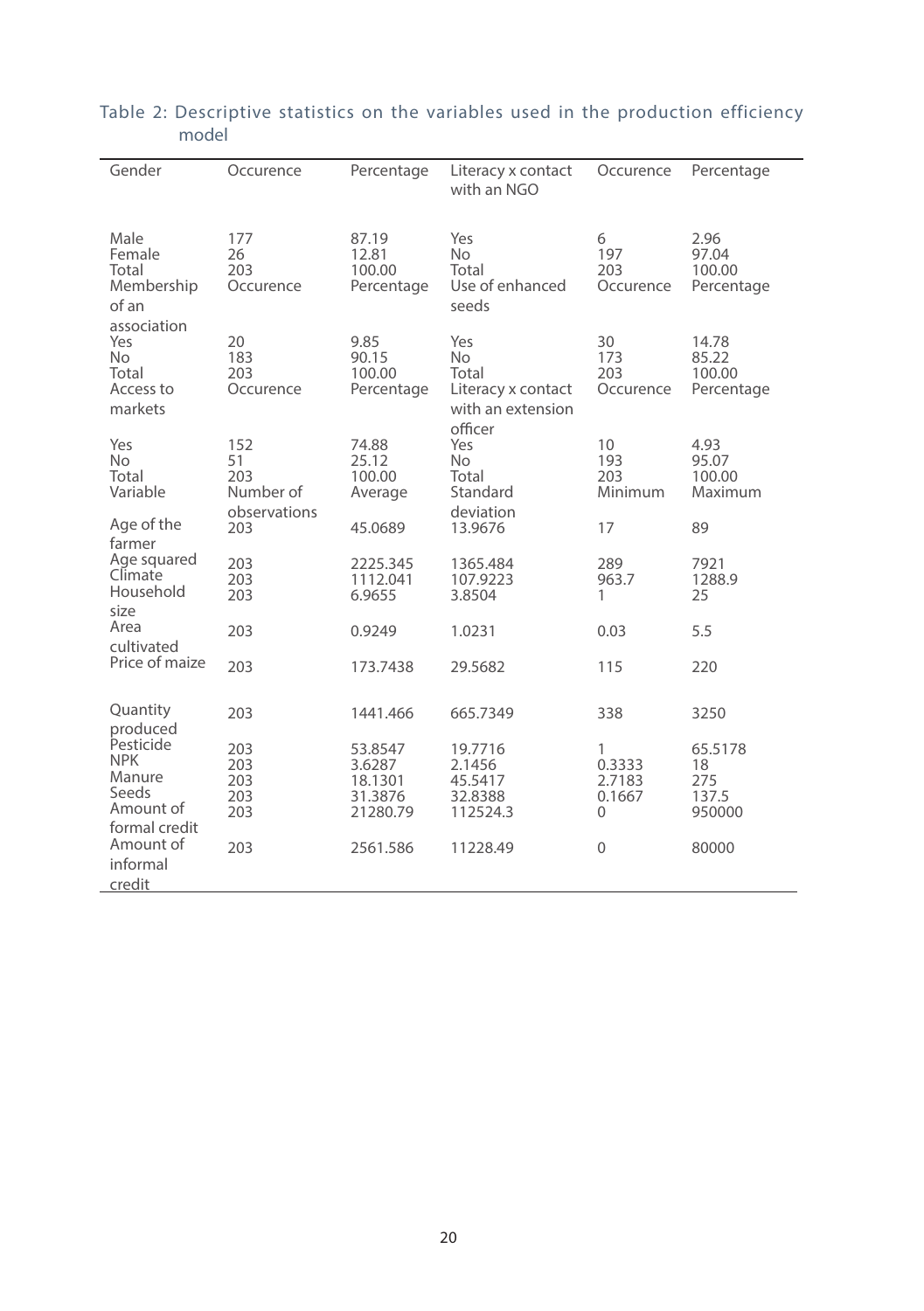### 4.0 Results and Discussions

This section gives an estimation of the scores of technical efficiency of the farmers, then examines the determinants of their level of productive efficiency.

### 4.1 Estimation of the Level of Technical Efficiency of the Farmers

The estimation parameters of the production function were obtained using the Cobb Douglas function and the OLS method in the first stage, then the Stochastic frontier method in the second stage. We defer the marginal mean effects for the two models from the first stage. Table 3 presents the results of the production function by OLS and by SFA. The OLS results are presented in the column marked (1) whereas those of the Stochastic function are given in the column marked (2).

By focusing on the production function model in column (2), we observe that the lambda coefficient is significant at 1%. This indicates the presence of technical inefficiency among the sampled farmers. The potential yield has not yet been attained. This lambda value also shows that farmers could achieve the reported yields with a lower quantity of inputs, and brings out the problem of the capacity of the farmers in terms of the optimal combination of production inputs.

The results show that inputs such as manure, NPK fertilizer, seeds, labour, pesticides, sown area of the farm, and climate have a significant effect on the production of farmers. Indeed, the correlated coefficient to manure is 0.0805, which indicates that the average effect of manure on yield is close to 8.05%. The coefficient associated with NPK manure is 0.1814, which indicates that the average effect of NPK manure on yield is close to 18.14%. These results are not very far from those arrived at by Adegbola et al. (2008). The yield is thus positively susceptible to variations in the quantity of NPK fertilizer. The quantity of seeds used with a coefficient of 7.03% has a positive and significant effect on the yield of the producer. It is also the same for manpower used, pesticides and climate, which have an average effect on yield of 0.0087, 0.0617 and 0.6705, respectively.

The sown area of the farm with a coefficient of 5.45% has a negative and significant impact on yields. These results are not very far from those arrived at by Adegbola et al. (2008) who found an average effect of 21% for fertilizer. The same results were arrived at by Koirala et al. (2013) and Mohammed and Saghaian (2014). Table 3: Estimations of the efficiency model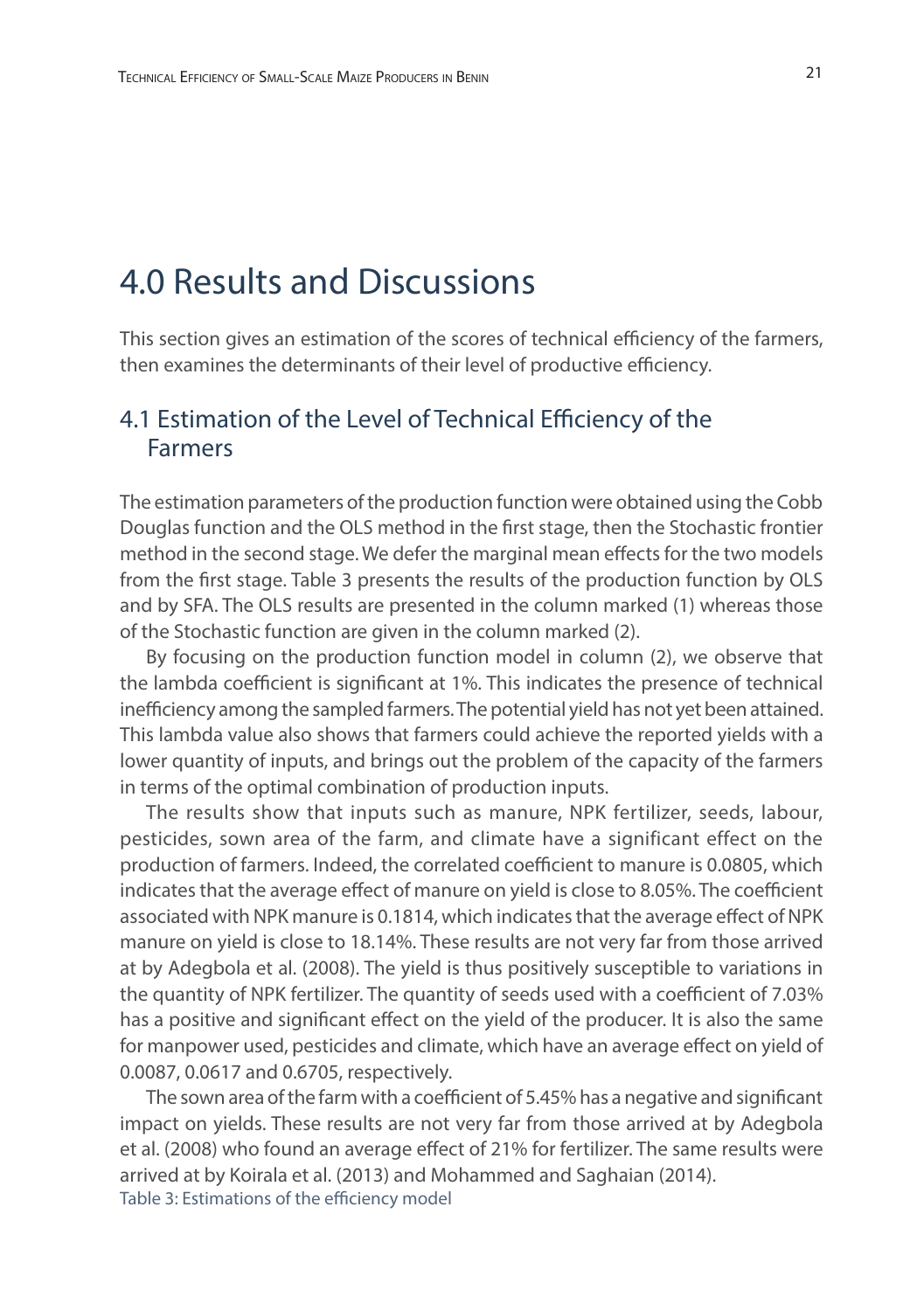| Variables                 | Production function model<br>OLS (1) | <b>SFA (2)</b>          |
|---------------------------|--------------------------------------|-------------------------|
| Quantity of manure        | $0.1161***$                          | $0.0805***$             |
| Quantity of NPK           | (0.030)<br>$0.2810***$               | (0.025)<br>$0.1814***$  |
| Quantity of seeds         | (0.082)<br>$0.0882**$                | (0.055)<br>$0.0703***$  |
| Quantity of labour        | (0.039)<br>0.0039                    | (0.024)<br>$0.0087*$    |
| Quantity of pesticide     | (0.006)<br>$0.0987***$               | (0.005)<br>$0.0617**$   |
| Sown area                 | (0.037)<br>0.0309                    | (0.027)<br>$-0.0545*$   |
| Amount of formal credit   | (0.031)<br>0.0065                    | (0.031)<br>0.0117       |
| Amount of informal credit | (0.013)<br>$0.0211**$                | (0.008)<br>0.0074       |
| Climate                   | (0.010)<br>$1.1492***$               | (0.010)<br>$0.6705**$   |
| Sigma2v                   | (0.372)                              | (0.297)<br>$-3.1809***$ |
| Sigma2u                   |                                      | (0.379)<br>$-1.3412***$ |
| Lambda                    |                                      | (0.223)<br>2.5089***    |
| Sigma <sub>2</sub>        |                                      | (0.086)<br>$0.3031***$  |
| Constant                  | $-0.8128$                            | (0.050)<br>3.1505       |
| Observations<br>R-squared | (2.580)<br>203<br>0.162              | (2.066)<br>203          |
| LL                        |                                      | -133.71591              |
| Wald Chi2(9)              |                                      | 37.79                   |
|                           |                                      |                         |

\*\*\* p<0.01, \*\* p<0.05, \* p<0.1

### 4.2 Distribution of Efficiency Scores of Farmers

The frequency scores for the estimation of technical efficiency indexes of farmers are presented in Table 4. The average score of technical efficiency of farmers in our sample is 65.40%, which indicates the presence of technical inefficiency among farmers. The level of technical efficiency varies between 20.47% and 93.46%. We assume that a farmer is said to be effective when he obtains an index that is higher or equal to the average efficiency score (65.40%). Thus, according to this logic, only 61.08% of farmers in our sample are technically efficient.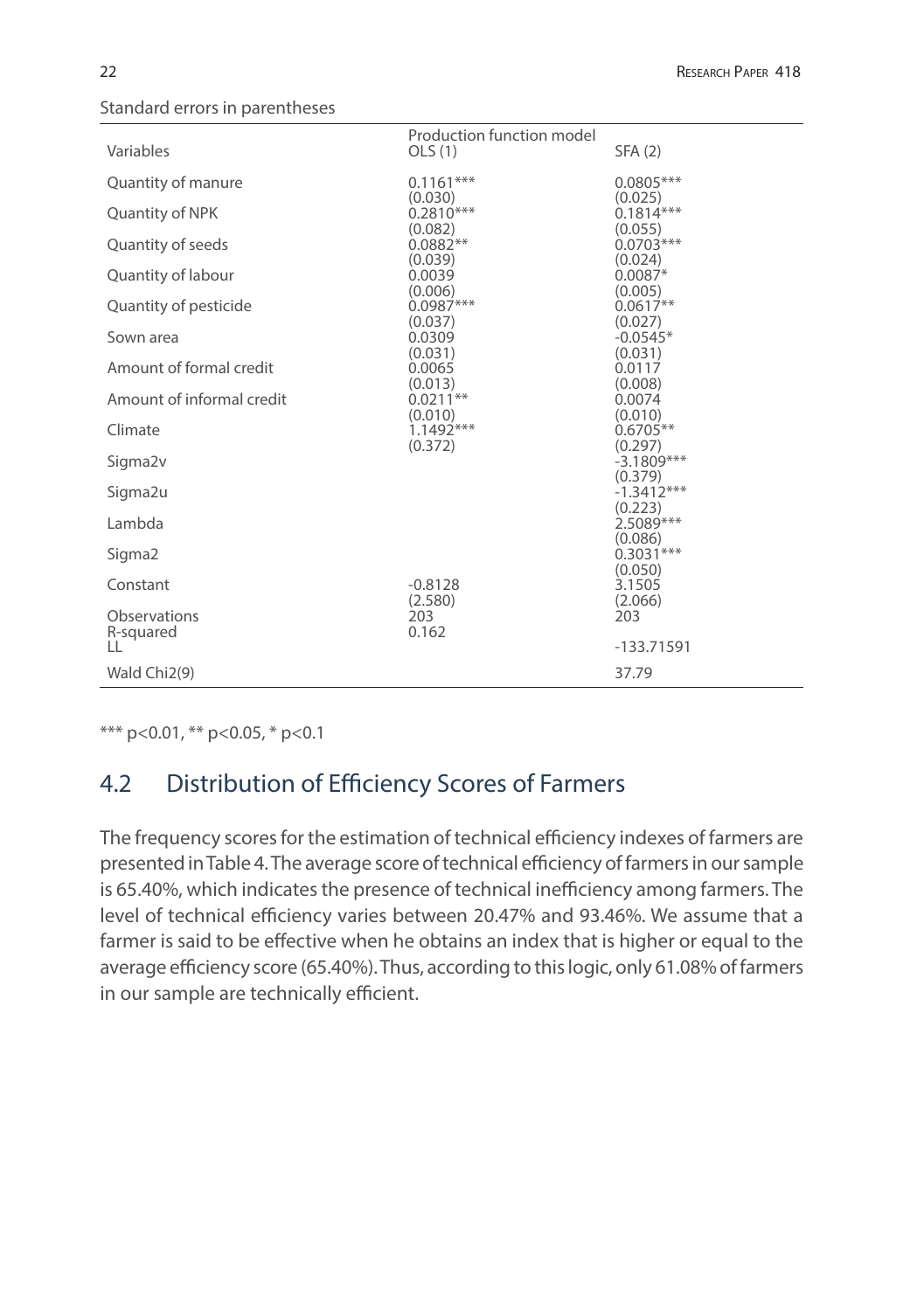|                | Technical efficiency |            |
|----------------|----------------------|------------|
| Efficiency (%) | Occurrence           | Percentage |
| $\leq 25$      | 22                   | 10.84      |
| $26 - 49$      | 45                   | 22.17      |
| $50 - 60$      | 16                   | 7.88       |
| $61 - 70$      | 22                   | 10.84      |
| $71 - 80$      | 34                   | 16.75      |
| $81 - 90$      | 55                   | 27.09      |
| $91 - 100$     | 9                    | 4.43       |
| Mean           | 65.40                |            |
| Minimum $(\%)$ | 20.47                |            |
| Maximum (%)    | 93.46                |            |

| Table 4: Distribution of the frequency of technical efficiency of farmers |  |  |  |  |  |
|---------------------------------------------------------------------------|--|--|--|--|--|
|---------------------------------------------------------------------------|--|--|--|--|--|

#### 4.3 Breakdown of Efficiency Scores According to Agro ecological Zones

In this sub-section, we present farmers' levels of efficiency according to the different agro-ecological zones. Thus, we present the efficiency levels of farmers in the cotton growing zone of Central Benin, the Terres de Barre zone, Dépresssion zone and Pêcheries zone, respectively. This breakdown of efficiency scores according to the agro-ecological zones (Table 5) reveals that farmers in the Dépression zone are more technically efficient than farmers in the other zones. This shows that efforts towards improvement in the technical efficiency levels of farmers should, as a priority, be directed towards farmers in the Pêcheries zone, who have the lowest levels of technical efficiency, all the while not neglecting the other zones.

The mean score for technical efficiency of farmers in the cotton growing zone of Benin is 65.34%, which indicates the presence of technical inefficiency for these farmers. In this zone, the level of technical efficiency varies from 22.16% to 93.46%. Only 58.87% of farmers in this zone are technically efficient.

The average score of technical efficiency of farmers in the Terres de Barre zone is 74.23%, which indicates the presence of technical inefficiency among these farmers. In this zone, the level of technical efficiency varies between 41.06% and 89.70%. Only 59.09% of farmers in this zone are technically efficient.

The average score of technical efficiency of farmers in the Dépression zone is 76.48%, which indicates the presence of inefficiency among these farmers. In this zone, the level of technical efficiency varies between 50.28% and 91.51%. Almost 53.85% of farmers in this zone are technically efficient.

The average score of technical efficiency of farmers in the Pêcheries zone is 50.07%, which indicates the presence of inefficiency among these farmers. In this zone, the level of technical efficiency varies between 20.47% and 90.95%. Only 41.94% of farmers in this zone are technically efficient.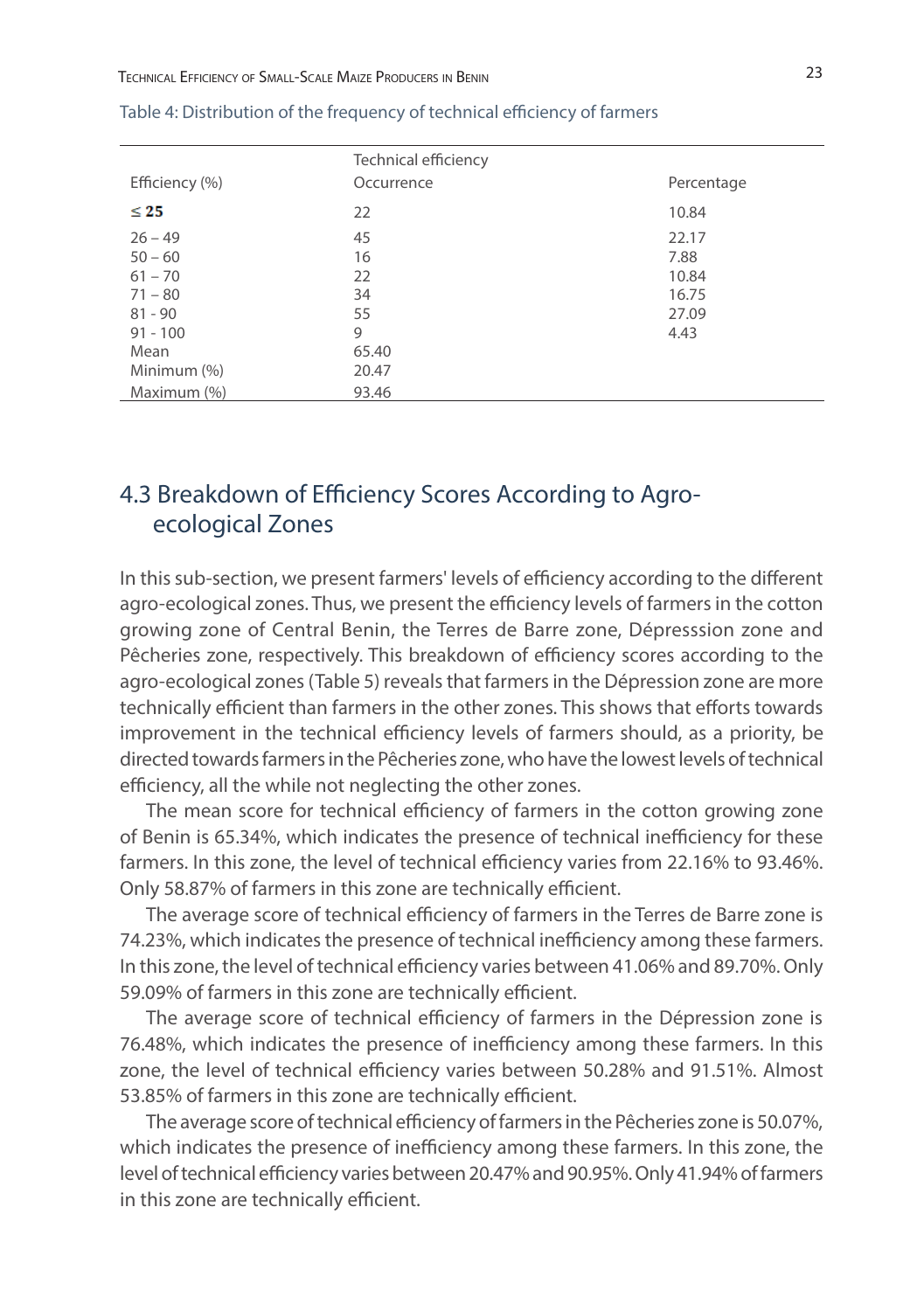The Terres de Barre and Dépression zones have the highest scores in terms of technical efficiency. This could be explained through the fact that they are comparable from the climatic point of view, and have better soil quality than other areas whose main farming activities are mostly cotton growing and fishing.

|                                              | Cotton growing<br>zone of Benin<br>Technical |               | Terres de Barre<br>zone<br>Technical |       | La Dépression zone<br>Technical |       | Pêcheries zone<br>Technical |       |
|----------------------------------------------|----------------------------------------------|---------------|--------------------------------------|-------|---------------------------------|-------|-----------------------------|-------|
| Efficiency<br>(%)                            | Occurrence                                   | $\frac{0}{0}$ | Occurence                            | $\%$  | Occurrence                      | $\%$  | Occurrence                  | $\%$  |
| < 50                                         | 39                                           | 31.45         | 5                                    | 22.73 | 3                               | 11.54 | 20                          | 64.52 |
| $50 - 100$<br>Mean<br>Minimum                | 85<br>65.34<br>22.16                         | 68.55         | 17<br>74,23<br>41.06                 | 77.27 | 23<br>76.48<br>50.28            | 88.46 | 11<br>50.07<br>20.47        | 35.48 |
| (%)<br>Maximum<br>$\left(\frac{0}{0}\right)$ | 93.46                                        |               | 89.70                                |       | 91.51                           |       | 90.95                       |       |

#### Table 5: Occurrence of technical efficiency among farmers in the various agroecological zones of Benin

### 4.4 Breakdown of Efficiency Scores According to the Type of Seeds Used

The breakdown of efficiency scores of farmers according to the type of seeds used is given in Table 6. A close study of Table 6 shows that farmers who use enhanced seeds have a statistically higher average score of technical efficiency than those farmers who use traditional seeds. This shows that enhanced seeds should be made more accessible to farmers and at a lower cost to improve efficiency levels. Among farmers who use enhanced seeds, 86.67% are technically efficient against 63.58% of those who use traditional seeds. This confirms the importance of the use of enhanced seeds in the improvement of farmers' yields.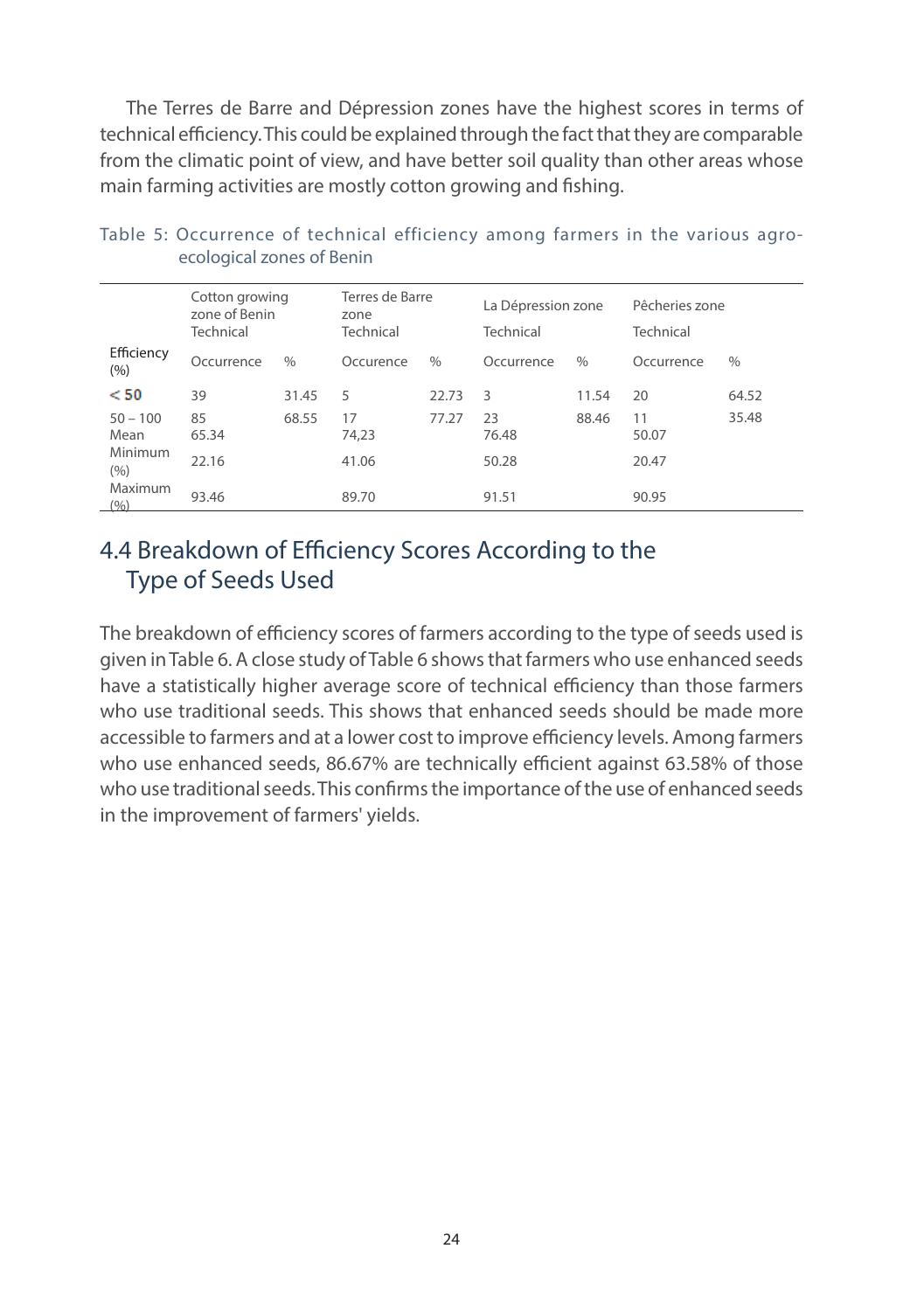#### Table 6: Breakdown of efficiency scores according to the types of seeds used 4.5 Factors Affecting the Level of Technical Efficiency of Farmers

To identify the factors that determine the efficiency levels of farmers, we first of all use the Fractional Regression Model (FRM) to examine the robustness of the identified factors. We thereafter use the GLM method, then the OLS method. The results of these different estimations are given in Table 7. The negative signs of the parameters in Table 7 indicate that the associated variables have a positive effect on technical efficiency of the producer because the dependent variable is the score of technical inefficiency.

The results in this table indicate that the significant determinants in regard to technical inefficiency of farmers are: the gender of the farmer, the use of improved seeds, the selling price of maize, the percentage share of non-agricultural income, contact with an extension agent, access to finance, and the production zone.

According to the results, a male farmer has a lower probability of being technically inefficient compared to a female farmer, all other factors remaining constant. This result could be explained by factors related to the life cycle of the household. Households headed by women have a tendency to have more members than those headed by men (8 against 6). Consequently, female heads of households could spend less time in remunerative production activities. Another interpretation is that male heads of households have higher management competencies and have fewer constraints in terms of finding labour in their activities of agricultural production. Women are generally less capable than men of being guaranteed land rights or having more access to land. These rigidities in terms of land rights and labour in the household or in the community, together with the high control typically exerted by men, contribute to women's low technical efficiency.

Furthermore, farmers who use enhanced seeds have a higher probability of being technically efficient compared to those who use traditional seeds, all other factors remaining constant. This result could be explained by the fact that the use of enhanced seeds translates into an improvement at the production level and therefore to technical efficiency. These results agree with those arrived at by Adegbola et al., (2008).

The higher the selling price of maize, the higher the probability that the farmer will be technically efficient. This demonstrates the important role played by price stabilization policies so that the food crop is sold within a stable price range. The more the price is relatively stable, the more confident the farmer is, and this would have an impact on improving their yield.

Non-agricultural income has a negative and significant impact on technical inefficiency of farmers. If the capital markets work as they should, the introduction of other streams of income should not affect technical efficiency (Chavas et al., 2005). Our results indicate the presence of a poor functioning capital/credit market whereby liquidity constraints are surmounted through income generated from nonagricultural activities.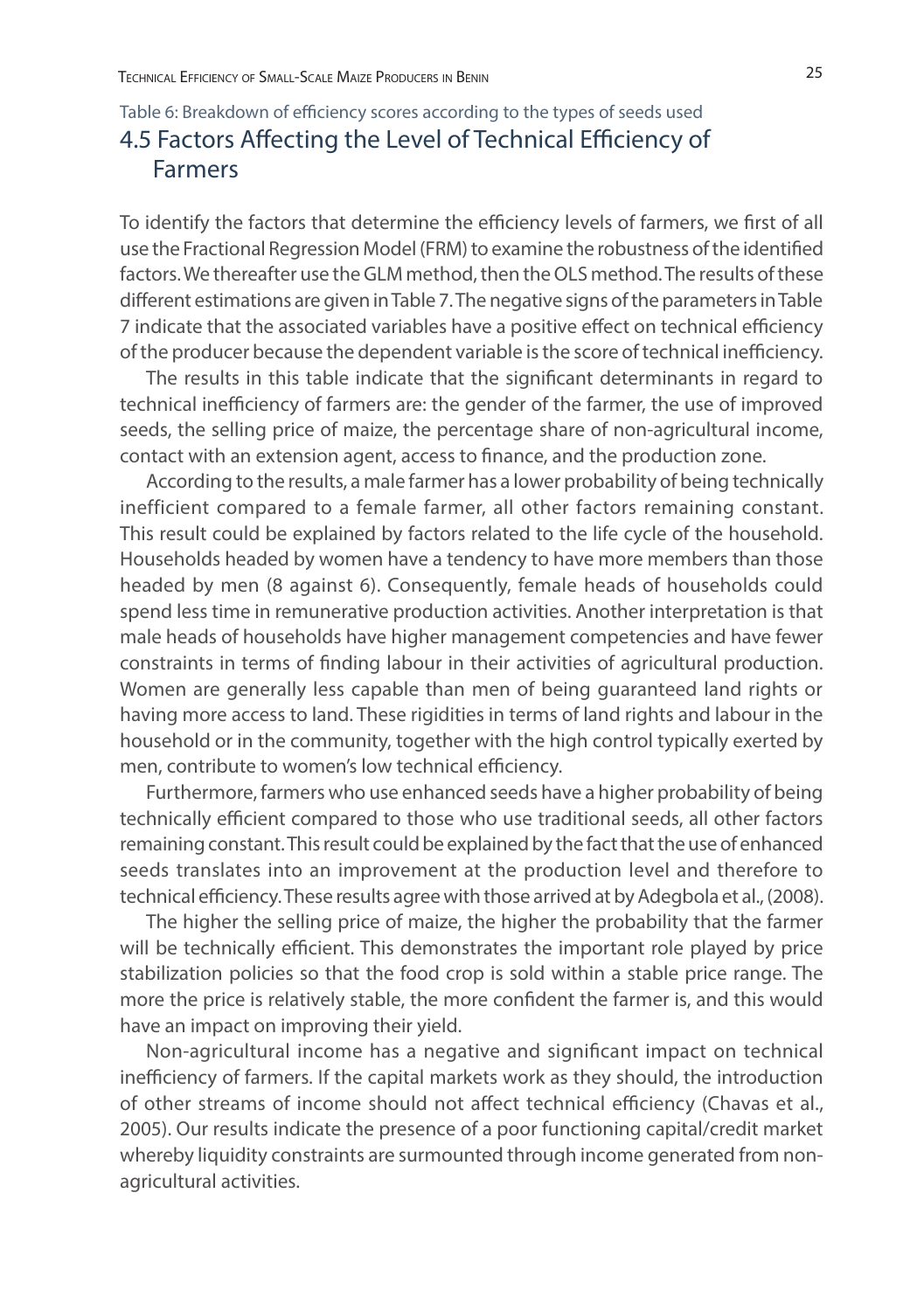The results also show that farmers who are both literate and in contact with an NGO operating within the agricultural sector have a higher probability of being technically efficient compared to those who are not, all other factors remaining constant. This could be explained through the fact that education could increase access to information and the capacity of farmers to adjust and as a result their capacity to apply information and training offered by NGOs in their farming activities. Furthermore, this could help them adapt to modern agricultural technology, which would allow them to attain the highest production level with the same level of inputs. This result agrees with those arrived at by Ogundari (2013), Costa et al. (2013), de Magalhães

A farmer who is literate and in contact with an extension agent has a higher probability of being technically inefficient compared to one who is not, all other factors remaining constant. This result is contrary to our expectations, but the result could be explained by the fact that in the 1960s, agricultural extension services were provided by the government. After 1990, the government decided to suspend support services to farmers, thus each farmer was obliged to meet the costs related to services provided by extension agents each time the need arose. Thus, extension services slowly disappeared from the production process because farmers could not afford them.

et al. (2011), Asefa (2011), Idiong (2007), Liu and Myers (2009) and Rahman (2003).

With the coming of a new regime in 2006, the new government decided to reintroduce extension services. The political will led to the recruitment of young extension agents who had just been freshly trained but with no working experience. This led to a confidence crisis between the extension agents and the farmers who felt that they were more experienced and more knowledgeable than the agents. This confidence crisis led to a situation whereby farmers did not follow instructions given by the extension officers to the letter. The result could also be explained by lack of depth in the suggestions given by the extension agents, or through their lack of assiduity. However, it is also possible that the farmers could assume that certain directions given for particular circumstances are applicable in all situations.

Another possible situation is that agricultural extension officers do not take the endogenous realities into account and the specificities related to each intervention zone when advising farmers. This poses a problem in terms of contextualizing the quality of services provided by extension officers. A strategy aimed towards improving outreach services is, therefore, necessary to achieve the expected results.

Access to informal credit has a negative and significant effect on the level of technical efficiency of farmers. The same could be said for access to formal credit, with a significant effect, however. This indicates that farmers with access to credit have a higher probability of being technically efficient compared to other producers. These results could be explained through the fact that availability of finance (especially informal credit, which is more accessible to farmers in Benin) overcomes the liquidity constraint and allows farmers to purchase their inputs within an opportune period, which they cannot afford to do using their own resources, to improve their use of agricultural inputs, and which leads to higher efficiency. These results are in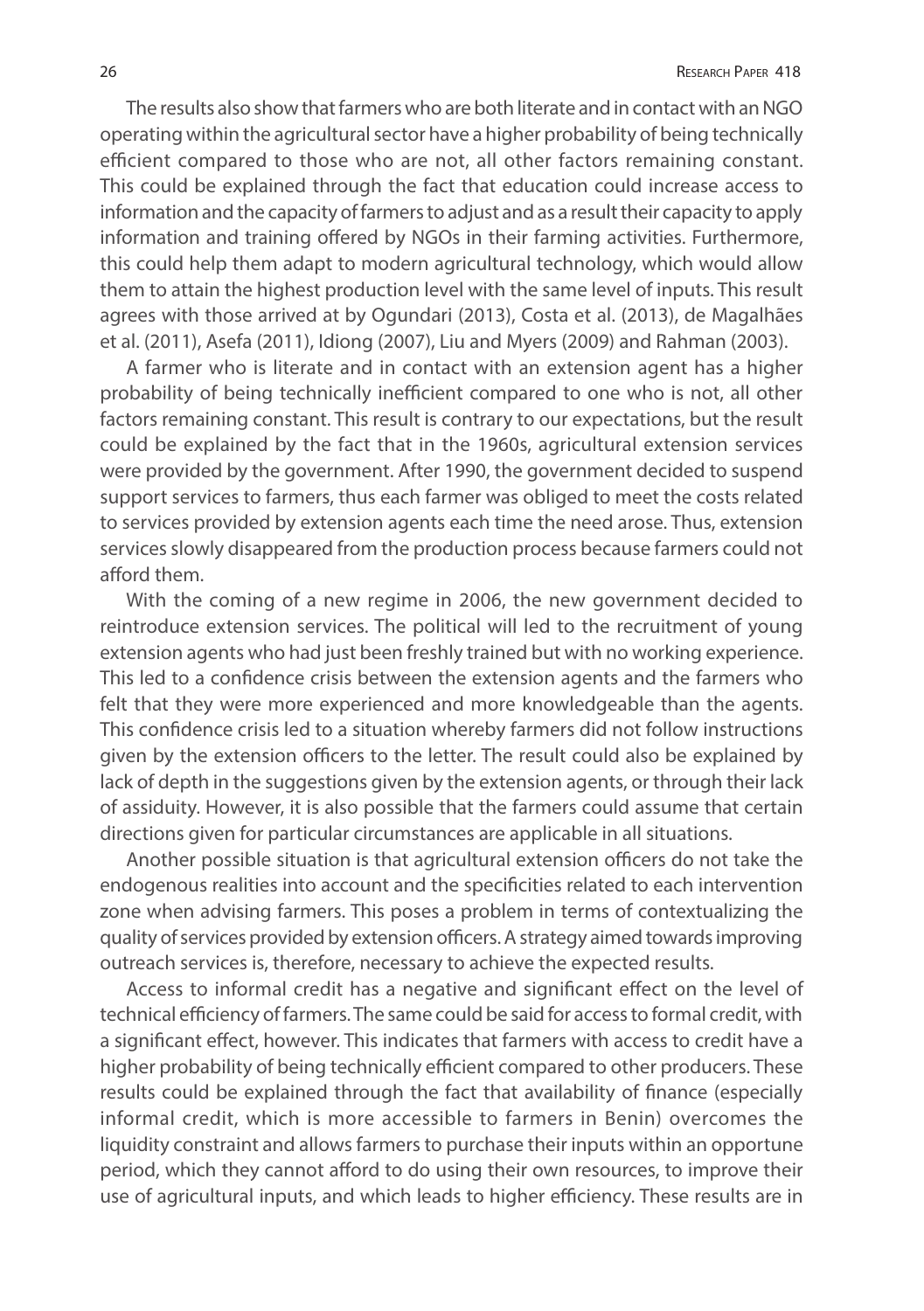agreement with those arrived at by Asefa (2011).

Farmers from the Pêcheries zone have a higher probability of being technically inefficient compared to farmers from other zones, all other factors remaining constant. This result could be explained by the quality of soils found in each agro-ecological zone. It shows that policies for the improvement of the efficiency of farmers should take into account the specificities of each zone to have a better impact in defining the quality of inputs that corresponds to each agro-ecological zone.

| Variables                                   | (1)           | (2)          | (3)          |
|---------------------------------------------|---------------|--------------|--------------|
|                                             | <b>FRM</b>    | <b>GLM</b>   | <b>OLS</b>   |
| Gender of the farmer (male=1)               | $-0.3897**$   | $-0.0863***$ | $-0.0863**$  |
|                                             | (0.158)       | (0.033)      | (0.035)      |
| Age of farmer                               | 0.0332        | 0.0070       | 0.0070       |
| Age squared                                 | (0.027)       | (0.006)      | (0.006)      |
|                                             | $-0.0005$     | $-0.0001$    | $-0.0001$    |
| Household size                              | (0.000)       | (0.000)      | (0.000)      |
|                                             | 0.0072        | 0.0017       | 0.0017       |
| Membership of an association (Yes=1)        | (0.016)       | (0.004)      | (0.004)      |
|                                             | 0.0889        | 0.0198       | 0.0198       |
| Use of improved seeds (Yes=1)               | (0.187)       | (0.043)      | (0.045)      |
|                                             | $-0.6145***$  | $-0.1263***$ | $-0.1263***$ |
| Selling price of maize                      | (0.186)       | (0.036)      | (0.038)      |
|                                             | $-0.0071$ *** | $-0.0015***$ | $-0.0015***$ |
| Access to farm                              | (0.002)       | (0.000)      | (0.001)      |
|                                             | 0.3930        | 0.0855       | 0.0855       |
| Percentage share of non-agricultural income | (0.254)       | (0.053)      | (0.055)      |
|                                             | $-0.0530*$    | $-0.0106*$   | $-0.0106*$   |
| Literacy x contact with an extension agent  | (0.032)       | (0.006)      | (0.006)      |
|                                             | $0.7021***$   | $0.1430**$   | $0.1430**$   |
| Literacy x contact with an NGO              | (0.264)       | (0.059)      | (0.062)      |
|                                             | $-1.0032***$  | $-0.1951***$ | $-0.1951***$ |
| Access to informal credit (Yes=1)           | (0.240)       | (0.048)      | (0.050)      |
|                                             | $-0.3828*$    | $-0.0919*$   | $-0.0919*$   |
| Access to formal credit (Yes=1)             | (0.208)       | (0.050)      | (0.052)      |
|                                             | $-0.2388$     | $-0.0526$    | $-0.0526$    |
| Cotton growing zone of Benin                | (0.227)       | (0.053)      | (0.056)      |
|                                             | $-0.8415**$   | $-0.2004***$ | $-0.2004**$  |
| Terres de Barre zone                        | (0.349)       | (0.076)      | (0.079)      |
|                                             | $-1.4072***$  | $-0.3176***$ | $-0.3176***$ |
| Dépression zone                             | (0.293)       | (0.064)      | (0.066)      |
|                                             | $-1.5676***$  | $-0.3464***$ | $-0.3464***$ |
| Constant                                    | (0.386)       | (0.084)      | (0.087)      |
|                                             | $-1.8744**$   | 0.1114       | 0.1114       |
|                                             | (0.775)       | (0.168)      | (0.175)      |
| Observations                                | 203           | 203          | 203          |
| R-squared                                   |               |              | 0.270        |

#### **Table 7: Factors affecting the level of technical inefficiency of farmers**

Robust standard errors in parentheses \*\*\* p<0.01, \*\* p<0.05, \* p<0.1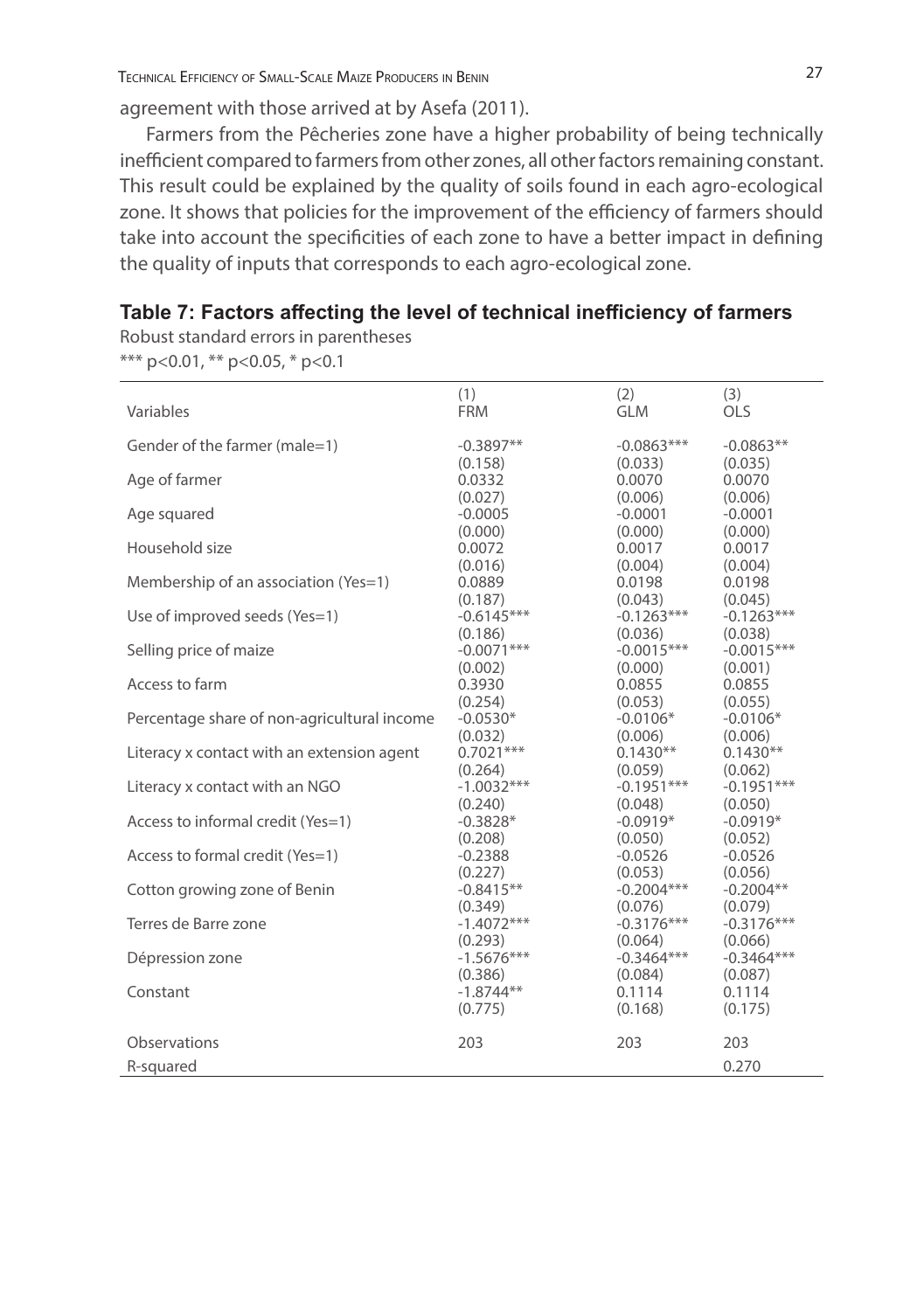## 5.0 Conclusion and Policy Implications

Despite the importance of maize in Benin's economy, and in the feeding of the population, there has been practically no study on the efficiency of maize producers in Benin. This study uses the production frontier to estimate the levels of technical efficiency of farmers using input and output data from 203 maize farmers from six districts of Benin, namely: Collines, Couffo, Mono, Ouémé, Plateau and Zou. The results demonstrate that the average level of technical efficiency is 65.40%. Among the farmers sampled, 61.08% are technically efficient. A breakdown of efficiency scores according to agro-ecological zones shows that farmers in the Dépression zone are more technically efficient than those from other zones. The results also indicate that farmers who use enhanced seeds are statistically more efficient than the rest.

The analysis in the second stage, whereby the inefficiency scores have been regressed using specific characteristics of farmers by using not only the Fractional Regression Model (FRM), but also the GLM and OLS methods to examine the robustness of the results, reveals that the gender of the farmer, the use of enhanced seeds, the selling price of maize, the percentage share of non-agricultural income, contact with an extension agent, contact with an NGO, access to finance, and the production zone determine the efficiency level of the farmers. Variables such as the gender of the farmer, the use of enhanced seeds, the selling price of maize, the percentage share of non-agricultural income, contact with an NGO, access to credit (informal), and the production zone have a positive role in attaining the production frontier.

In terms of policy implication, the results show that the policy of distribution of improved seeds and fertilizer by the government helps farmers to be more efficient contrary to that of using extension agents. Indeed, this distribution policy involves: (i) the development and supply of more performant and adaptive seed varieties; (ii) the production of pre-basic and basic seeds and distribution of certified seeds; (iii) the formulation and implementation of incentive provisions (exoneration, subsidies) for the importation and distribution of fertilizer; (iv) allocating distribution points for seeds and fertilizer in each community; (v) providing information for farmers on the availability of specific fertilizers and seeds; and (vi) the improvement of the stockage and conservation systems for seeds at the distribution points (palettes, refrigerators, thematic training, etc). These results lead us to recommend that the government reduce the resources used for extension services and instead focus on policies of distribution of enhanced seeds and invest more in research on improved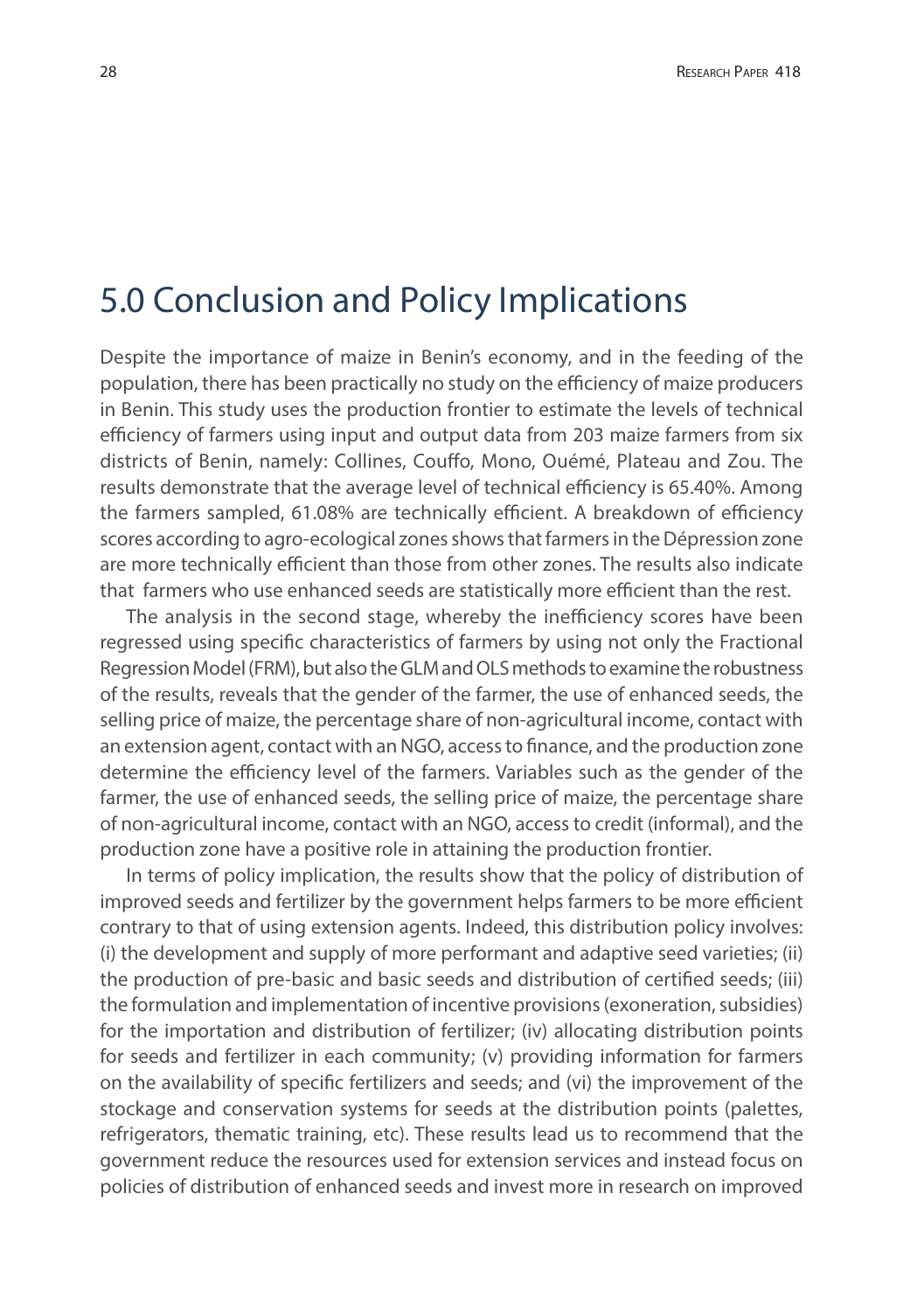seeds. This assumes that sufficient resources will be made available to research centres specialized in the production of enhanced seeds to allow farmers to access them at reasonable costs.

A policy for the improvement of agricultural extension services, therefore, becomes indispensable and this could for example entail hiring extension agents on a two-tiered employment contract, which at one level is that of a fixed wage and the other on the performance of the level of productivity of the farmers that they support. Thus, the constant quest for higher earnings would lead them to work harder in their support and monitoring of farmers. A sensitization of farmers is also necessary to create an atmosphere of confidence between extension agents and farmers.

The government should also create incentives at the institutional level that would increase credit supply. An agricultural credit fund would allow farmers to have access to agricultural credit at preferential rates and at the same time correct the imperfections in the capital and/or labour markets.

Other actions that allow an improvement of the efficiency level of farmers should also be implemented, for example investment in the education and training of farmers. Policies related to the stabilization of the selling price of maize and the maintenance of rural roads should also be developed to provide a guarantee to farmers in terms of the transport of their produce. Policies of adaptation to effects of climate change should be strengthened, for example through the practice of irrigation.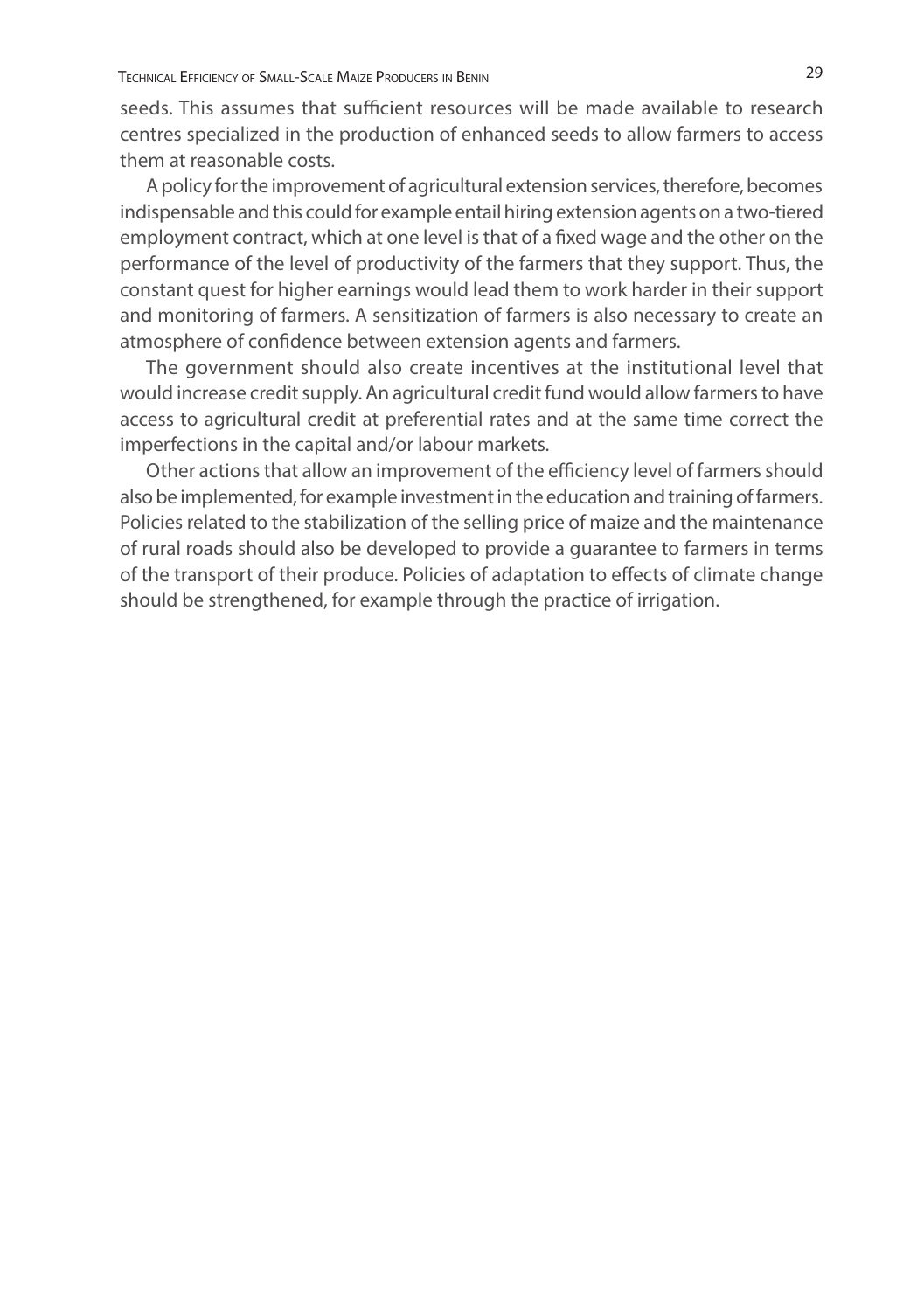## References

- Abdulai, A. and Tietje, H. 2007. "Estimating technical efficiency under unobserved heterogeneity with Stochastic frontier models: Application to northern German dairy farms". European Review of Agricultural Economics, 34(3): 393-416. doi:10.1093/erae/jbm023.
- Adegbola, P., Sossou, H., Singbo, A. and Sodjinou, E. 2008. Analysis of technical and economic efficiency in rice systems in the Center and North-East of Benin. Vasa (pp. 1–17). Retrieved from http://medcontent.metapress.com/index/ A65RM03P4874243N.pdf
- Ahmad, M. 2003. "Agricultural productivity, efficiency, and rural poverty in irrigated Pakistan: A Stochastic Production Frontier analysis". The Pakistan Development Review, 42(3): 219-248.
- Aigner, D. J., Lovell, C. A. K. and Schmidt, P. 1977. "Formulation and estimation of Stochastic frontier production function models". Journal of Econometrics, 6: 21-37.
- Alene, A. D. and Hassan, R. M. 2006. "The efficiency of traditional and hybrid maize production in Eastern Ethiopia: An extended efficiency decomposition approach". Journal of African Economies, 15(2).
- Asefa, S. (2011). Analysis of technical efficiency of crop producing smallholder farmers in Tigray,Ethiopia. MPRA Paper, 25, 1–25.
- BAD et al. (2012), Perspectives économiques en Afrique 2012 : Promouvoir l'emploi des jeunes, Éditions OCDE, Paris, https://doi.org/10.1787/aeo-2012-fr.
- Banker, R. D., Charnes, A. and Cooper, W. W. 1984. "Some models for estimating technical and scale inefficiencies in data envelopment analysis". Management Science, 30(9): 1078-1092.
- Battese, G. and Coelli, T. 1995. "A model for technical inefficiency effects in a Stochastic frontier production function for panel data". Empirical Economics, 325-332.
- Battese, G.E., S. J. Malik and M.A. Gill. 1996. "An investigation of technical inefficiencies of production of wheat farmers in four districts of Pakistan". Journal of Agricultural Economics, (47): 37-49.
- Baum, C. 2008. "Stata tip 63: Modeling proportions". Stata Journal, (2), 299–303. Retrieved from http://ageconsearch.umn.edu/bitstream/122595/2/sjart\_st0147. pdf
- Chen, Z., Huffman, W. E. and Rozelle, S. 2009. "Farm technology and technical efficiency: Evidence from four regions in China". China Economic Review, 20(2):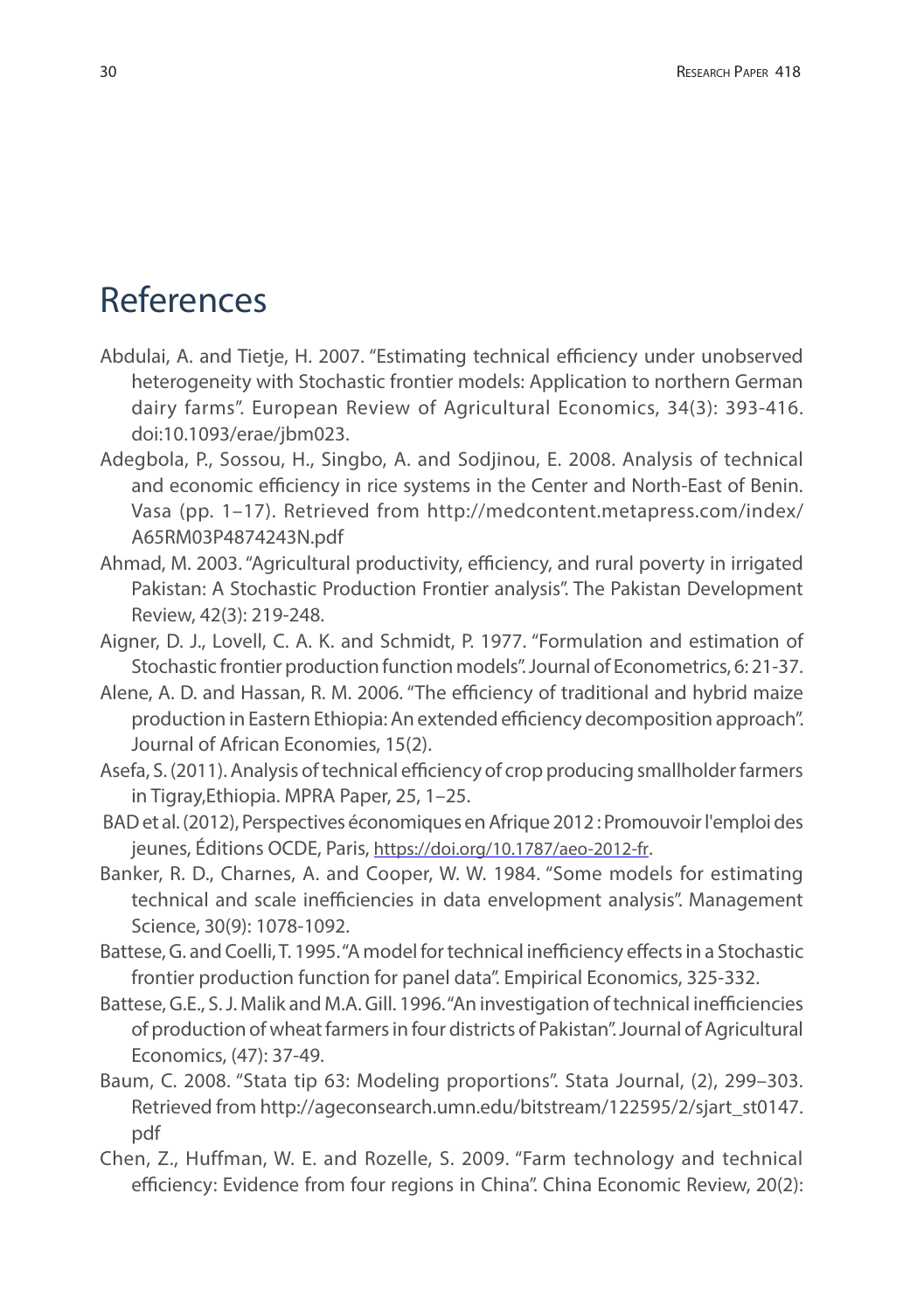153–161.

- Charnes, A., Cooper, W. W. and Rhodes, E. 1978. "Measuring the efficiency of decision making units". *European Journal of Operational Research*, 2(6): 429-444.
- Chavas, J.-P., Petrie, R. and Roth, M. 2005. "Farm household production efficiency: Evidence from the Gambia". *American Journal of Agricultural Economics*, 87(February), 160-179.
- Christensen, L. R., D. W. Jorgenson and L. J. Lau. 1971. "Conjugate duality and the transcendental logarithmic function". *Econometrica*, 39 (4).
- Coelli, T., Rao, D. S. P. and Battese, G. (1998). An Introduction to Efficiency and Productivity Analysis (Boston, MA, Kluwer).
- Costa, L. V., Gomes, M. F. M. and de Lelis, D. A. S. 2013. "Food security and agricultural Pproductivity in Brazilian metropolitan regions". *Procedia Economics and Finance*, 5(13).

Debreu, D. G. 1951. "The coefficient of resource utilization". *Econometrica*, 19: 273-292.

de Magalhães, M. M., Filho, H. M. de S., de Sousa, M. R., da Silveira, J. M. F. J. and Buainain, A. M. 2011. "Land reform in NE Brazil: A stochastic frontier production". *RESR, Piracicaba*, 49(01): 9-30.

Dhungana, B. R., Nuthall, P. L. and Nartea, G. V. 2004. "Measuring the economic inefficiency of Nepalese rice farms using data envelopment analysis". *The Australian Journal of Agricultural and Resource Economics*, 48(2): 347-369.

Dinar, A., Karagiannis, G. and Tzouvelekas, V. 2007. "Evaluating the impact of agricultural extension on farms' performance in Crete: A nonneutral Stochastic frontier approach". *Agricultural Economics*, 36(2): 135-146.

EMICoV 2011. Enquête Modulaire Intégrée sur les Conditions de Vie des ménages 2ème Edition, Rapport final, 150p

Djimasra, N. 2010. Mesure de l'efficacité technique des pays africains producteurs du coton : Une application de la méthode Data Envelopment Analysis (DEA) No. 2010-28), Vol. 33: 0–36.

FAO 2015. FAOSTAT, http://www.fao.org/faostat/fr/#country/53

- Farrell, M. J. 1957. "The measurement of productive efficiency". *Journal of the Royal Statistical Society*, 120(3): 253-290.
- Fiorentino, E., Karmann, A. and Koetter, M. 2006. The cost efficiency of German banks: A comparison of SFA and DEA No. 10.
- Fuss, M., McFadden, D. L., 1978. , Production Economics: A Dual Approach to Theory and Applica- tions Volume I: The Theory of Production. North-Holland Publishing Company.
- Huang, C.J. and J.T. Liu. 1994. "Estimation of a non-neutral Stochastic Frontier Production function". *Journal of Productivity Analysis*, 5: 171-180.
- Idiong, I. C. 2007. "Estimation of farm level technical efficiency in smallscale swamp rice production in Cross River State of Nigeria: A Stochastic Frontier Approach". *World Journal of Agricultural Sciences*, 3(5): 653-658.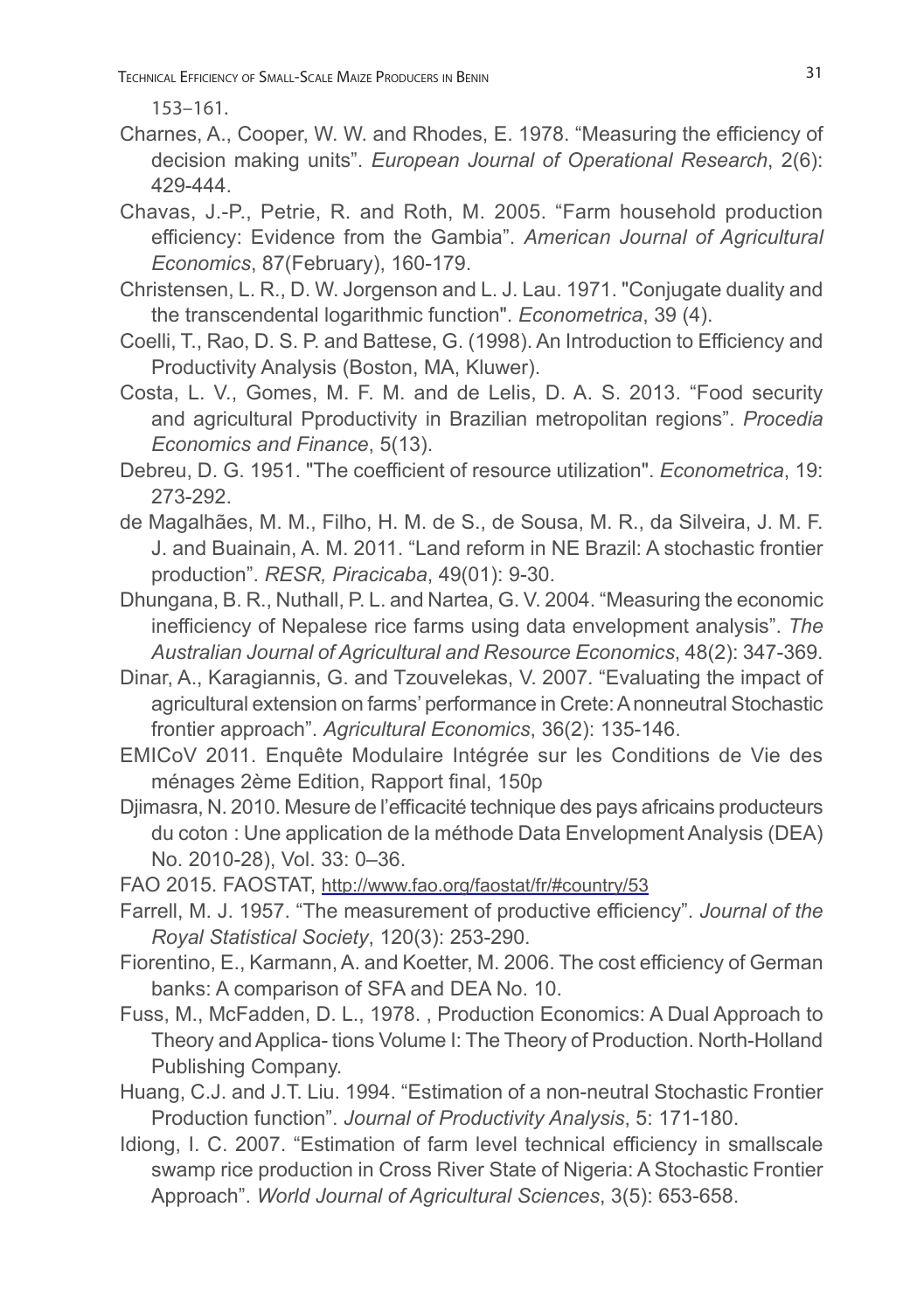- INSAE (2016). Les statistiques agricoles, https://www.insae-bj.org/statistiques/ statistiques-agricoles
- Kalirajan, K. 1991. "The importance of efficient use in the adoption of technology: A micro panel data analysis". Journal of Productivity Analysis, 2: 113-126.
- Koirala, K. H., Mishra, A. K. and Mohanty, S. 2013. Determinants of rice productivity and technical efficiency in the Philippines. In Southern Agricultural Economics Association (SAEA) Annual Meeting: 1–16).
- Koopmans, T. C. 1951. "An analysis of production as an efficient combination of activities". In T.C. Koopmans, Cowles (ed), Activity Analysis of production and allocation. Commission for Research in Economics, Monograph 13. New York: John-Wiley and Sons.
- Kumbhakar, S. C., Ghosh, S. and McGuckin, J. T. 1991. "A generalized production frontier approach for estimating determinants of inefficiency in U.S. dairy farms". Journal of Business and Economic Statistics, 9(3): 279-286.
- Kumbhakar, S. C. and Lovell, C. A. K. 2000. "Stochastic frontier analysis". Economica, Vol. 69: 680.
- Liu, Y. and R. Myers. 2009. "Model selection in Stochastic frontier analysis with an application to maize production in Kenya". Journal of Productivity Analysis, 31: 33 46.
- Leibenstein, H. 1966. "Allocative efficiency vs "X-efficiency". American Economic Review, 56(3): 392-415.
- Loureiro, M. L. 2009. "Farmers' health and agricultural productivity". Agricultural Economics, 40(4): 381-388.
- Meeusen, W. and Broeck, J. Van Den. 1977. "Efficiency estimation from Cobb-Douglas production functions with composed error". International Economic Review, 18(2): 435-444.
- Mohammed, R. and Saghaian, S. 2014. Technical efficiency estimation of rice production in South Korea. In Southern Agricultural Economics Association (SAEA) Annual Meeting.
- Nasim, S., Dinar, A. and Helfand, S. 2014. Allocative inefficiency and farm-level constraints in irrigated agriculture in Pakistan. Ifpri.org, (015), 1–67. Retrieved from http://www.ifpri.org/sites/default/files/publications/psspwp15.pdf.
- Ogundari, K. 2013. The paradigm of African agricultural efficiency, 1967-2012: What does meta-analysis reveal? Conference, August 28-30, 2013, Christchurch (24), 1-27.
- ONASA 2016. Evaluation de la stratégie des boutiques témoins de l'Office National d'Appui à la Sécurité Alimentaire, mai 2016.
- ONS 2010. Rapport d'étude du prix planché du maïs au titre de la campagne 2010- 2011 », (Déc. 2010), 47p.
- Papke, L. E. and Wooldridge, J. M. 1996. Econometric methods for fractional response variables with an application to 401 (k) plan participation rates, 11 February, 619-632.
- PPAB, (2001). Projet de Promotion et d'organisation de la filière Anacarde au Bénin,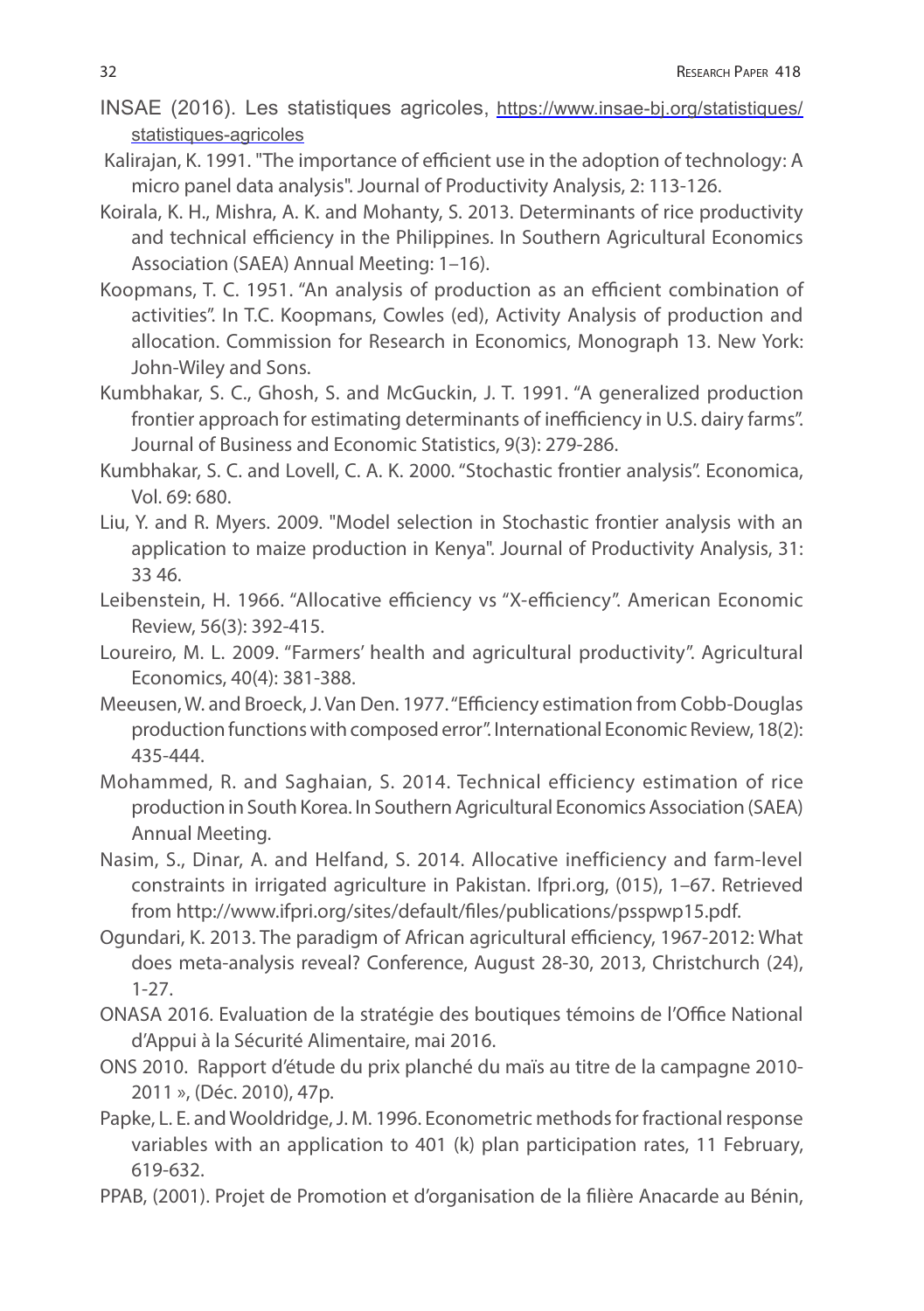Rapport Définitif. 59 p.

- Rahman, S. (2003). Profit efficiency among Bangladeshi Rice Farmers. In 25th conference of the International Association of Agricultural Economists Durban, South Africa, August 2003 (pp. 1–21).
- Ramalho, E. A., Ramalho, J. J. S. and Murteira, J. M. R. 2009. Alternative estimating and testing empirical strategies for fractional regression models, No. 08: 1-66.
- Ramalho, E., Ramalho, J. and Henriques, P. 2010. Fractional regression models for second stage DEA efficiency analyses (No. 01) of productivity analysis, Vol. 34: 239-255).
- Ray, S. 1988. "Data envelopment analysis, nondiscretionary inputs and efficiency: An alternative interpretation". Socio-Economics Planning Sciences, 22: 167-176.
- Singh, I., Squire, L. and Stauss, J. 1986. Agricultural household models, extensions, applications, and policy. Baltimore and London: World Bank and John Hopkins University Press.
- Thiam, A., Bravo-Ureta, B. E., and Rivas, T. (2001), 'Technical efficiency in developing country agriculture: a meta-analysis', Agricultural Economics, Vol 25, pp 235–243.
- Thirtle, C., Lin, L. and Piesse, J. 2003. "The impact of research-led agricultural productivity growth on poverty reduction in Africa, Asia and Latin America". World Development. Retrieved from http://www.sciencedirect.com/science/article/pii/ S0305750X03001682
- Venkataramani, A., Shanmugam, K. and Ruger, J. 2010. "Health, technical efficiency and agricultural production in Indian districts". Journal of Economic Development, 35(4): 1-23.
- Wooldridge, J. M. 2010. Econometric analysis of cross section and panel data (2<sup>nd</sup>) edition). Cambridge and London: MIT Press.